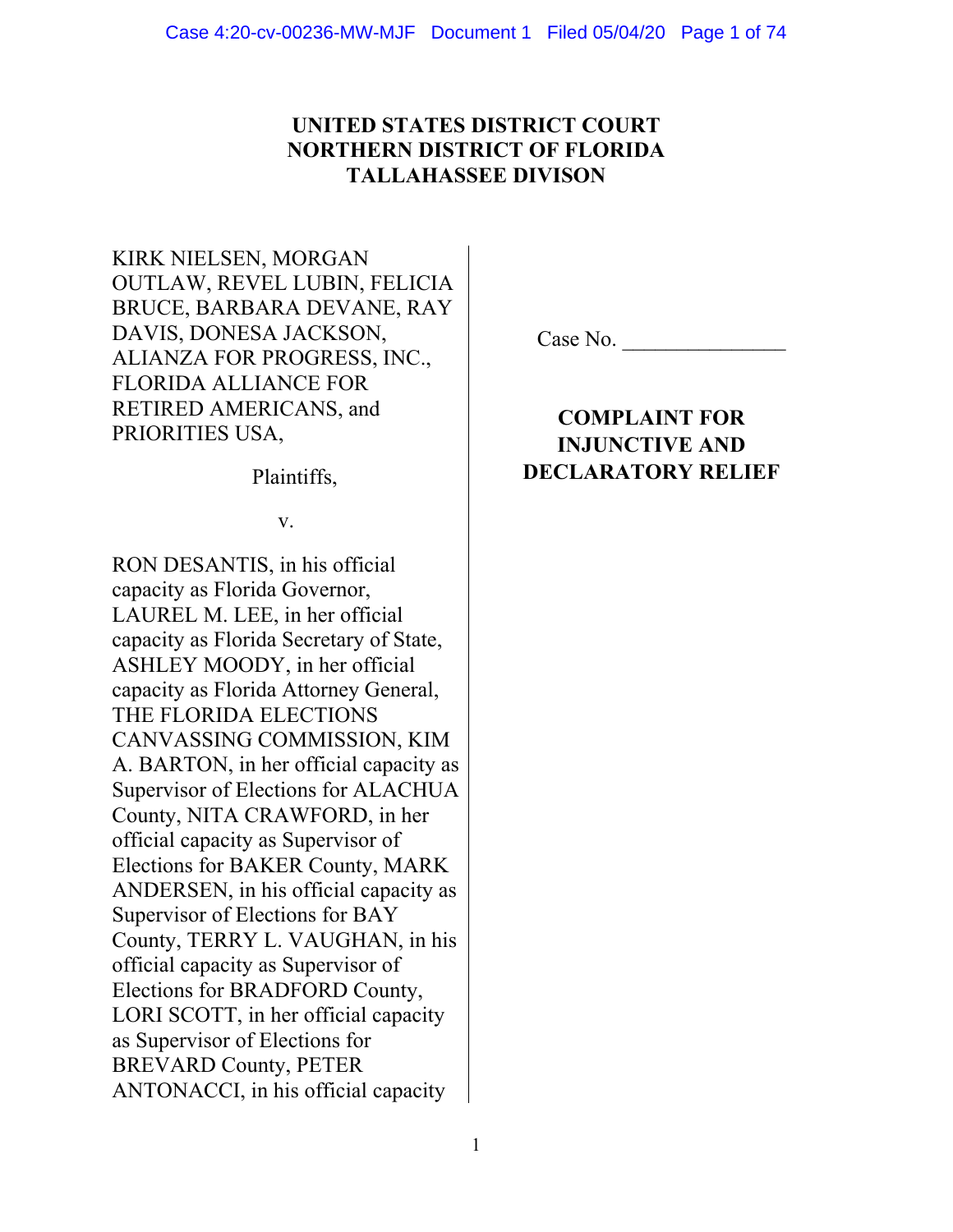as Supervisor of Elections for BROWARD County, SHARON CHASON, in her official capacity as Supervisor of Elections for CALHOUN County, PAUL A. STAMOULIS, in his official capacity as Supervisor of Elections for CHARLOTTE County, SUSAN A. GILL, in her official capacity as Supervisor of Elections for CITRUS County, CHRIS H. CHAMBLESS, in his official capacity as Supervisor of Elections for CLAY County, JENNIFER J. EDWARDS, in her official capacity as Supervisor of Elections for COLLIER County, ELIZABETH P. HORNE, in her official capacity as Supervisor of Elections for COLUMBIA County, MARK F. NEGLEY, in his official capacity as Supervisor of Elections for DESOTO County, STARLET CANNON, in her official capacity as Supervisor of Elections for DIXIE County, MIKE HOGAN, in his official capacity as Supervisor of Elections for DUVAL County, DAVID H. STAFFORD, in his official capacity as Supervisor of Elections for ESCAMBIA County, KAITI LENHART, in her official capacity as Supervisor of Elections for FLAGLER County, HEATHER RILEY, in her official capacity as Supervisor of Elections for FRANKLIN County, SHIRLEY G. KNIGHT, in her official capacity as Supervisor of Elections for GADSDEN County, CONNIE SANCHEZ, in her official capacity as Supervisor of Elections for GILCHRIST County, ALETRIS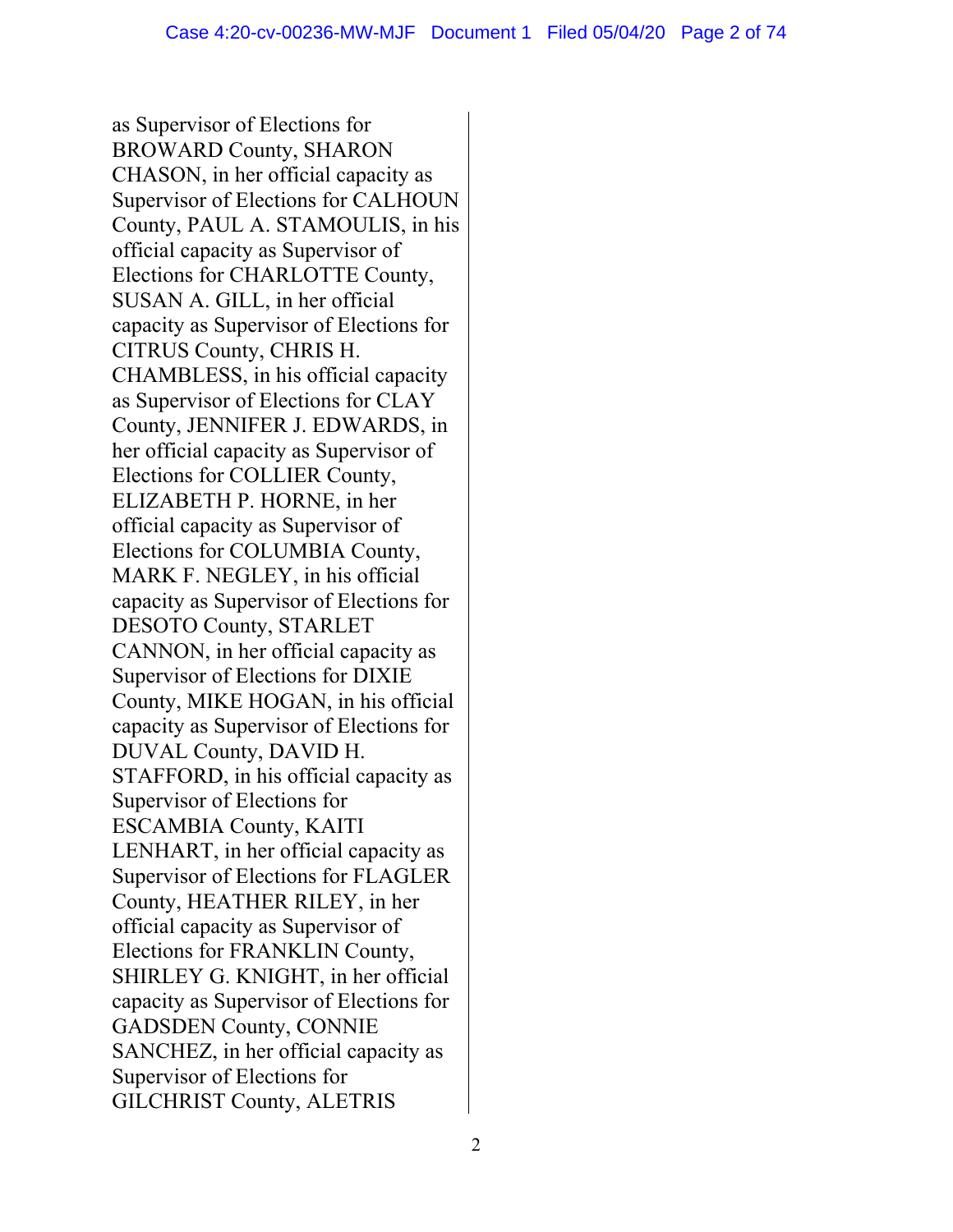FARNAM, in her official capacity as Supervisor of Elections for GLADES County, JOHN HANLON, in his official capacity as Supervisor of Elections for GULF County, LAURA HUTTO, in her official capacity as Supervisor of Elections for HAMILTON County, DIANE SMITH, in her official capacity as Supervisor of Elections for HARDEE County, BRENDA HOOTS, in her official capacity as Supervisor of Elections for HENDRY County, SHIRLEY ANDERSON, in her official capacity as Supervisor of Elections for HERNANDO County, PENNY OGG, in her official capacity as Supervisor of Elections for HIGHLANDS County, CRAIG LATIMER, in his official capacity as Supervisor of Elections for HILLSBOROUGH County, THERISA MEADOWS, in her official capacity as Supervisor of Elections for HOLMES County, LESLIE ROSSWAY SWAN, in her official capacity as Supervisor of Elections for INDIAN RIVER County, SYLVIA D. STEPHENS, in her official capacity as Supervisor of Elections for JACKSON County, MARTY BISHOP, in his official capacity as Supervisor of Elections for JEFFERSON County, TRAVIS HART, in his official capacity as Supervisor of Elections for LAFAYETTE County, ALAN HAYS, in his official capacity as Supervisor of Elections for LAKE County, TOMMY DOYLE, in his official capacity as Supervisor of Elections for LEE County, MARK EARLEY, in his official capacity as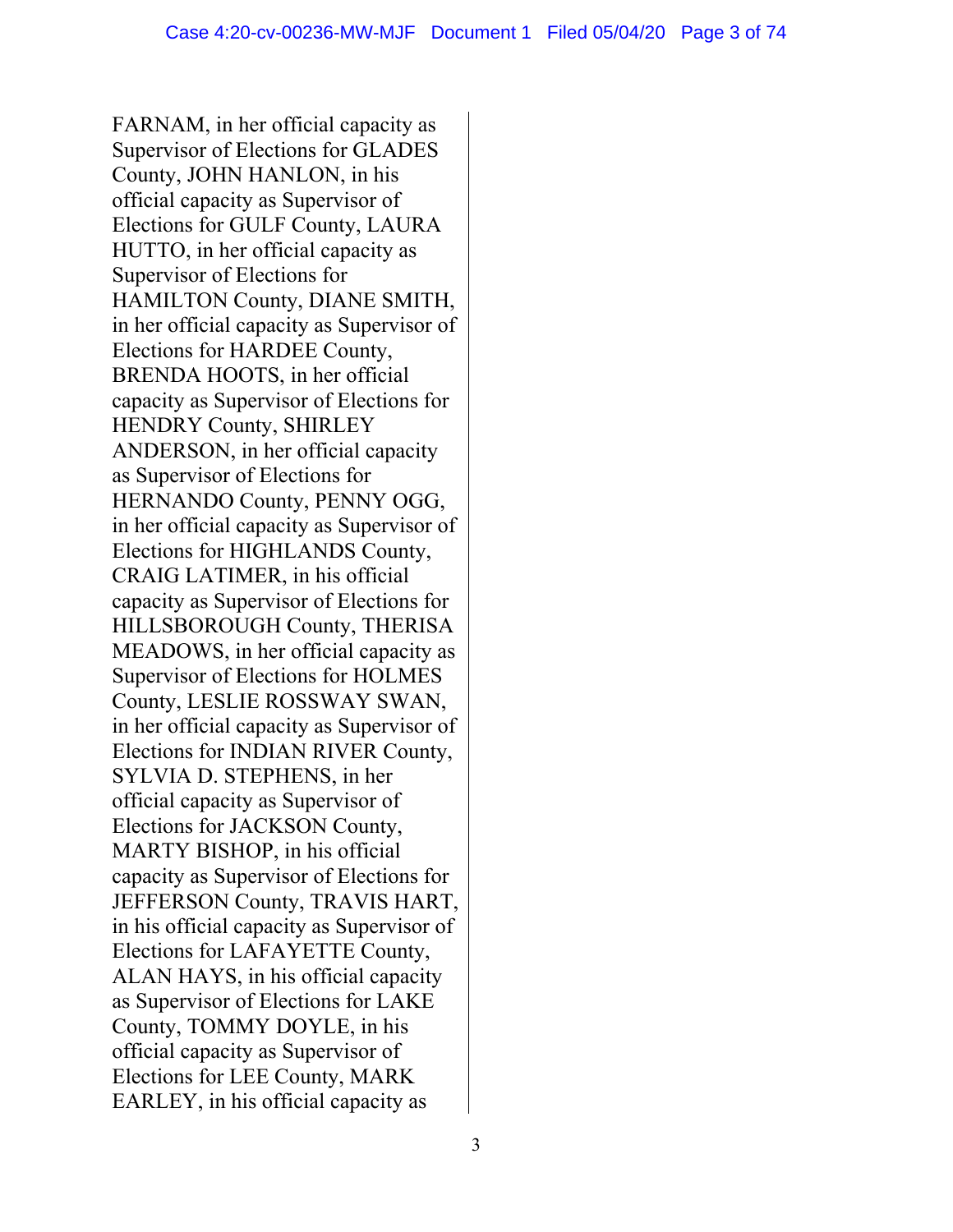Supervisor of Elections for LEON County, TAMMY JONES, in her official capacity as Supervisor of Elections for LEVY County, GINA MCDOWELL, in her official capacity as Supervisor of Elections for LIBERTY County, THOMAS "TOMMY" R. HARDEE, in his official capacity as Supervisor of Elections for MADISON County, MICHAEL BENNETT, in his official capacity as Supervisor of Elections for MANATEE County, WESLEY WILCOX, in his official capacity as Supervisor of Elections for MARION County, VICKI DAVIS, in her official capacity as Supervisor of Elections for MARTIN County, CHRISTINA WHITE, in her official capacity as Supervisor of Elections for MIAMI-DADE County, JOYCE GRIFFIN, in her official capacity as Supervisor of Elections for MONROE County, VICKI P. CANNON, in her official capacity as Supervisor of Elections for NASSAU County, PAUL A. LUX, in his official capacity as Supervisor of Elections for OKALOOSA County, DIANE HAGAN, in her official capacity as Supervisor of Elections for OKEECHOBEE County, BILL COWLES, in his official capacity as Supervisor of Elections for ORANGE County, MARY JANE ARRINGTON, in her official capacity as Supervisor of Elections for OSCEOLA County, WENDY SARTORY LINK, in her official capacity as Supervisor of Elections for PALM BEACH County, BRIAN E. CORLEY, in his official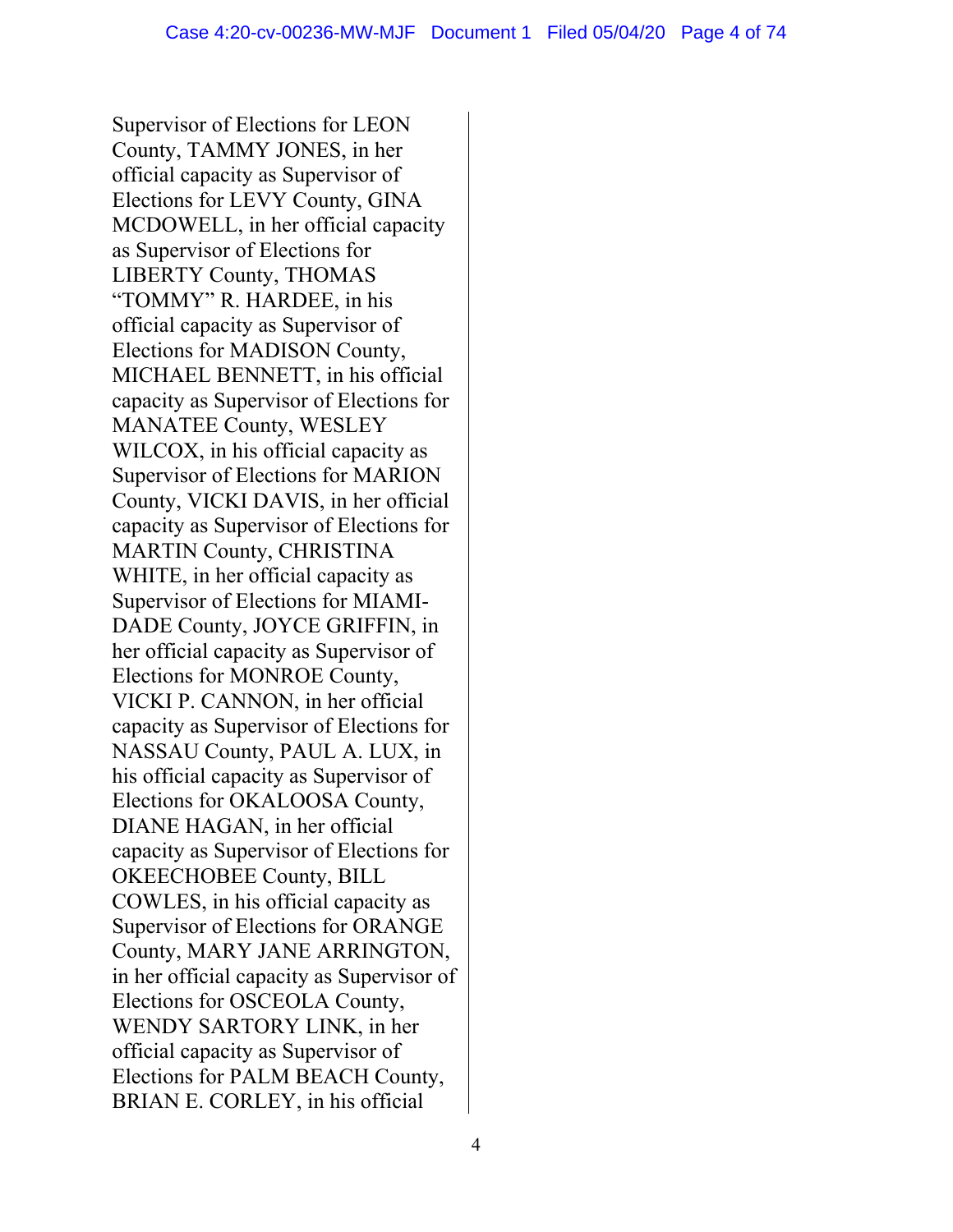capacity as Supervisor of Elections for PASCO County, DEBORAH CLARK, in her official capacity as Supervisor of Elections for PINELLAS County, LORI EDWARDS, in her official capacity as Supervisor of Elections for POLK County, CHARLES OVERTURF, in his official capacity as Supervisor of Elections for PUTNAM County, TAPPIE A. VILLANE, in her official capacity as Supervisor of Elections for SANTA ROSA County, RON TURNER, in his official capacity as Supervisor of Elections for SARASOTA County, CHRIS ANDERSON, in his official capacity as Supervisor of Elections for SEMINOLE County, VICKY OAKES, in her official capacity as Supervisor of Elections for ST. JOHNS County, GERTRUDE WALKER, in her official capacity as Supervisor of Elections for ST. LUCIE County, WILLIAM KEEN, in his official capacity as Supervisor of Elections for SUMTER County, GLENDA B. WILLIAMS, in her official capacity as Supervisor of Elections for SUWANNEE County, DANA SOUTHERLAND, in her official capacity as Supervisor of Elections for TAYLOR County, DEBORAH K. OSBORNE, in her official capacity as Supervisor of Elections for UNION County, LISA LEWIS, in her official capacity as Supervisor of Elections for VOLUSIA County, HENRY WELLS, in his official capacity as Supervisor of Elections for WAKULLA County, BOBBY BEASLEY, in his official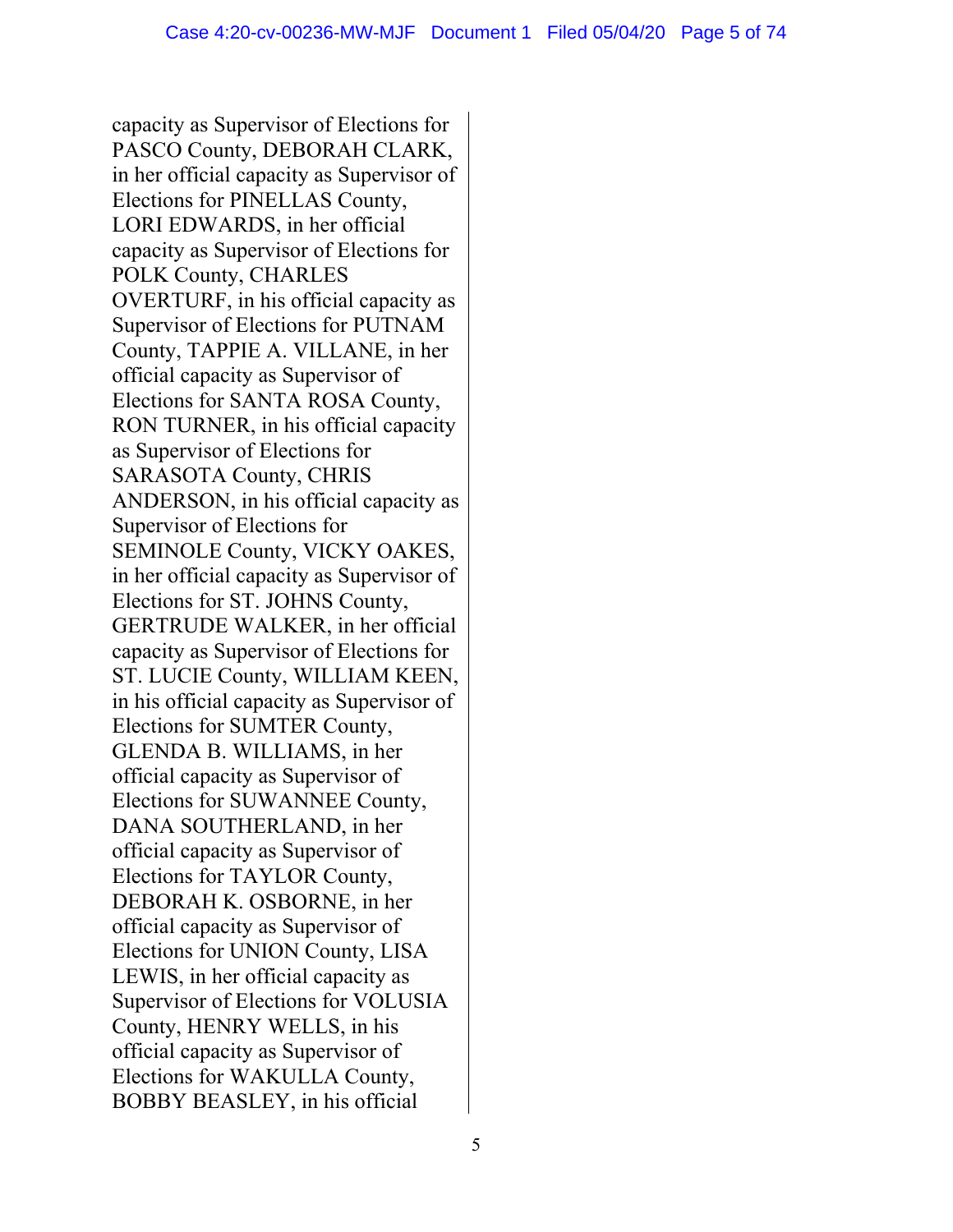capacity as Supervisor of Elections for WALTON County, CAROL F. RUDD, in her official capacity as Supervisor of Elections for WASHINGTON County,

Defendants.

Plaintiffs KIRK NIELSEN, MORGAN OUTLAW, REVEL LUBIN, FELICIA BRUCE, BARBARA DEVANE, RAY DAVIS, DONESA JACKSON, ALIANZA FOR PROGRESS, INC., FLORIDA ALLIANCE FOR RETIRED AMERICANS, and PRIORITIES USA, (collectively, "Plaintiffs"), by and through the undersigned attorneys, file this Complaint for Injunctive and Declaratory Relief against Defendants RON DESANTIS, in his official capacity as Florida Governor, LAUREL LEE, in her official capacity as Florida Secretary of State (the "Secretary"), ASHLEY MOODY, in her official capacity as Florida Attorney General, THE FLORIDA ELECTIONS CANVASSING COMMISSION, KIM A. BARTON, in her official capacity as Supervisor of Elections for ALACHUA County, NITA CRAWFORD, in her official capacity as Supervisor of Elections for BAKER County, MARK ANDERSEN, in his official capacity as Supervisor of Elections for BAY County, TERRY L. VAUGHAN, in his official capacity as Supervisor of Elections for BRADFORD County, LORI SCOTT, in her official capacity as Supervisor of Elections for BREVARD County, PETER ANTONACCI, in his official capacity as Supervisor of Elections for BROWARD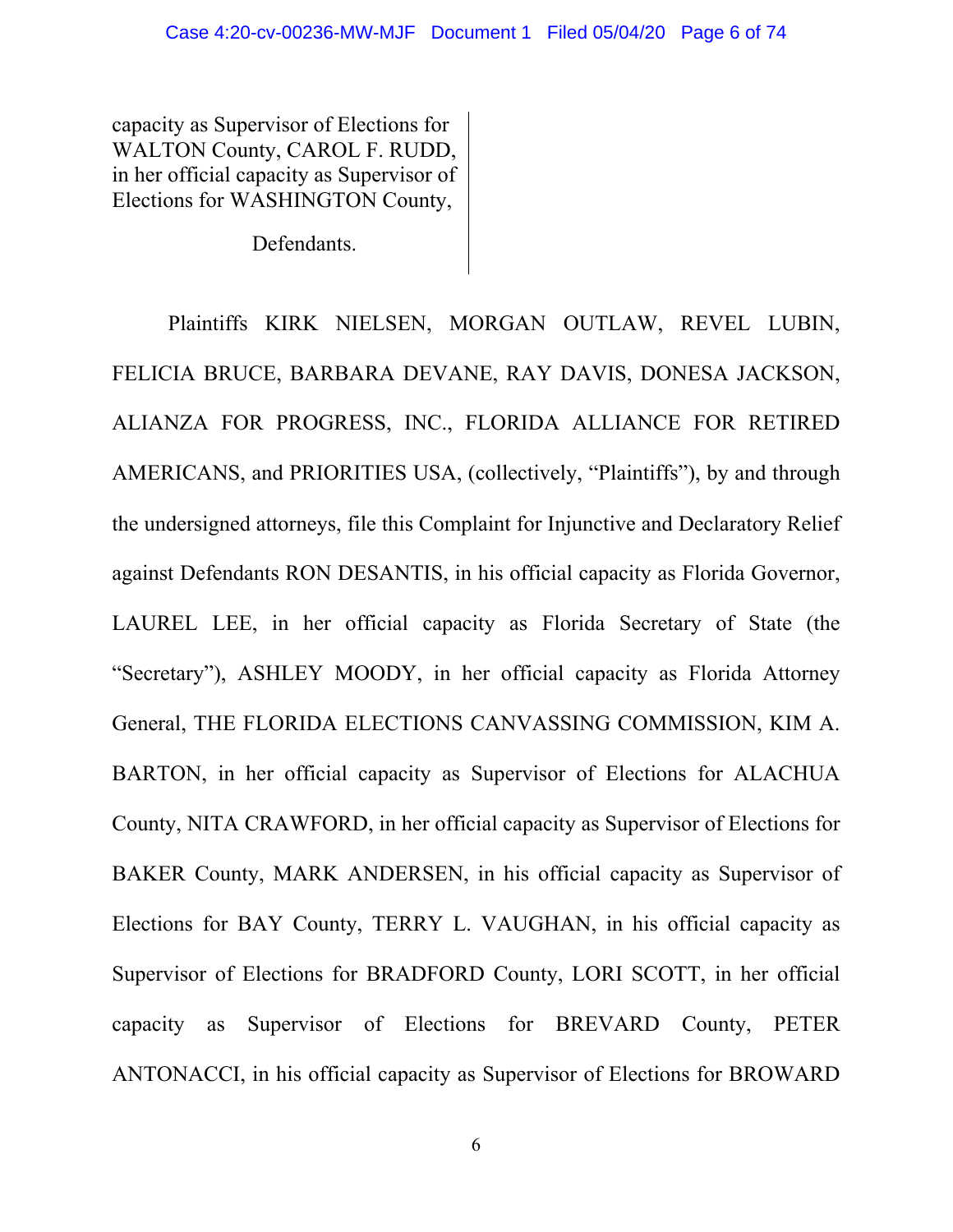County, SHARON CHASON, in her official capacity as Supervisor of Elections for CALHOUN County, PAUL A. STAMOULIS, in his official capacity as Supervisor of Elections for CHARLOTTE County, SUSAN A. GILL, in her official capacity as Supervisor of Elections for CITRUS County, CHRIS H. CHAMBLESS, in his official capacity as Supervisor of Elections for CLAY County, JENNIFER J. EDWARDS, in her official capacity as Supervisor of Elections for COLLIER County, ELIZABETH P. HORNE, in her official capacity as Supervisor of Elections for COLUMBIA County, MARK F. NEGLEY, in his official capacity as Supervisor of Elections for DESOTO County, STARLET CANNON, in her official capacity as Supervisor of Elections for DIXIE County, MIKE HOGAN, in his official capacity as Supervisor of Elections for DUVAL County, DAVID H. STAFFORD, in his official capacity as Supervisor of Elections for ESCAMBIA County, KAITI LENHART, in her official capacity as Supervisor of Elections for FLAGLER County, HEATHER RILEY, in her official capacity as Supervisor of Elections for FRANKLIN County, SHIRLEY G. KNIGHT, in her official capacity as Supervisor of Elections for GADSDEN County, CONNIE SANCHEZ, in her official capacity as Supervisor of Elections for GILCHRIST County, ALETRIS FARNAM, in her official capacity as Supervisor of Elections for GLADES County, JOHN HANLON, in his official capacity as Supervisor of Elections for GULF County, LAURA HUTTO, in her official capacity as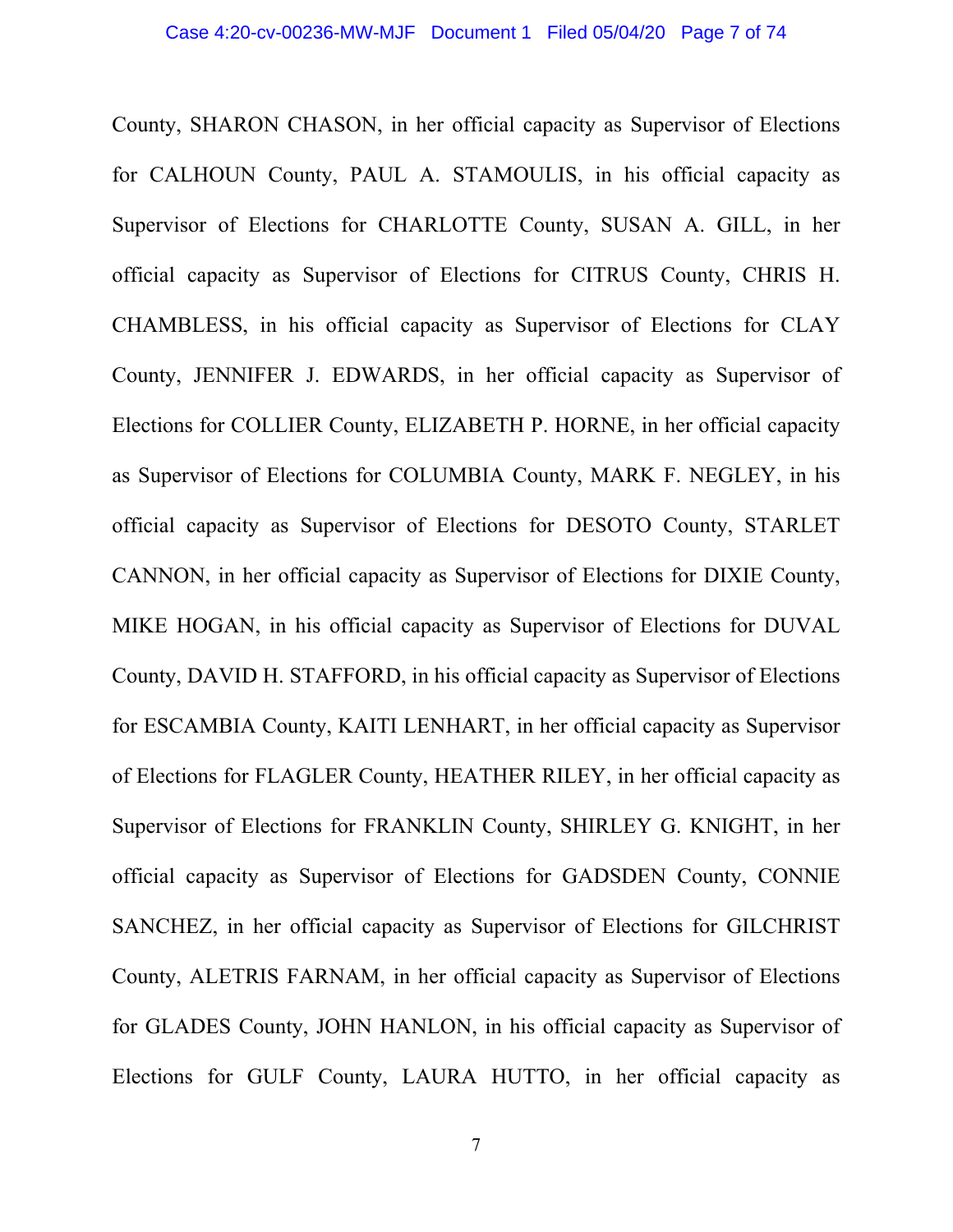Supervisor of Elections for HAMILTON County, DIANE SMITH, in her official capacity as Supervisor of Elections for HARDEE County, BRENDA HOOTS, in her official capacity as Supervisor of Elections for HENDRY County, SHIRLEY ANDERSON, in her official capacity as Supervisor of Elections for HERNANDO County, PENNY OGG, in her official capacity as Supervisor of Elections for HIGHLANDS County, CRAIG LATIMER, in his official capacity as Supervisor of Elections for HILLSBOROUGH County, THERISA MEADOWS, in her official capacity as Supervisor of Elections for HOLMES County, LESLIE ROSSWAY SWAN, in her official capacity as Supervisor of Elections for INDIAN RIVER County, SYLVIA D. STEPHENS, in her official capacity as Supervisor of Elections for JACKSON County, MARTY BISHOP, in his official capacity as Supervisor of Elections for JEFFERSON County, TRAVIS HART, in his official capacity as Supervisor of Elections for LAFAYETTE County, ALAN HAYS, in his official capacity as Supervisor of Elections for LAKE County, TOMMY DOYLE, in his official capacity as Supervisor of Elections for LEE County, MARK EARLEY, in his official capacity as Supervisor of Elections for LEON County, TAMMY JONES, in her official capacity as Supervisor of Elections for LEVY County, GINA MCDOWELL, in her official capacity as Supervisor of Elections for LIBERTY County, THOMAS "TOMMY" R. HARDEE, in his official capacity as Supervisor of Elections for MADISON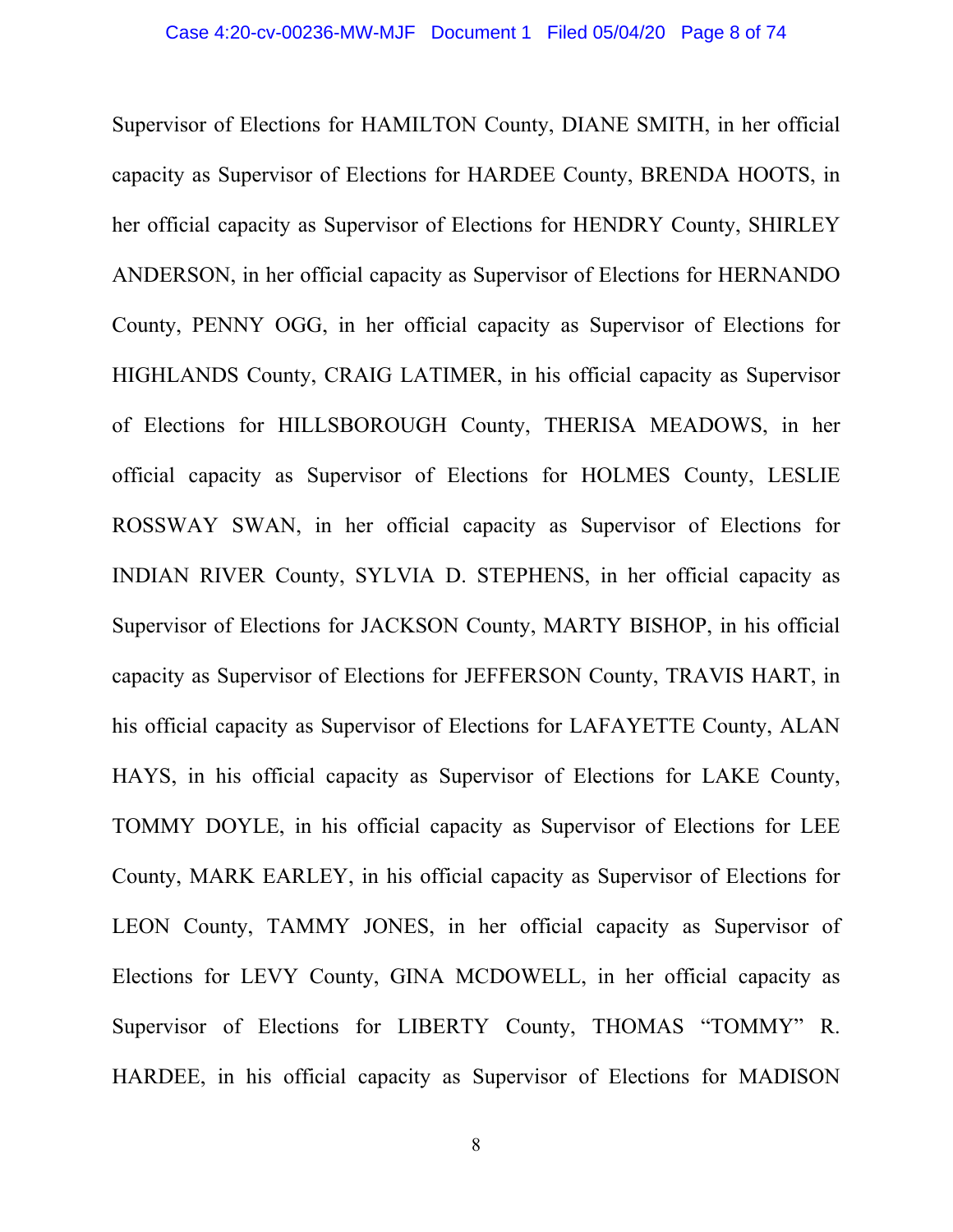County, MICHAEL BENNETT, in his official capacity as Supervisor of Elections for MANATEE County, WESLEY WILCOX, in his official capacity as Supervisor of Elections for MARION County, VICKI DAVIS, in her official capacity as Supervisor of Elections for MARTIN County, CHRISTINA WHITE, in her official capacity as Supervisor of Elections for MIAMI-DADE County, JOYCE GRIFFIN, in her official capacity as Supervisor of Elections for MONROE County, VICKI P. CANNON, in her official capacity as Supervisor of Elections for NASSAU County, PAUL A. LUX, in his official capacity as Supervisor of Elections for OKALOOSA County, DIANE HAGAN, in her official capacity as Supervisor of Elections for OKEECHOBEE County, BILL COWLES, in his official capacity as Supervisor of Elections for ORANGE County, MARY JANE ARRINGTON, in her official capacity as Supervisor of Elections for OSCEOLA County, WENDY SARTORY LINK, in her official capacity as Supervisor of Elections for PALM BEACH County, BRIAN E. CORLEY, in his official capacity as Supervisor of Elections for PASCO County, DEBORAH CLARK, in her official capacity as Supervisor of Elections for PINELLAS County, LORI EDWARDS, in her official capacity as Supervisor of Elections for POLK County, CHARLES OVERTURF, in his official capacity as Supervisor of Elections for PUTNAM County, TAPPIE A VILLANE, in her official capacity as Supervisor of Elections for SANTA ROSA County, RON TURNER, in his official capacity as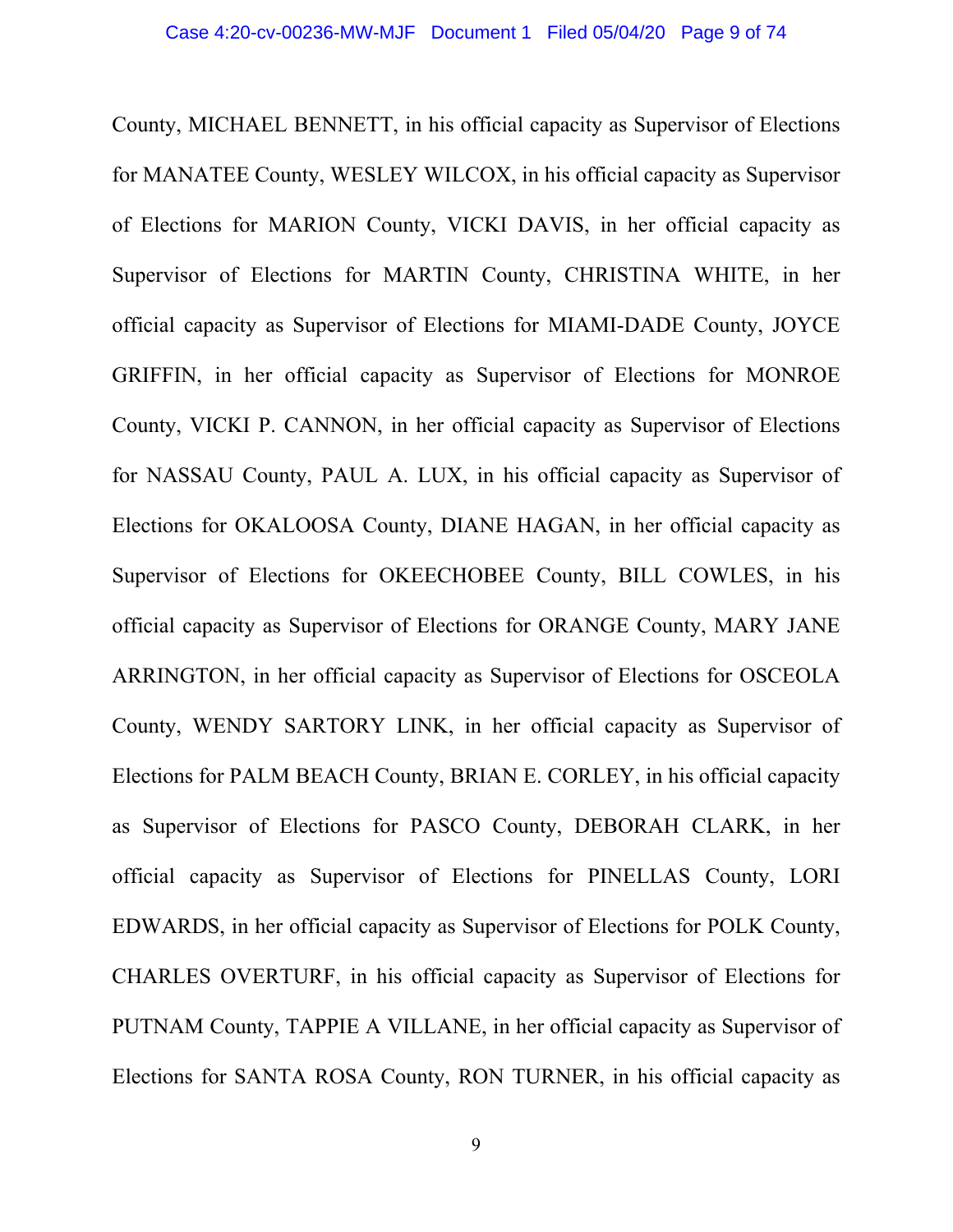Supervisor of Elections for SARASOTA County, CHRIS ANDERSON, in his official capacity as Supervisor of Elections for SEMINOLE County, VICKY OAKES, in her official capacity as Supervisor of Elections for ST. JOHNS County, GERTRUDE WALKER, in her official capacity as Supervisor of Elections for ST. LUCIE County, WILLIAM KEEN, in his official capacity as Supervisor of Elections for SUMTER County, GLENDA B. WILLIAMS, in her official capacity as Supervisor of Elections for SUWANNEE County, DANA SOUTHERLAND, in her official capacity as Supervisor of Elections for TAYLOR County, DEBORAH K. OSBORNE, in her official capacity as Supervisor of Elections for UNION County, LISA LEWIS, in her official capacity as Supervisor of Elections for VOLUSIA County, HENRY WELLS, in his official capacity as Supervisor of Elections for WAKULLA County, BOBBY BEASLEY, in his official capacity as Supervisor of Elections for WALTON County, and CAROL F. RUDD, in her official capacity as Supervisor of Elections for WASHINGTON County, all in their official capacities as County Election Supervisors for their respective counties (collectively, "Supervisors"). Based upon information and belief, Plaintiffs allege as follows:

# **NATURE OF THE CASE**

1. Plaintiffs bring this case to ensure that all eligible Florida voters have a fair and safe opportunity to exercise their right to vote in the August 18, 2020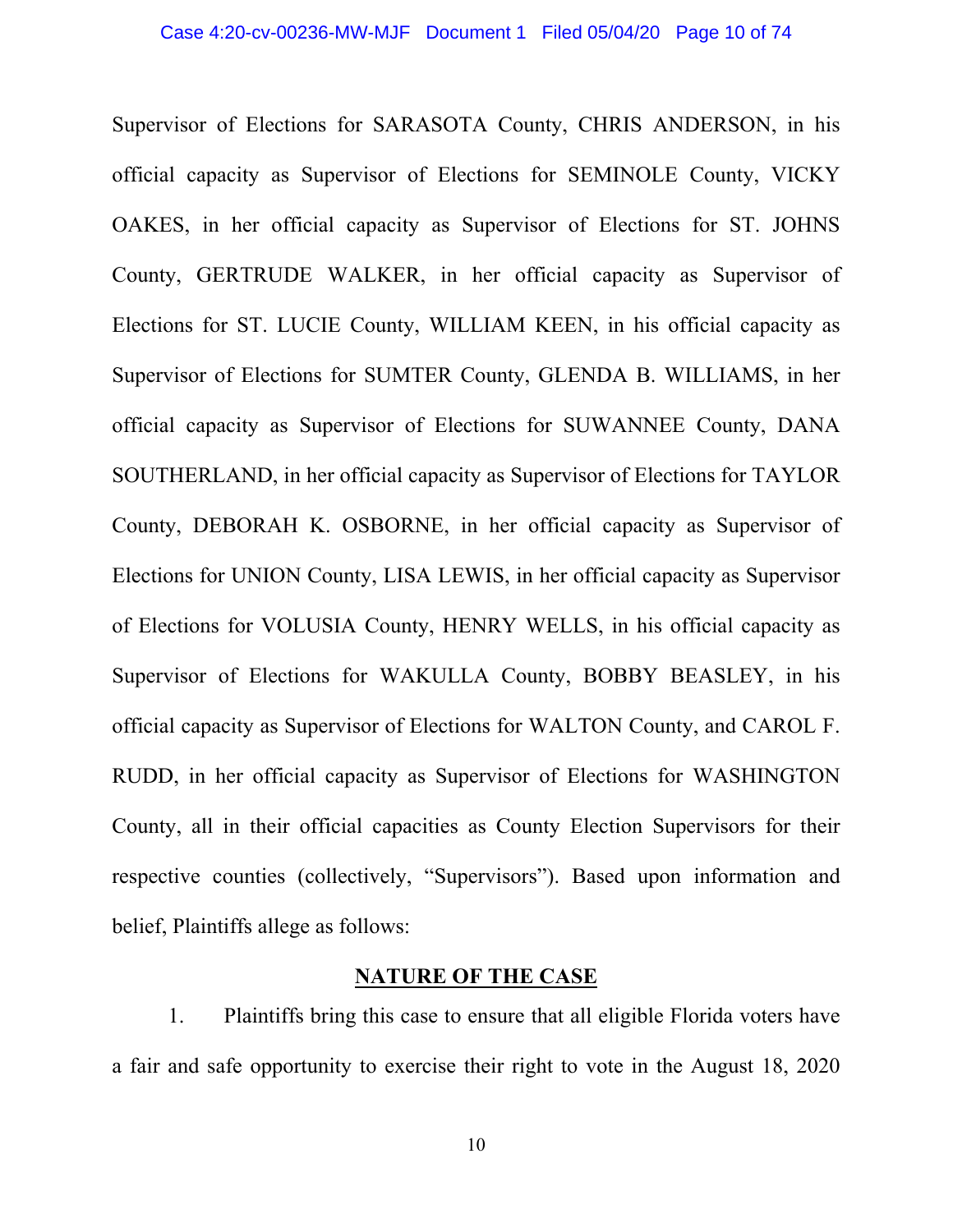primary ("August Primary") and November 3, 2020 general election ("November General"), as required by the U.S. Constitution. A novel coronavirus pandemic is sweeping through the country, with known infections exceeding a million and fatalities approaching 70,000. No states have been spared. In Florida, as of May 4, 2020, there are 36,078 confirmed cases, and 1,379 people have died; tragically, there is no end in sight to this crisis. Indeed, the Director of the Centers for Disease Control and Prevention ("CDC") recently cautioned that the country may encounter a second, more deadly wave of COVID-19, which will "be even more difficult than the one we just went through."<sup>1</sup>

2. The pandemic's impact is not limited to Floridians' health; it also endangers their right to vote. The threat to Floridians' right to vote is so imminent that just weeks ago⸺still reeling from the challenges of administering the March 17, 2020 presidential preference primary election ("PPP") during the pandemic⸺all 67 of Florida's Supervisors of Elections laudably sent Governor DeSantis a letter outlining the challenges they will face in the upcoming August Primary and November General, as social distancing measures continue and unprecedented vote-by-mail turnout occurs. While Florida commendably allows widespread voting by mail, multiple laws and practices governing mail voting

<sup>1</sup> Zack Budryk, *CDC director warns second wave of coronavirus might be 'more*  difficult', THE HILL (Apr. 21, 2020), https://thehill.com/policy/healthcare/493973cdc-director-warns-second-wave-of-coronavirus-might-be-more-difficult.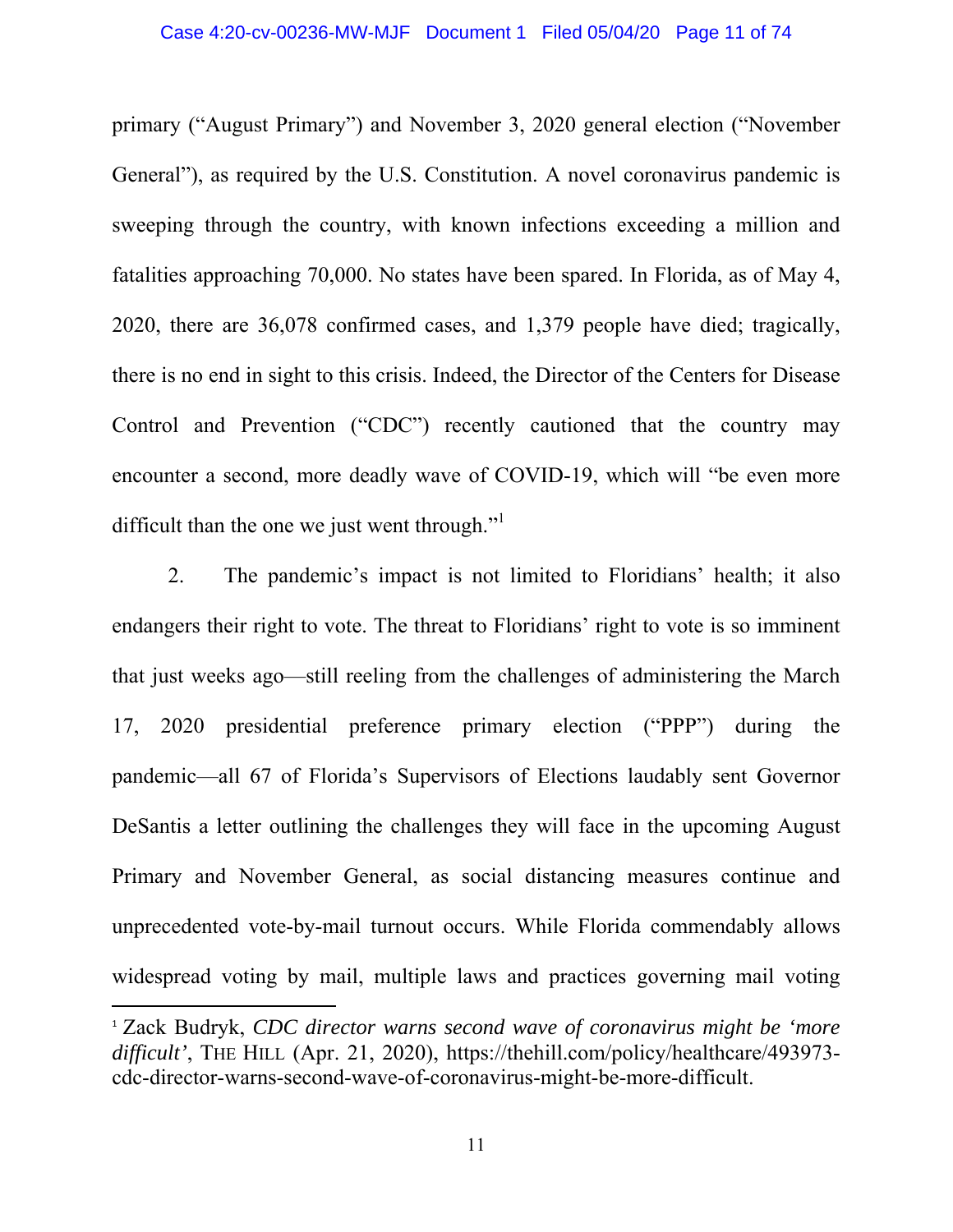# Case 4:20-cv-00236-MW-MJF Document 1 Filed 05/04/20 Page 12 of 74

already burden and disenfranchise thousands of voters in the State and are certain to burden and disenfranchise thousands more in the current crisis without injunctive relief from this Court.

3. On March 17, 2020, in the early stages of the pandemic, Florida held its PPP. While voters clad in gloves and masks waited to vote, county Supervisors witnessed significant challenges: polling places were unavailable, hand sanitizer and other materials were in short supply, and a substantial numbers of poll workers⸺most of whom were over 65 and at high risk for experiencing severe cases of COVID-19⸺decided not to work, many at the last minute. In Palm Beach County alone, over 800 poll workers backed out just shortly before the election due to coronavirus concerns. And shortly after the election, at least two poll workers in Broward County tested positive for COVID-19, at least one of whom was on duty for all nine days of early voting. The Supervisors anticipate that these challenges will persist in the August Primary and November General and, much like recent historic absentee turnout in Wisconsin, that Florida will see significant increases in voting by mail⸺much of it by first-time or new mail voters, given that most Florida voters have typically voted in person in past elections.

4. But Florida's vote-by-mail regime is ill-equipped to handle this influx of new mail voters, which is certain to exacerbate the disenfranchising effects of Florida's failure to provide prepaid postage ("Vote-by-Mail Postage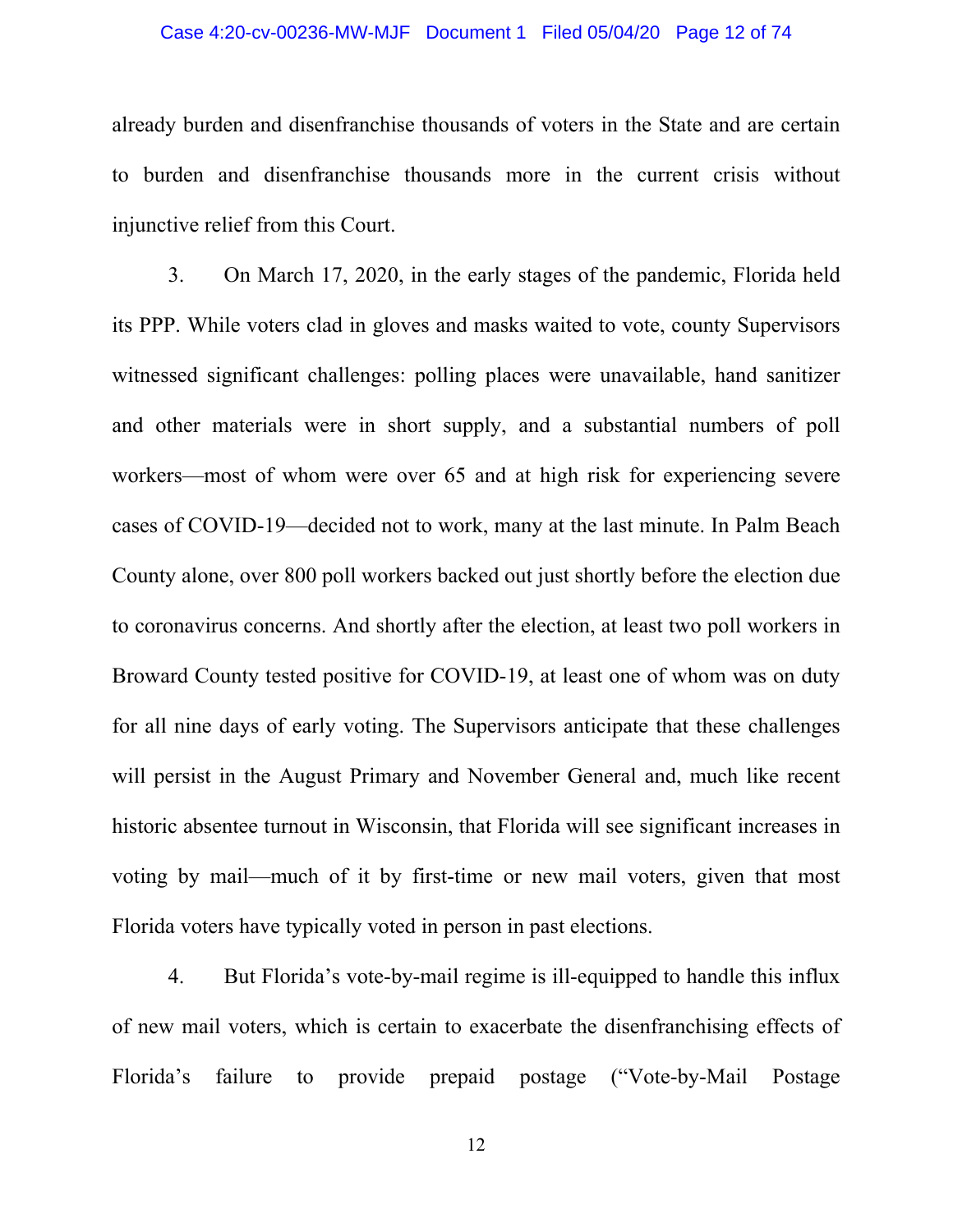# Case 4:20-cv-00236-MW-MJF Document 1 Filed 05/04/20 Page 13 of 74

Requirement"), its requirement that vote-by-mail ballots be received by 7 p.m. on Election Day ("Election Day Receipt Deadline"), Fla. Stat. Ann. §§ 101.67(2), 101.6103(2), 101.64, and its prohibition on the use of paid organizers to assist voters with collecting ballots ("Voter Assistance Ban"), Fla. Stat. Ann. § 104.0616 (collectively, "Challenged Provisions"). The burdens of the Challenged Provisions fall particularly heavily on Florida's elderly citizens, low-income citizens, and student voters, many of whom require assistance with delivering their ballots and do not have easy access to postage.

5. Even under normal circumstances, Florida's Vote-By-Mail Postage Requirement, which dictates that voters pay for the postage necessary to mail their vote-by-mail ballot unless individual counties choose to take on that burden for them, significantly increases the monetary and transaction costs associated with voting. Not only must a mail voter pay for postage to vote, but they also must acquire the postage, which, in this digital age when many people do not keep stamps at home, often requires a trip to the post office or other essential business. For those with stamps, many voters must still determine the correct amount of postage, which varies by ballot size and weight. As a result, these voters are also forced to travel to local post offices to inquire about postage, which adds significant cost to the voting process, especially for those with limited access to transportation, including elderly citizens and students. These trips to the post office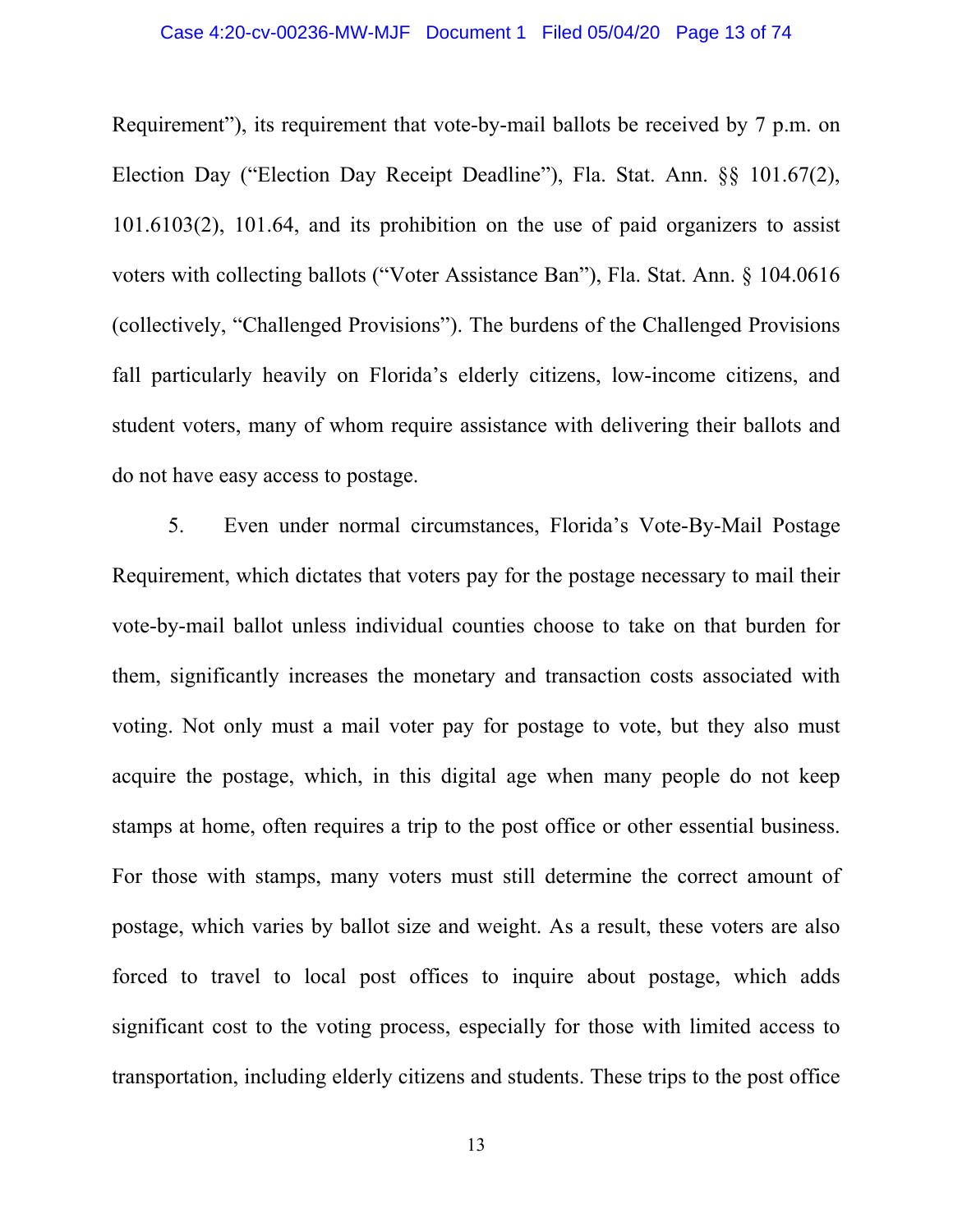# Case 4:20-cv-00236-MW-MJF Document 1 Filed 05/04/20 Page 14 of 74

also create risks of exposure to COVID-19, which is a concern for all voters and particularly for elderly voters in Florida who are especially vulnerable to the coronavirus. Moreover, as the United States Postal Service ("USPS") continues to face massive budget shortfalls and its workers themselves succumb to illness due to their exposure to coronavirus, there is no guarantee that voters' local post offices will be open and available to answer questions; it is all but certain that for many voters, the time used to acquire postage or determine the correct postage amount will delay the voting process and place voters at greater risk of disenfranchisement due to the Election Day Receipt Deadline.

6. Similarly, Florida's Election Day Receipt Deadline disenfranchises thousands of voters who complete and mail their ballot prior to Election Day, but whose ballots—through no fault of the voter—do not arrive in the mail at their county Supervisor of Elections' Office by 7 p.m. on Election Day. *See* Fla. Stat. Ann. §§ 101.67(2), 101.6103(2), 101.64. In 2018 alone, Florida discarded over 17,000 ballots⸺nearly 56% of all vote-by-mail ballots that were rejected⸺simply because they arrived after the Election Day Receipt Deadline. More alarmingly, it did so notwithstanding that over 20,000 Florida voters did not even receive their mail ballot until just days before Election Day, leaving them with insufficient time to return it by mail through no fault of their own. While the Election Day Receipt Deadline is constitutionally problematic in its own right, under the current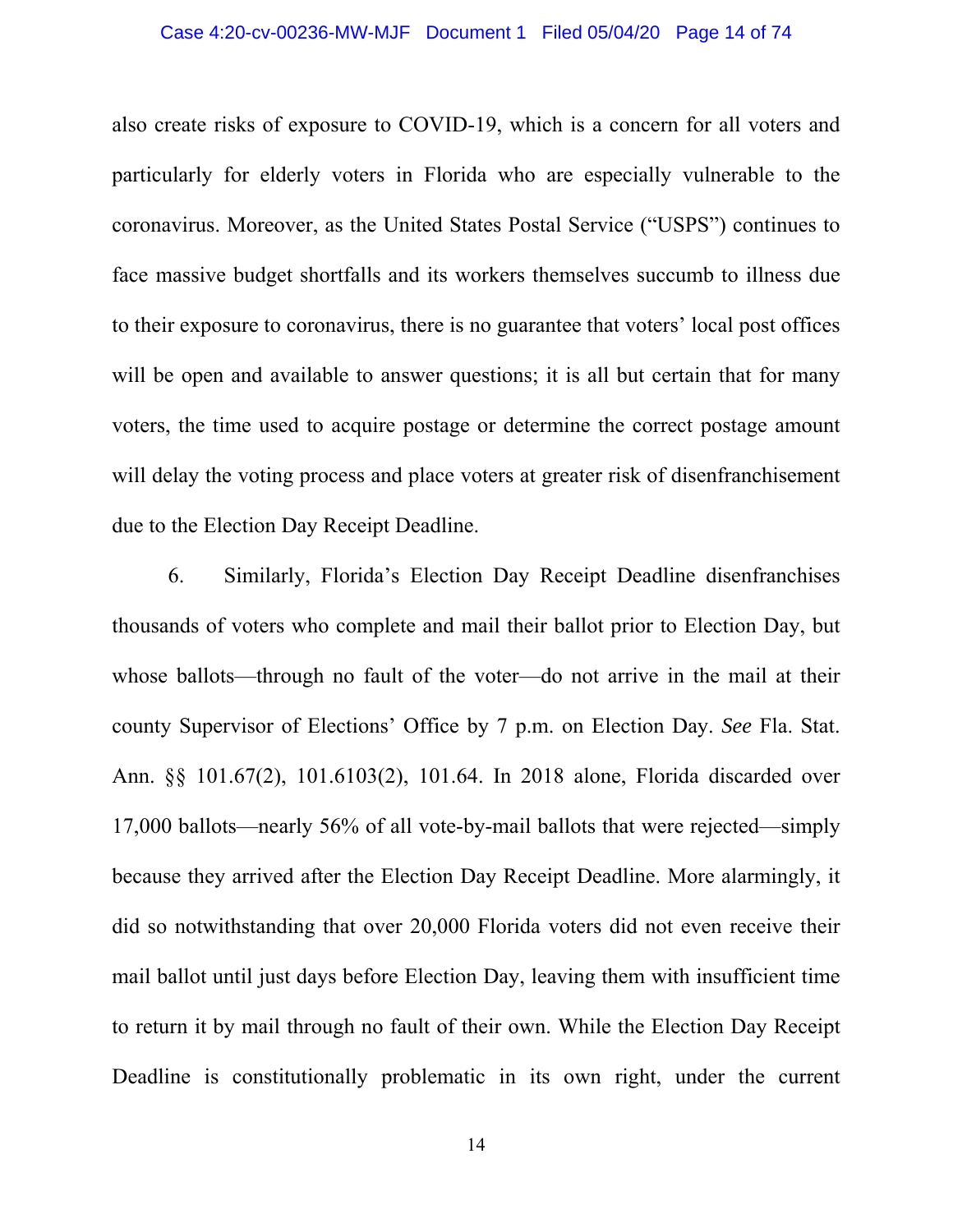# Case 4:20-cv-00236-MW-MJF Document 1 Filed 05/04/20 Page 15 of 74

circumstances⸺where a global pandemic will lead to a significant increase in mail voting while at the same time severely burdening an already compromised USPS and thinly stretched local elections staff⸺it cannot survive judicial scrutiny. If left in place, the Election Day Receipt Deadline is certain to disenfranchise countless more voters this fall and, as a result, necessitates the precise change that the U.S. Supreme Court accepted in Wisconsin for its recent primary election⸺a postmark deadline that requires counting all ballots postmarked on or before Election Day and received within a reasonable time after Election Day. *See Republican Nat'l Comm. v. Democratic Nat'l Comm.*, No. 19A1016, 2020 WL 1672702, at \*2 (Apr. 6, 2020).

7. Finally, Florida's Voter Assistance Ban, codified at Fla. Stat. Ann. § 104.0616, also significantly raises the risk that large swaths of lawful, eligible voters⸺many of whom are likely to have limited mobility and limited access to mail⸺will be disenfranchised. The Voter Assistance Ban makes it a misdemeanor for any individual paid by any organization to assist with returning more than two vote-by-mail ballots each election, unless the individual is an immediate family member of the voter. The Voter Assistance Ban hamstrings the ability of organizations like Priorities USA and Alianza to assist voters and their constituents in making the transition to vote by mail and to ensure that voters' ballots arrive on time to be counted. This is particularly problematic for the upcoming elections, not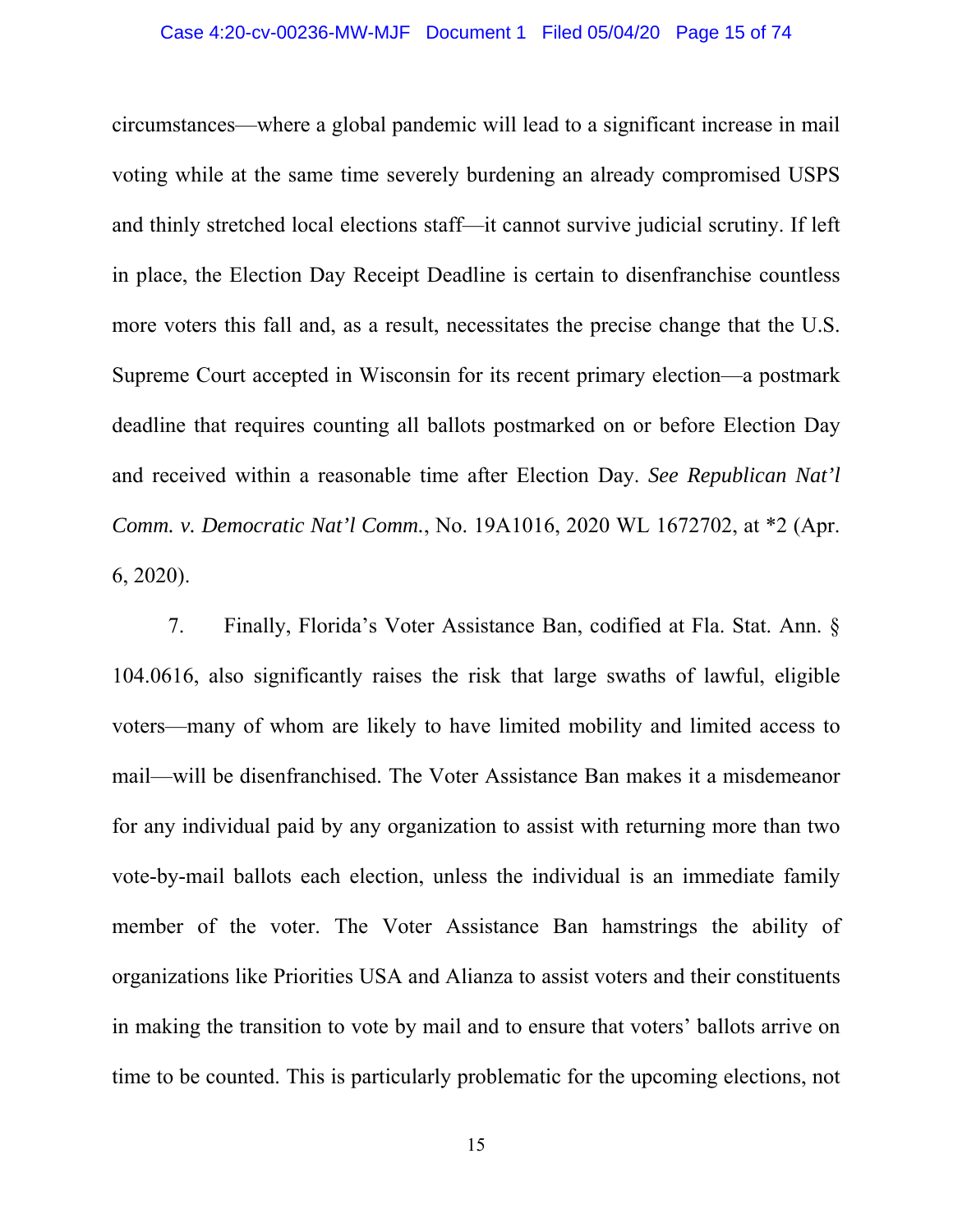#### Case 4:20-cv-00236-MW-MJF Document 1 Filed 05/04/20 Page 16 of 74

only because there will be a substantial increase in the number of individuals needing assistance with turning in their ballot, but also because it will be exceptionally difficult to find individuals unaffiliated with political organizations who are willing to volunteer to assist voters given COVID-19 and the public health risks of exposing themselves to other individuals.

8. For decades, Florida has been ground zero for election mishaps. In 2000, the fate of the U.S. Presidency remained in limbo for over a month due to voting machine failures in Florida. In 2012, Florida made national headlines by having some of the longest voting lines in the country. And in 2018, Florida faced three statewide recounts⸺at least one of which could have been decided by the number of mail votes that were not counted because they arrived after the Election Day Receipt Deadline. While 2020 is certainly an unprecedented year, it does not have to be the next year on the long list of Florida's election debacles. This Court can help prevent that outcome by ensuring that Florida's vote-by-mail regime complies with the Constitution and provides a mechanism for all voters to vote in the upcoming elections.

#### **JURISDICTION AND VENUE**

9. Plaintiffs bring this action under 42 U.S.C. §§ 1983 and 1988 to redress the deprivation under color of state law of rights secured by the United States Constitution and by an Act of Congress.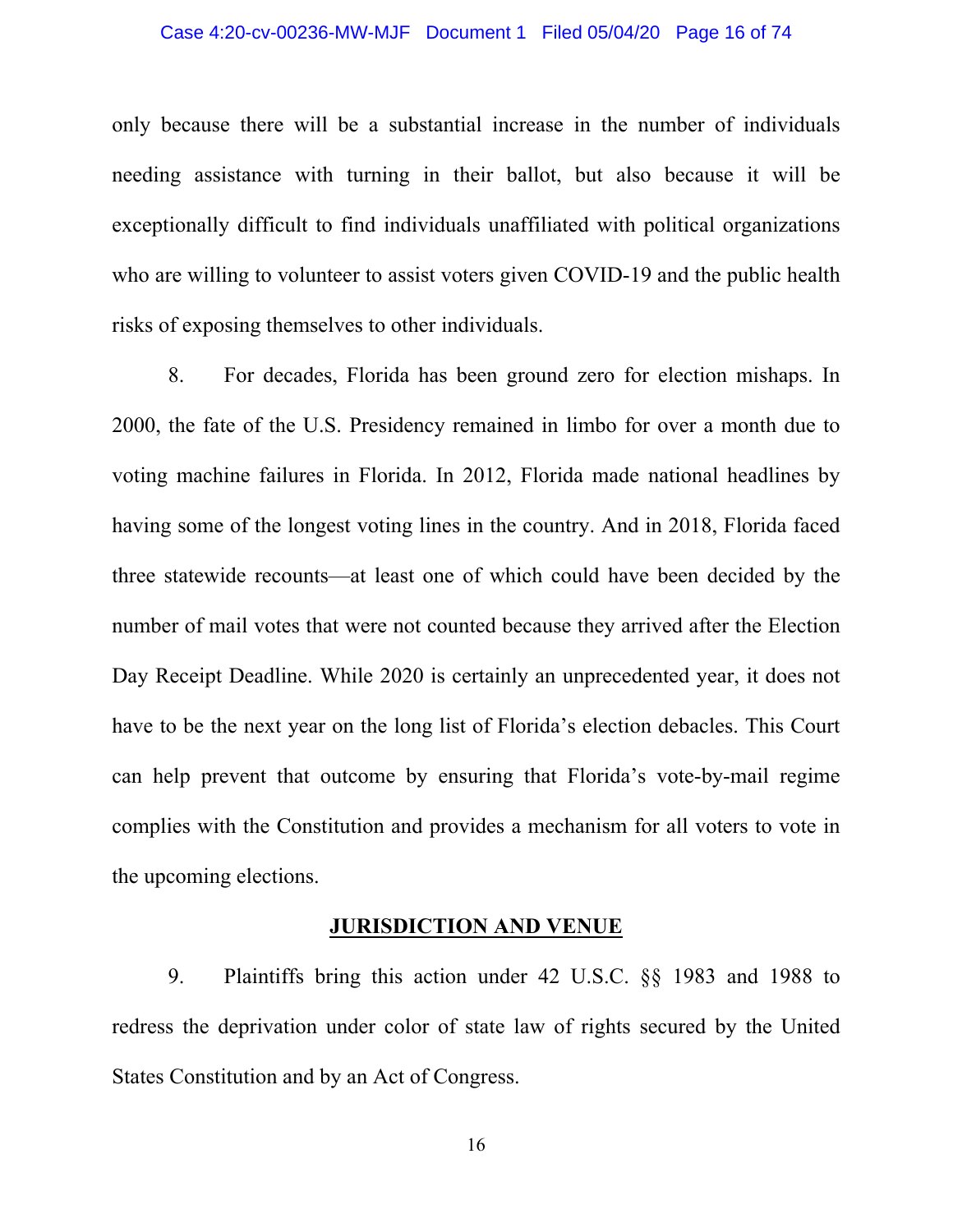# Case 4:20-cv-00236-MW-MJF Document 1 Filed 05/04/20 Page 17 of 74

10. This Court has original jurisdiction over the subject matter of this action pursuant to 28 U.S.C. §§ 1331 and 1343 because the matters in controversy arise under the Constitution and laws of the United States.

11. This Court has personal jurisdiction because each of the Defendants resides in Florida, has continuous and systematic contact with Florida, and is subject to service of process in Florida in their official capacities. Among the Defendants, Governor Ron DeSantis, Secretary of State Laurel Lee, Attorney General Ashley Moody, and the Florida Election Canvassing Commission all reside and carry out a substantial amount of their official duties in within this judicial district, as do 23 of the Defendant Supervisors of Elections within their respective counties in this judicial district. The remaining 44 Defendant Supervisors reside and carry out substantially all of their official duties within their respective counties elsewhere in Florida.

12. Venue is proper in this Court under 28 U.S.C. § 1391(b) because (1) all Defendants are residents of Florida, in which this judicial district is located, and numerous Defendants reside in this judicial district; and (2) a substantial part of the events that gave rise to Plaintiffs' claim occurred in this judicial district.

13. This Court has the authority to enter a declaratory judgment and to provide preliminary and permanent injunctive relief pursuant to Rules 57 and 65 of the Federal Rules of Civil Procedure and 28 U.S.C. §§ 2201 and 2202.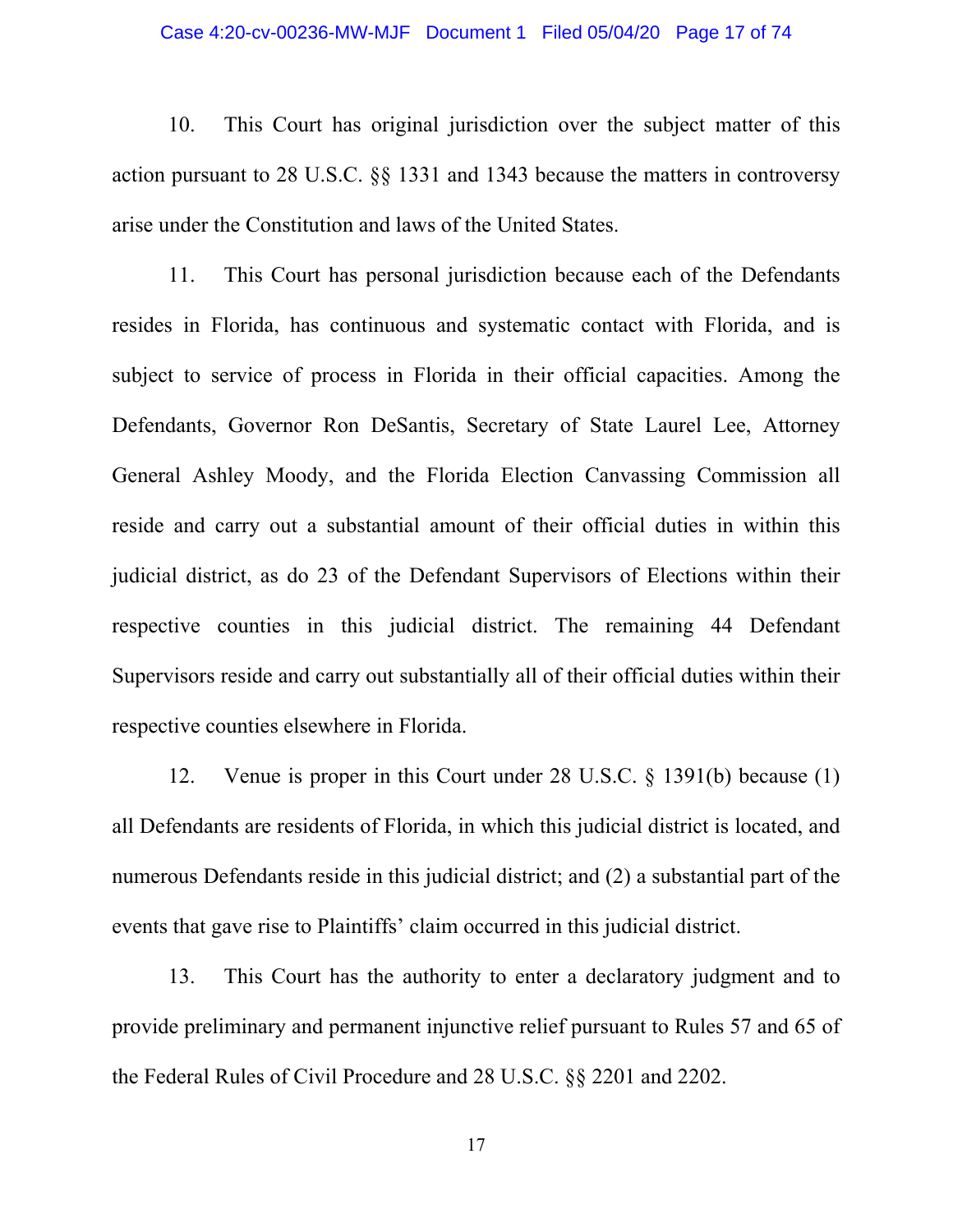14. All conditions precedent to the maintenance of this case and Plaintiffs' claims have occurred, been performed, or otherwise been waived.

# **PARTIES**

15. Plaintiff KIRK NIELSEN is a U.S. citizen and a registered voter in Miami-Dade County, Florida. Nielsen is an investigative journalist and an adjunct professor at the University of Miami. Nielsen has been a registered voter in Florida for twenty-five years and regularly participates in elections. In the 2018 general election, Nielsen cast his vote-by-mail ballot via first class mail on October 29, 2018—eight days before Election Day—from a post office at the University of Miami's Coral Gables campus. Through public record requests that Nielsen submitted himself, Nielsen later learned that his ballot was not received by the Miami-Dade County Supervisor of Elections until November 14, 2018—sixteen days after sending in his ballot and eight days after Election Day. As a result, Miami-Dade County did not count Nielsen's ballot. Nielsen intends to participate in upcoming elections in Florida, and he wants his ballot to count. While Nielsen would prefer to vote in person given his prior experience with vote-by-mail ballots, Nielsen no longer feels comfortable voting in person during the coronavirus pandemic. Nielsen intends to cast a mail ballot in upcoming elections. As Nielsen's experience from the 2018 general election demonstrates, under Florida's current standard for counting ballots, there is a substantial risk that his ballot will not be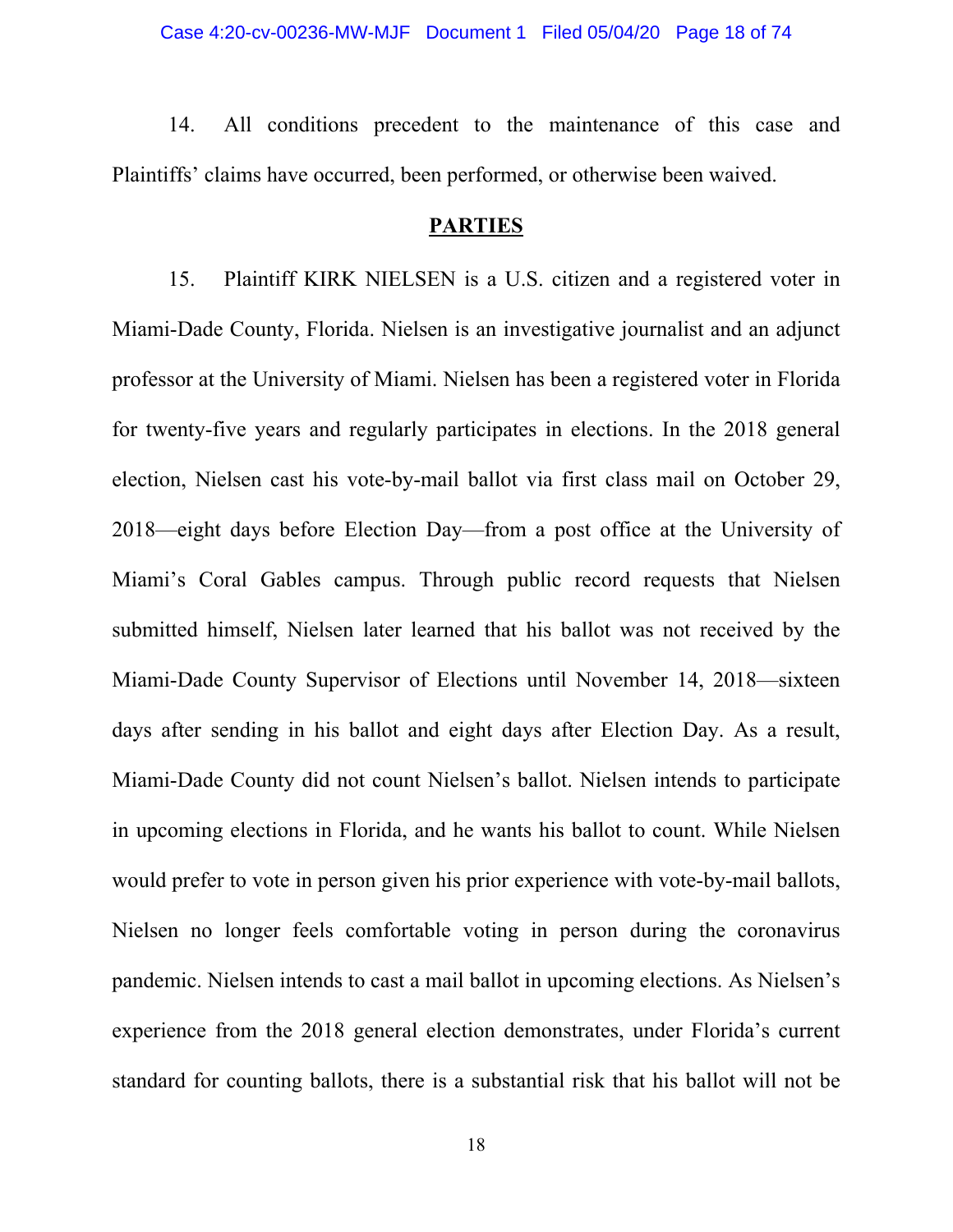#### Case 4:20-cv-00236-MW-MJF Document 1 Filed 05/04/20 Page 19 of 74

counted because it will not be received by his county by the Election Day Receipt Deadline. This risk exists even if Nielsen sends in his ballot well in advance of Election Day and in compliance with the guidance provided by both the USPS and the Miami-Dade Supervisors' office with respect to when ballots should be mailed.

16. Plaintiff MORGAN OUTLAW is a U.S. citizen and a registered voter in Okaloosa County, Florida, the state where she was raised and where her family still resides today. For both the 2016 and 2018 general elections, while Outlaw was a student at Virginia Commonwealth University, she requested a mail ballot to vote. Outlaw sent back both ballots to Okaloosa County, Florida in advance of Election Day, but neither ballot was counted because those ballots did not reach the Supervisor's office until shortly after Election Day. The county did not notify her after either election to inform her that her ballot did not arrive on time. Today, Outlaw is obtaining her Masters in Disability Studies through the City University of New York. While she lives out of state, she still considers Florida to be her permanent home. Because Outlaw is immunocompromised and has limited mobility, she cannot easily travel home to vote, especially in light of the current COVID-19 pandemic. Outlaw intends to participate in upcoming elections in Florida, and she wants her ballot to count this time. Because Outlaw will be away from her home this upcoming Fall, she will need to cast a mail ballot again. Because Okaloosa County does not provide pre-paid postage for its vote-by-mail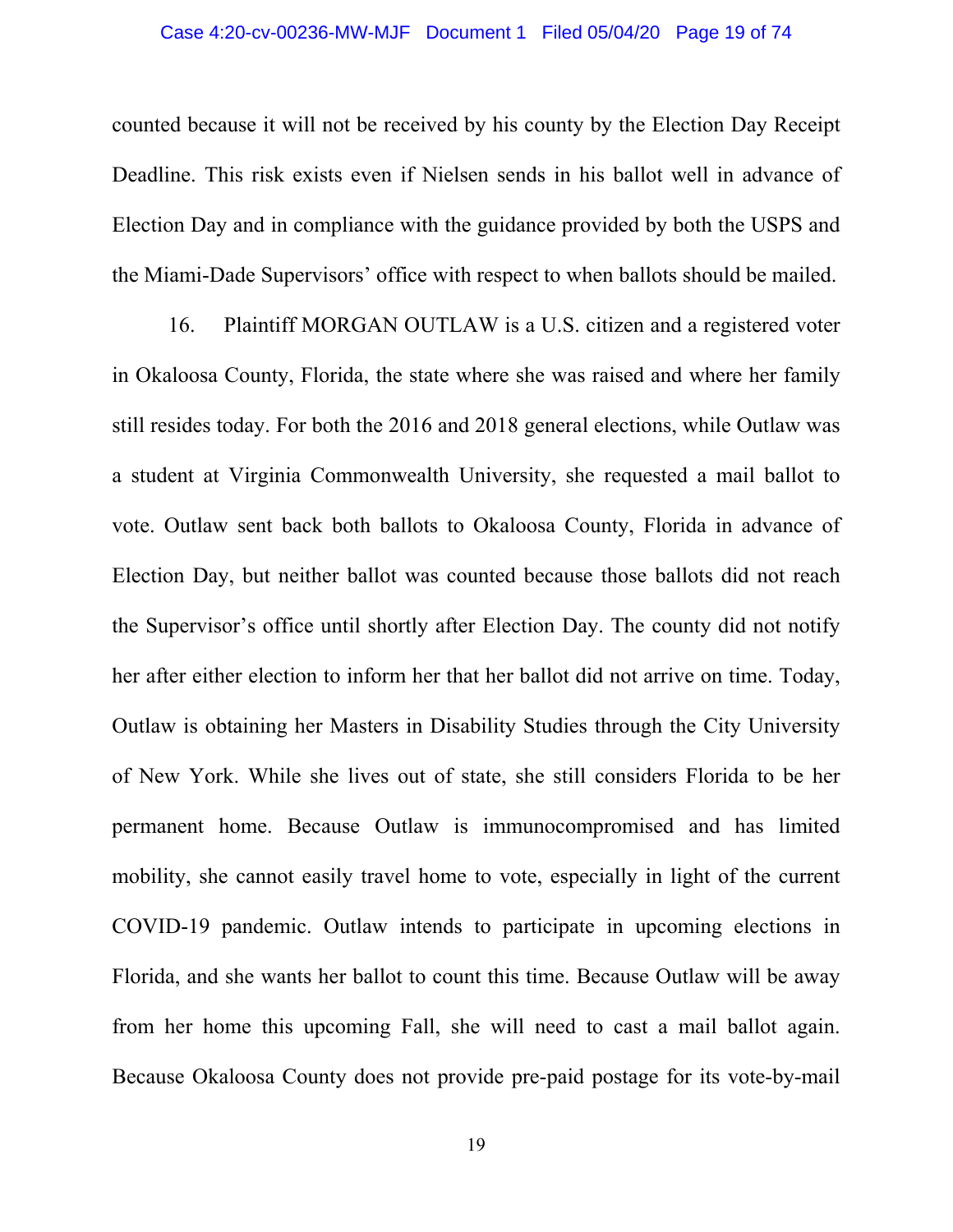#### Case 4:20-cv-00236-MW-MJF Document 1 Filed 05/04/20 Page 20 of 74

ballots, Outlaw will be required to acquire and pay for postage in order to cast her ballot. And as Outlaw's experience from the prior two general elections shows, under Florida's current standard for counting ballots, there is a substantial risk that Outlaw's ballot will not be counted because it will not be received by her county by 7 p.m. on Election Day even if she sends in her ballot in advance of Election Day.

17. Plaintiff REVEL LUBIN is a U.S. citizen and a registered voter in Florida, the state where he was raised and where his family still resides today. Since voting for the first time by mail in the 2018 general election, Lubin started a graduate program at Yale University, in New Haven, Connecticut, where he will be attending school during the 2020 Primary and General Elections. Although he will be attending school out of state, he still considers Florida to be his permanent home. Lubin is avoiding air travel in light of the current COVID-19 pandemic and has neither the financial resources nor the time to travel home to vote. Lubin intends to participate in upcoming elections in Florida and is concerned about whether his mail ballot will be counted, particularly with the time it takes under normal circumstances for mail deliveries between his home in Orlando, Florida and his temporary apartment in Connecticut; and the prospect of greater delay during the pandemic gives him further concern. Because Lubin will be away from home this upcoming Fall, he will need to cast a mail ballot again. Lubin does not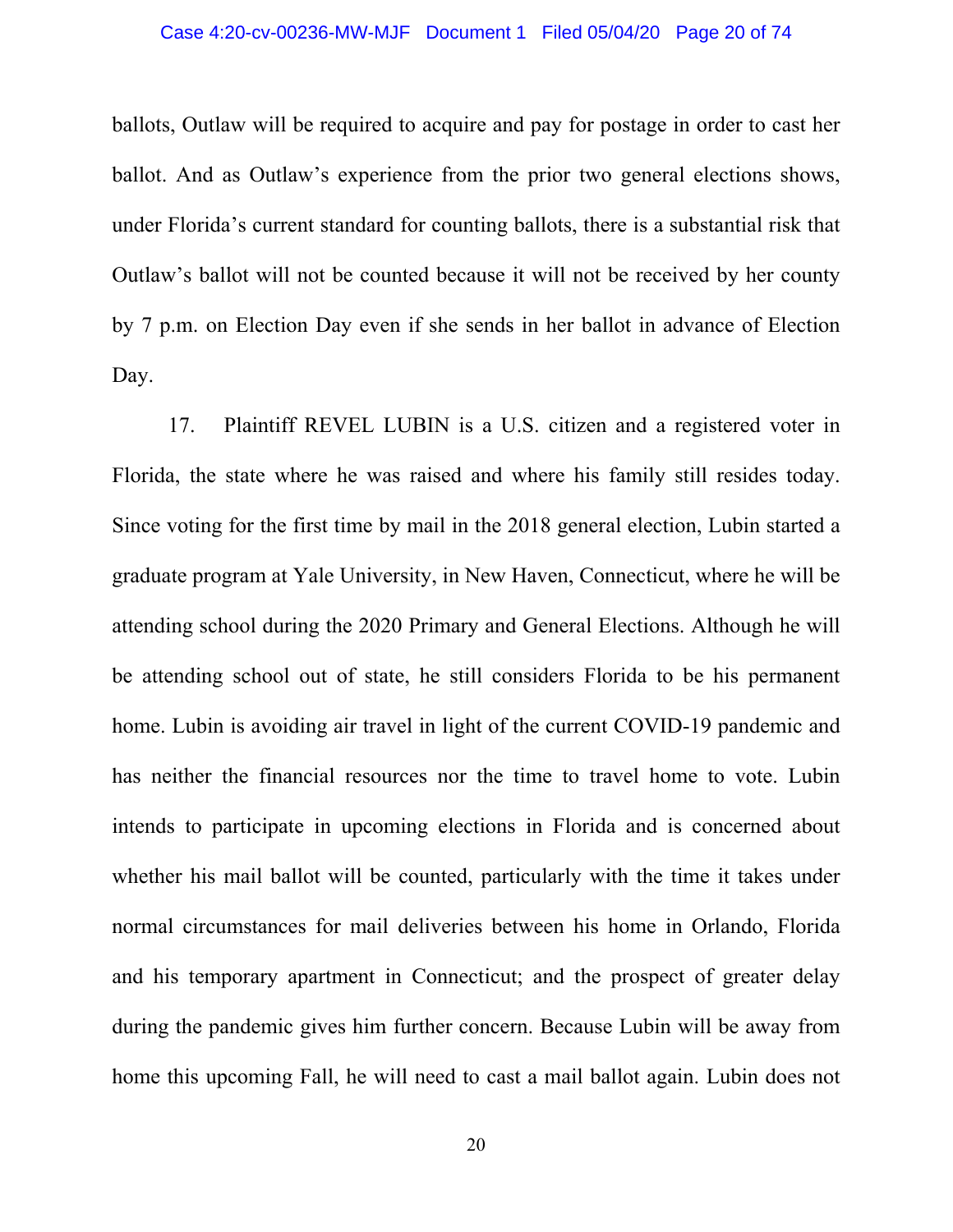#### Case 4:20-cv-00236-MW-MJF Document 1 Filed 05/04/20 Page 21 of 74

have a car at school, and the nearest post office, where he could verify collection of his mail ballot, is a 32-minute walk from his temporary apartment. With his demanding schedule, it is likely to take several days from when he receives his mail ballot until he can take his mail ballot to the post office. Under Florida's current standard for counting ballots, there is a substantial risk that Lubin's ballot will not be counted because it will not be received by his county by 7 p.m. on Election Day even if he sends in his ballot in advance of Election Day.

18. Plaintiff FELICIA BRUCE is a U.S. citizen and a registered voter in St. Lucie County, Florida. Bruce is 70 years old, a retired school teacher, and a member of the Florida Alliance for Retired Americans. Since moving to Florida, Bruce has usually voted by mail so that she can volunteer during the election, which she has done during every election since she moved to Florida. On Election Day, Bruce typically serves as a volunteer poll watcher or poll worker or provides free transportation to the polls to other Florida voters. Before the pandemic, Bruce had signed up to be a poll worker again this year, but she no longer believes she will be able to serve as a poll worker because of concerns about exposing herself to coronavirus. Bruce has a pre-existing condition that places her at heightened risk for COVID-19. For that reason, Bruce does not feel it is safe to vote in person this year and will cast a mail ballot. Because St. Lucie County does not provide prepaid postage for its vote-by-mail ballots, Bruce will be required to acquire and pay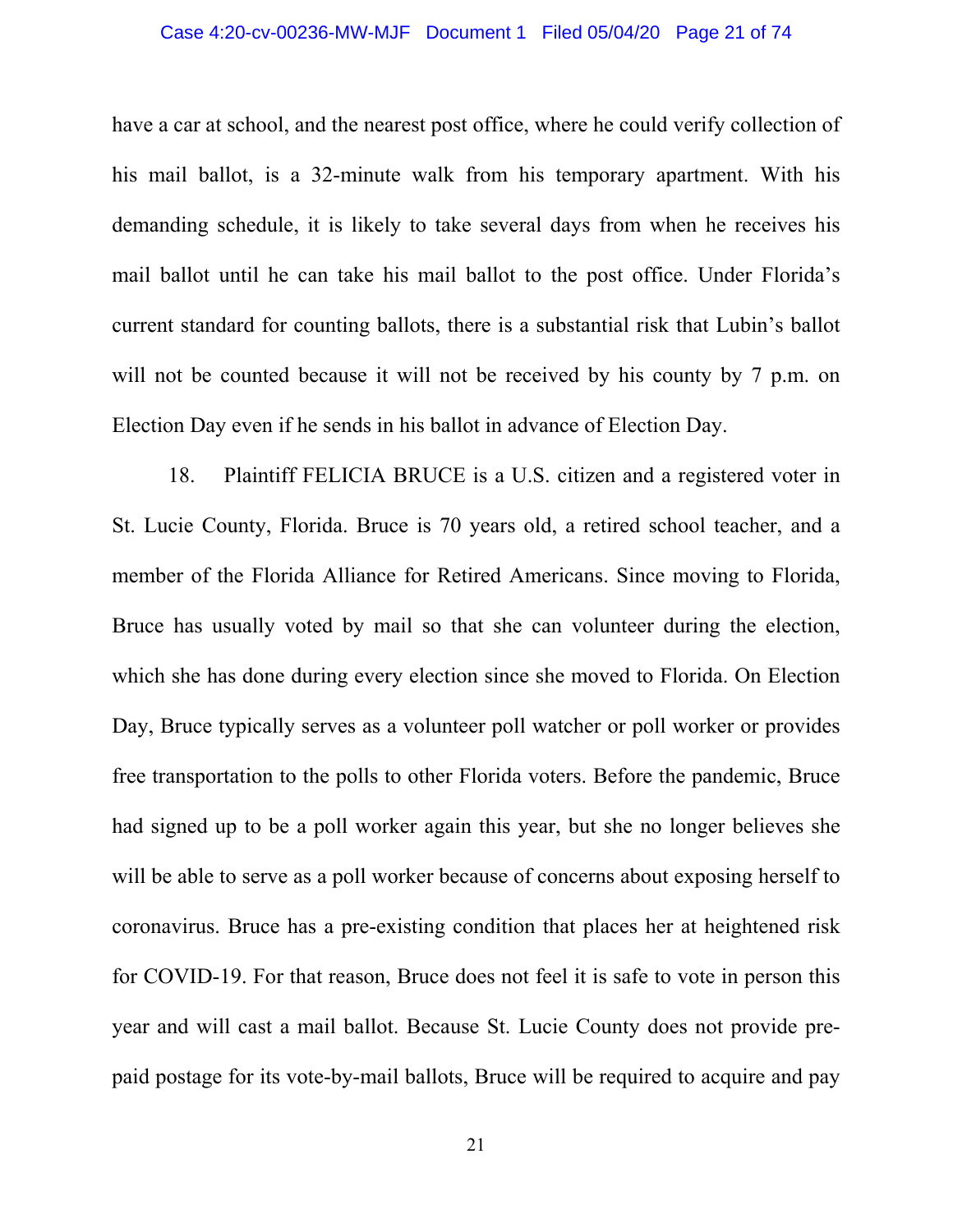# Case 4:20-cv-00236-MW-MJF Document 1 Filed 05/04/20 Page 22 of 74

for postage in order to cast her ballot. Bruce is also particularly concerned that the anticipated surge in mail voting will overwhelm the election Supervisor's staff and the postal service, leading to delays in delivery of mail ballots. She fears that her mail ballot will arrive after the Election Day Receipt Deadline as a result; she would be less at risk if Florida were required to count every mail ballot that is completed and mailed on or before Election Day.

19. Plaintiff BARBARA DEVANE is a U.S. citizen and a registered voter in Leon County, Florida. She is 77 years old, a retired social studies teacher, and a member of the Florida Alliance for Retired Americans. Participating in elections is important to DeVane, and she usually tries to be the first person in line at her polling location in Tallahassee. DeVane strongly prefers to vote in person to ensure that her ballot is counted, but is concerned about voting in person this year due to the coronavirus pandemic. DeVane has a weakened immune system and worries that voting in person will expose her to the coronavirus. DeVane intends to vote by mail to protect her health. Because Leon County does not provide pre-paid postage for its vote-by-mail ballots, DeVane will be required to acquire and pay for postage in order to cast her ballot. And because DeVane has experienced mail delays in the past, she is concerned that she will experience similar delays this year, and that her mail ballot will arrive late and not be counted. She fears both that her ballot may not arrive at her home with enough time for her to mail it back and that there will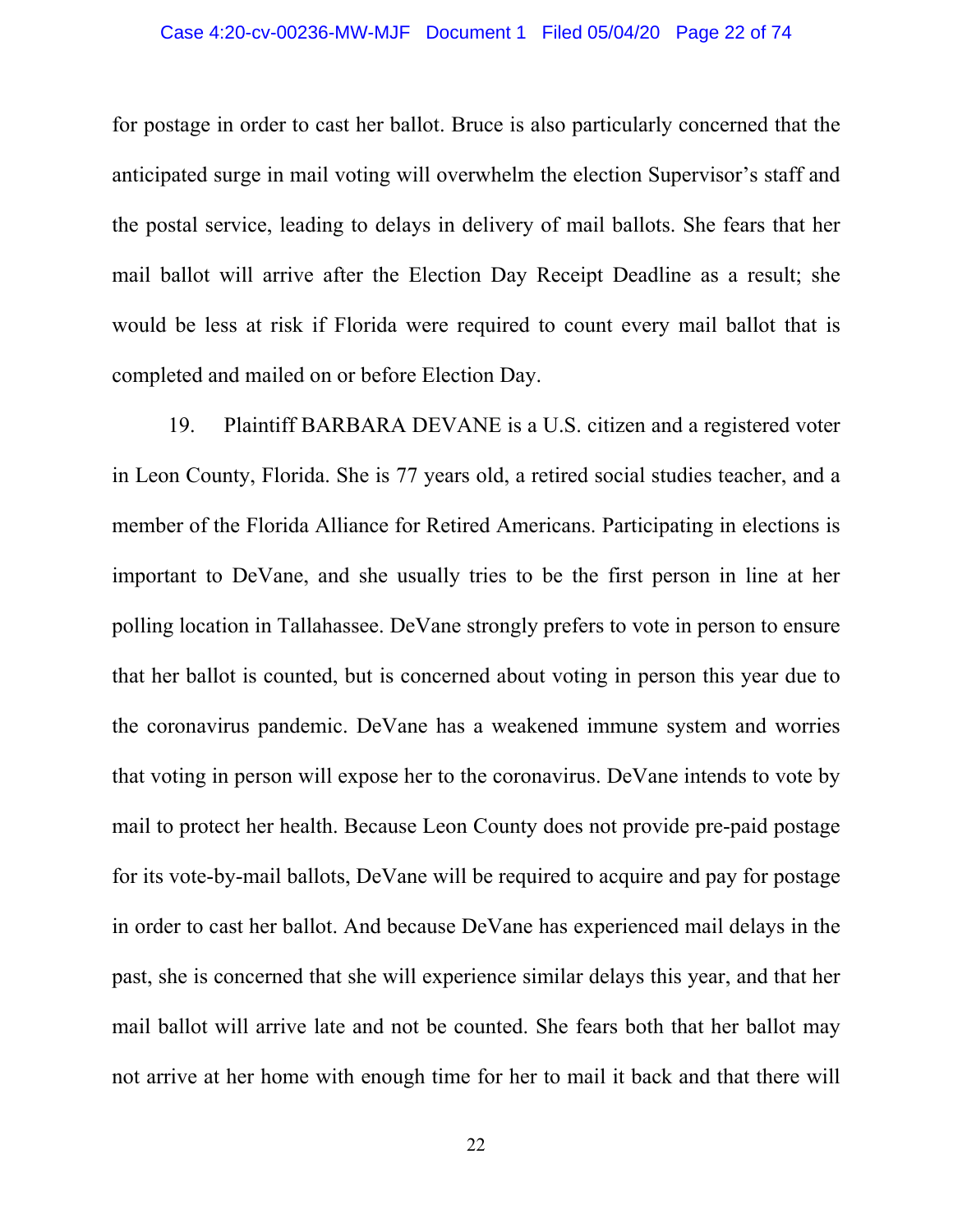be delay when she sends it to the local election office. DeVane strongly believes her ballot should count as long as it is postmarked by Election Day. Because DeVane does not like to gamble with her ballot, DeVane would also utilize a ballot collection service to have a trusted person personally deliver her ballot for her, if such a service were available to her.

20. Plaintiff RAY DAVIS is a U.S. citizen and registered voter in Pinellas County, Florida. Davis is 76 years old, a retired auto worker, and a member of the Florida Alliance for Retired Americans. Voting is important to Davis, who usually casts his ballot by personally hand-delivering his mail ballot to his local elections office or by driving his ballot to a drop-off location. Due to the coronavirus pandemic, however, Davis does not want to take the unnecessary risk of venturing out to cast his ballot, particularly because his wife has pre-existing conditions, which make her vulnerable to the disease. As a result, Davis intends to rely on the mail to cast is ballot this year. Because Pinellas County does not provide prepaid postage, Davis must acquire and pay for postage before he can return his vote-bymail ballot. Davis is also particularly concerned that his ballot will not be counted if it is not received by his Supervisors' office by the Election Day Receipt Deadline. Davis does not want to choose between his family's health and ensuring that his vote counts. He would be more confident that his ballot would be counted if Florida were required to count ballots postmarked by Election Day. In addition,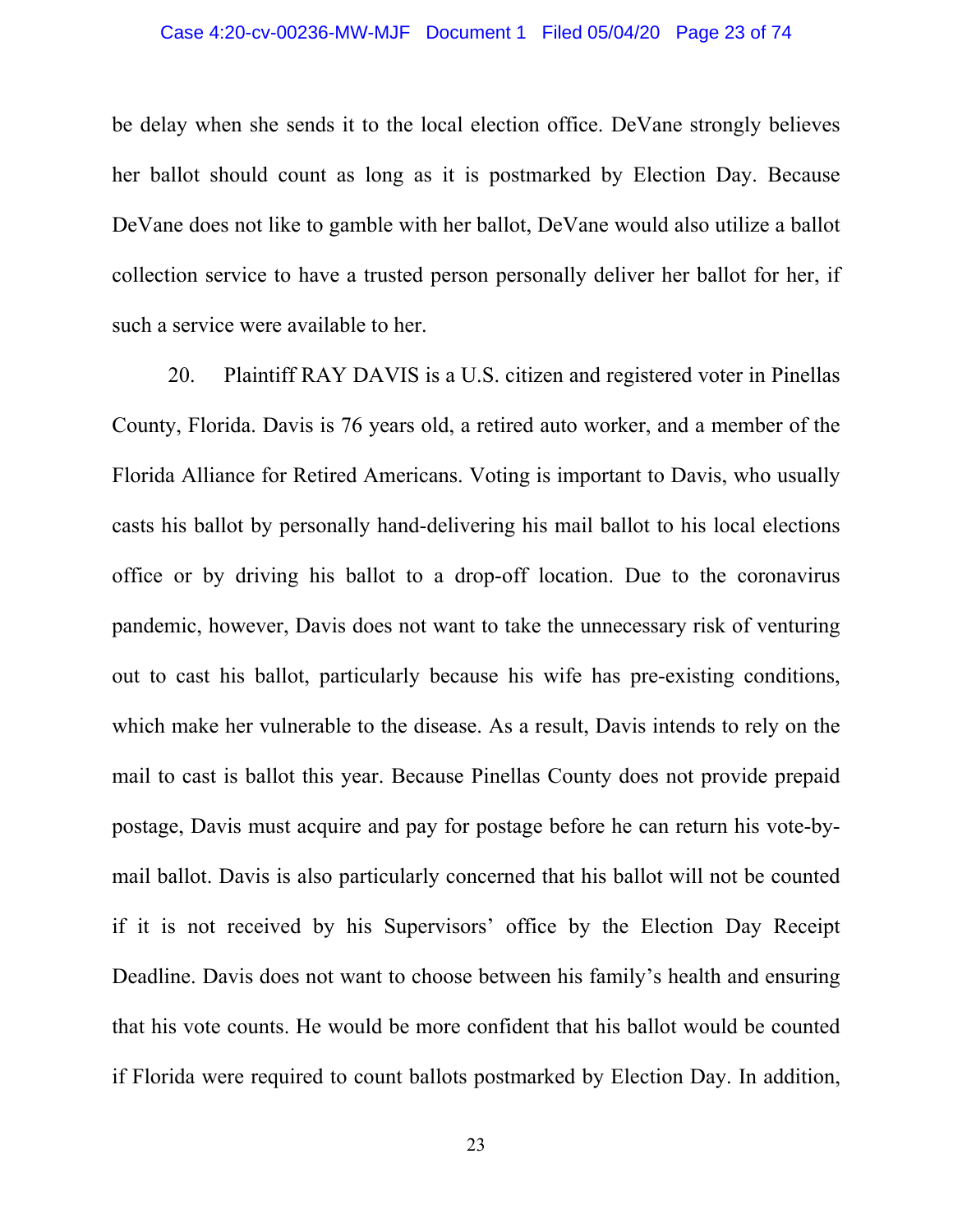#### Case 4:20-cv-00236-MW-MJF Document 1 Filed 05/04/20 Page 24 of 74

Davis is concerned about fellow members of the Alliance, many of whom are 70- 80 years old and at heightened risk for coronavirus. He has been encouraging them to vote by mail as well and wants to make sure that all of them have a fair opportunity for their ballots to be sent and counted. In particular, he knows that many do not have stamps and will have to obtain them to vote, which is an additional step that might put them at risk and potentially delay their ballot from being sent and arriving on time.

21. Plaintiff DONESA JACKSON is a U.S. citizen and a registered voter in Seminole County, Florida. Jackson is 82 years old, a retired teacher, and a member of the Florida Alliance for Retired Americans. Voting is extremely important to Jackson; she believes that she has voted in every election since she has been registered to vote. Jackson intends to vote by mail this year and would not feel safe voting in person. Jackson believes she is particularly at risk for developing severe complications should she contract coronavirus given her age, her asthma, and the fact that she is immunocompromised. For that same reason, while Jackson usually purchases stamps from the post office, she no longer feels comfortable putting herself at risk to do so. And, because Seminole County does not provide prepaid postage, Jackson must acquire and pay for postage before she can return her vote-by-mail ballot. Jackson would utilize a ballot collection service to have a trusted person personally deliver her ballot for her, if such a service were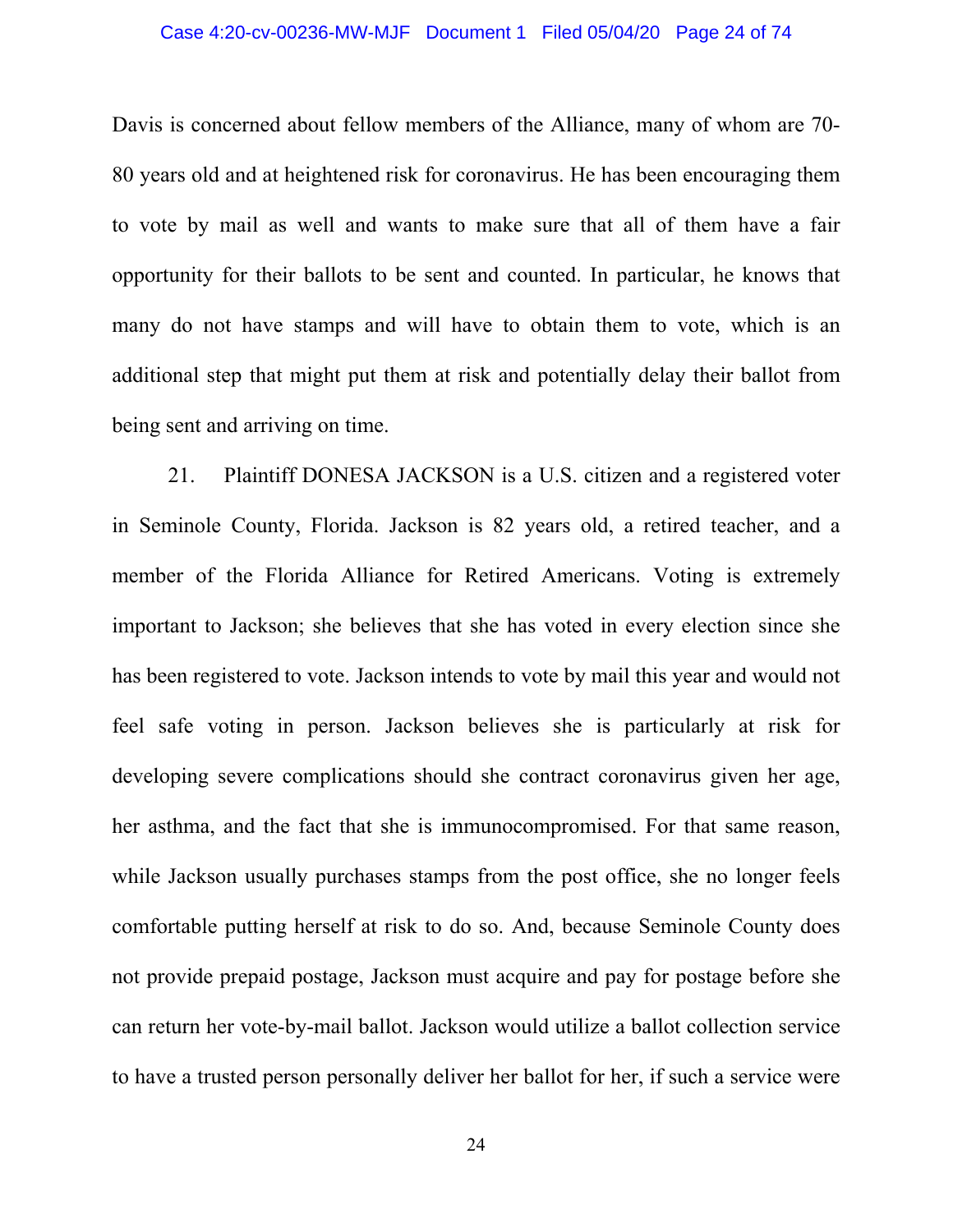# Case 4:20-cv-00236-MW-MJF Document 1 Filed 05/04/20 Page 25 of 74

available to her. Jackson knows these services are essential to help voters cast their ballots, as she herself used to assist her friends with returning their ballots when they had no other means to do so. If such services are not available, Jackson will mail her ballot, but she is worried her ballot will not be counted if it is not received by her Supervisor's Office until after the Election Day Receipt Deadline.

22. Plaintiff ALIANZA FOR PROGRESS, INC. ("Alianza") is a nonpartisan political organization dedicated to uniting the Puerto Rican and Hispanic population in the state of Florida and developing leaders from within the community that will support progressive policies. To accomplish those goals, Alianza is active in, and dedicated to, enabling and protecting the rights of voters, especially with the Puerto Rican and Hispanic population, who are at elevated risk of disenfranchisement because of the language barriers, recent migration, economic disadvantage, and other structural barriers to effective political speech and association.

23. Alianza runs field, digital organizing, and communications campaigns directed at Florida's Puerto Rican and Latinx communities, who are the core constituencies that Alianza exists and works to serve. In order to assist in advancing progressive policies and issues to improve the lives of its members and members of its voting constituencies, Alianza has engaged in efforts to educate its members and members of its voting constituencies about the voting process and to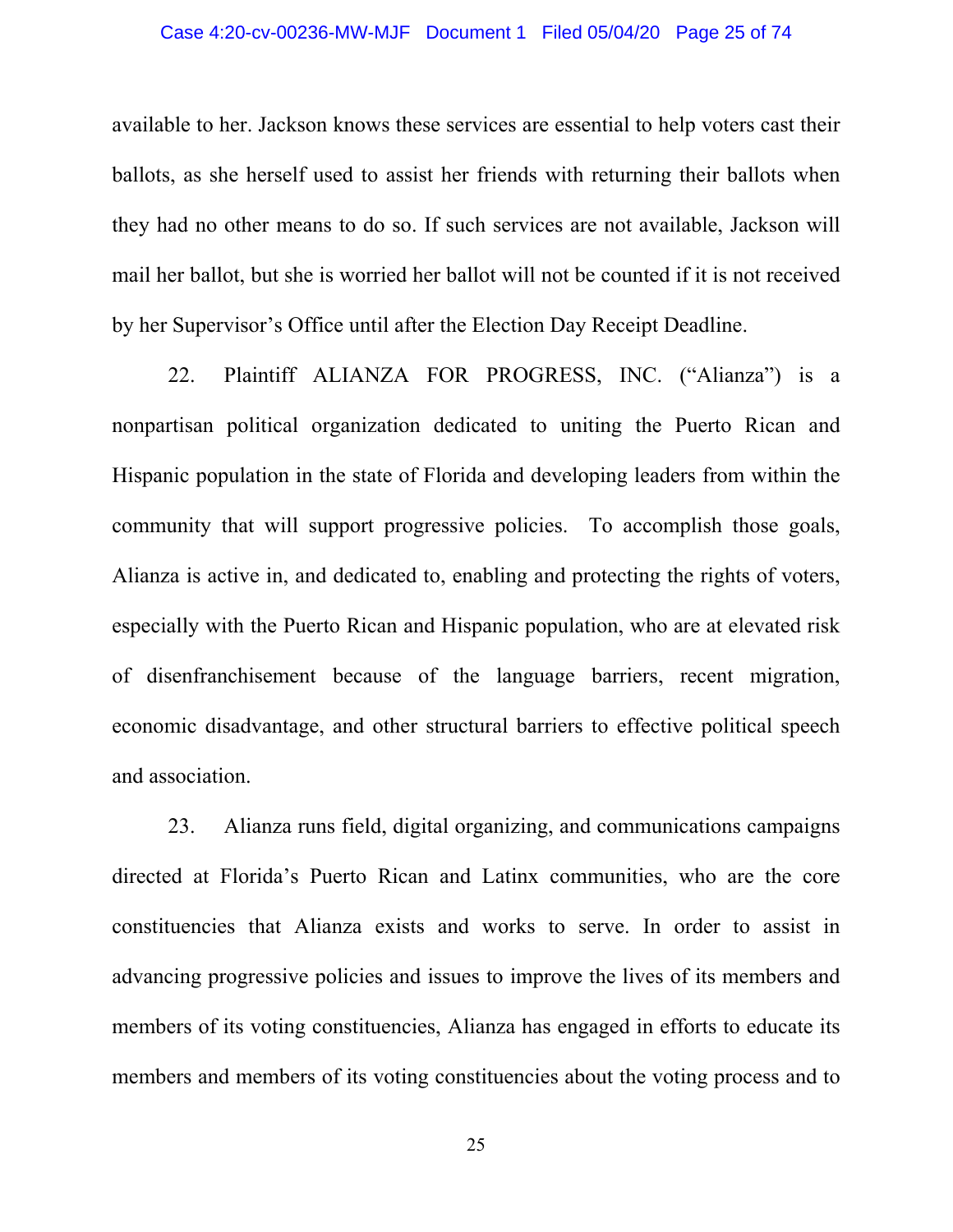# Case 4:20-cv-00236-MW-MJF Document 1 Filed 05/04/20 Page 26 of 74

assist them to effectively exercise their right to vote by properly registering to vote, understanding the means available to vote, and assuring that they cast and have their votes counted. But for the Voter Assistance Ban, Alianza would have its professional field staff, who are and would be compensated for their work, also work to collect and deliver mail ballots to the polls on behalf of its members and members of its voting constituencies.

24. The age range of Alianza's members and members of its voting constituencies covers the entire range of voting-age population, from the elderly to newly eligible voters, who often live in multi-generational households that rely on mature adults working multiple jobs to support both aging parents and young children. Many of these voters are economically disadvantaged recent migrants to Florida who speak limited or no English and face particular challenges in navigating the process to access and exercise their voting rights under the best of circumstances. The current COVID-19 Pandemic further exacerbates the challenges faced by Alianza's members and members of its voting constituencies, in that many of them —especially the elderly, those in frequent contact with the elderly, and those who cannot afford to become ill and incapable of supporting their family—will find it unacceptably risky to vote in person in the August Primary and November General due to concerns about being exposed to COVID-19. As a consequence, they will have no safe option to vote other than by mail—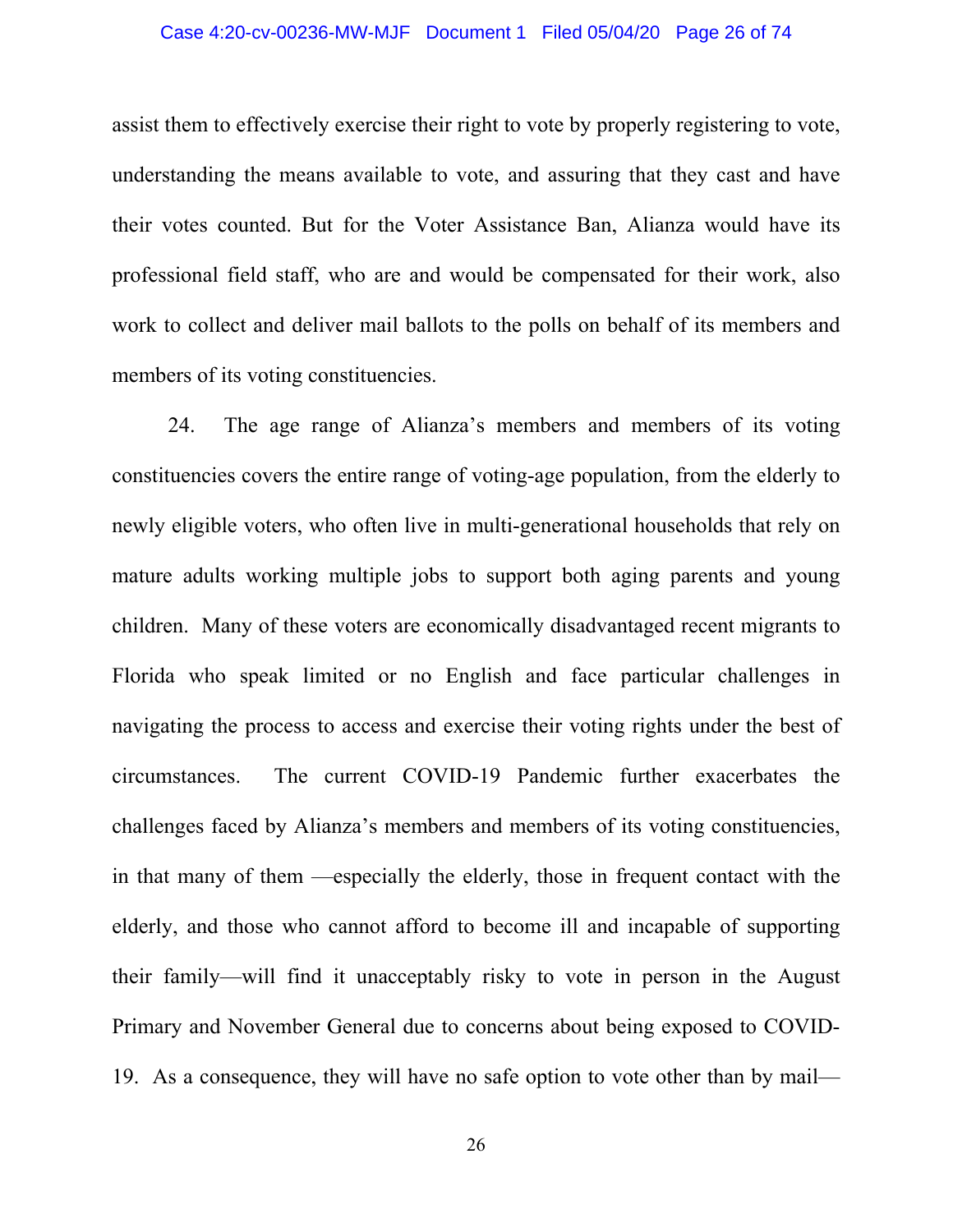# Case 4:20-cv-00236-MW-MJF Document 1 Filed 05/04/20 Page 27 of 74

requiring them to determine, acquire and pay for sufficient (anywhere up to three stamps of) postage, which may further delay the process and require exposing themselves by visiting the post office—and put them at substantial risk of being disenfranchised due to the Vote-By-Mail Postage Requirement and Election Day Receipt Deadline. Among Alianza's members and members of its voting constituencies are voters unaccustomed to using USPS on a regular basis, such as newly eligible young voters, recent citizen migrants, and economically challenged voters, who if faced with having to determine, acquire, or pay for required postage may well be disenfranchised by delay or non-delivery of their vote-by-mail ballots.

25. To carry out its mission and outreach efforts, Alianza relies on membership dues, donations, and grants, which are limited resources. In light of the Challenged Provisions and how their burdens imposed by those Provisions are further exacerbated by the risks of the COVID-19 Pandemic, Alianza feels compelled to take resources away from developing content and organizing efforts directed at advancing particular progressive policies, and shift those resources to increased education and outreach efforts in the hope of mitigating at least some of the burdens of the Challenged Provisions that serve to burden and disenfranchise Alianza's members and members of its voting constituencies. For example, because of the significant paid-staff time and financial resources that Alianza will spend on outreach efforts to mitigate the effect of the Challenged Provisions on its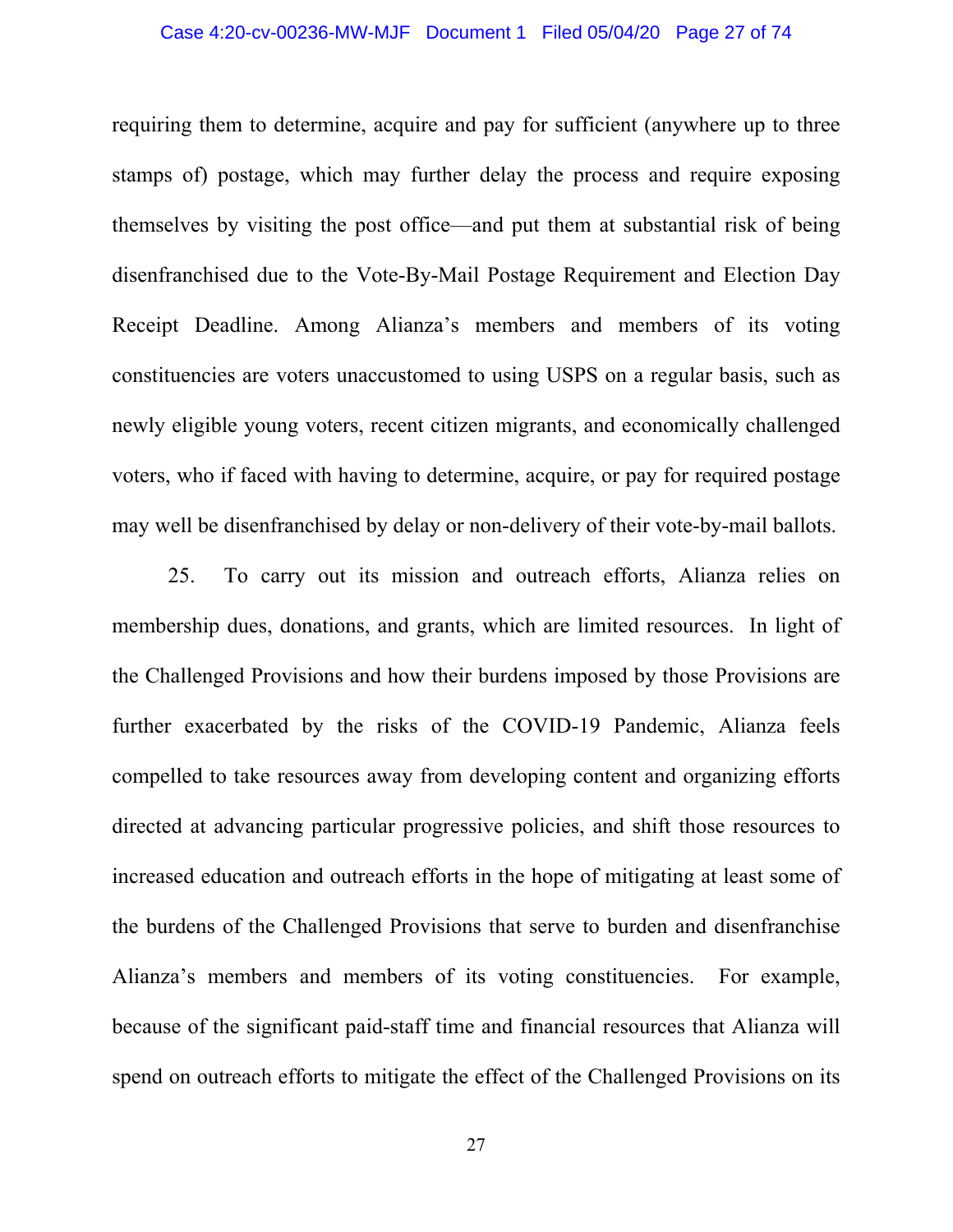#### Case 4:20-cv-00236-MW-MJF Document 1 Filed 05/04/20 Page 28 of 74

voting constituencies, Alianza will have less paid-staff time and financial resources to support its advocacy campaigns on key issues affecting its members and constituencies, including advocacy for greater language access, increased affordable housing, food assistance, addressing discrimination, Covid-19 awareness, Medicaid expansion, a comprehensive redevelopment program for Puerto Rico, and its petition drive to rename Stonewall Jackson Middle School to Roberto Clemente Middle School. As a result of the Challenged Provisions, Alianza faces the burden of having fewer resources available to advance such key progressive policies because of the effort and costs to help its members and members of its voting constituencies simply to vote and have their votes counted against the headwinds of the Challenged Provisions that serve to reduce their participation and cause their votes to go uncounted.

26. Plaintiff FLORIDA ALLIANCE FOR RETIRED AMERICANS ("the Alliance") is incorporated in Florida as a  $501(c)(4)$  nonprofit, social welfare organization. The Alliance has almost 200,000 members, comprising of retirees from public and private sector unions, community organizations, and individual activists. It is a chartered state affiliate of the Alliance for Retired Americans. The Alliance's mission is to ensure social and economic justice and full civil rights that retirees have earned after a lifetime of work. The Challenged Provisions frustrate the Alliance's mission because they deprive individual members of the right to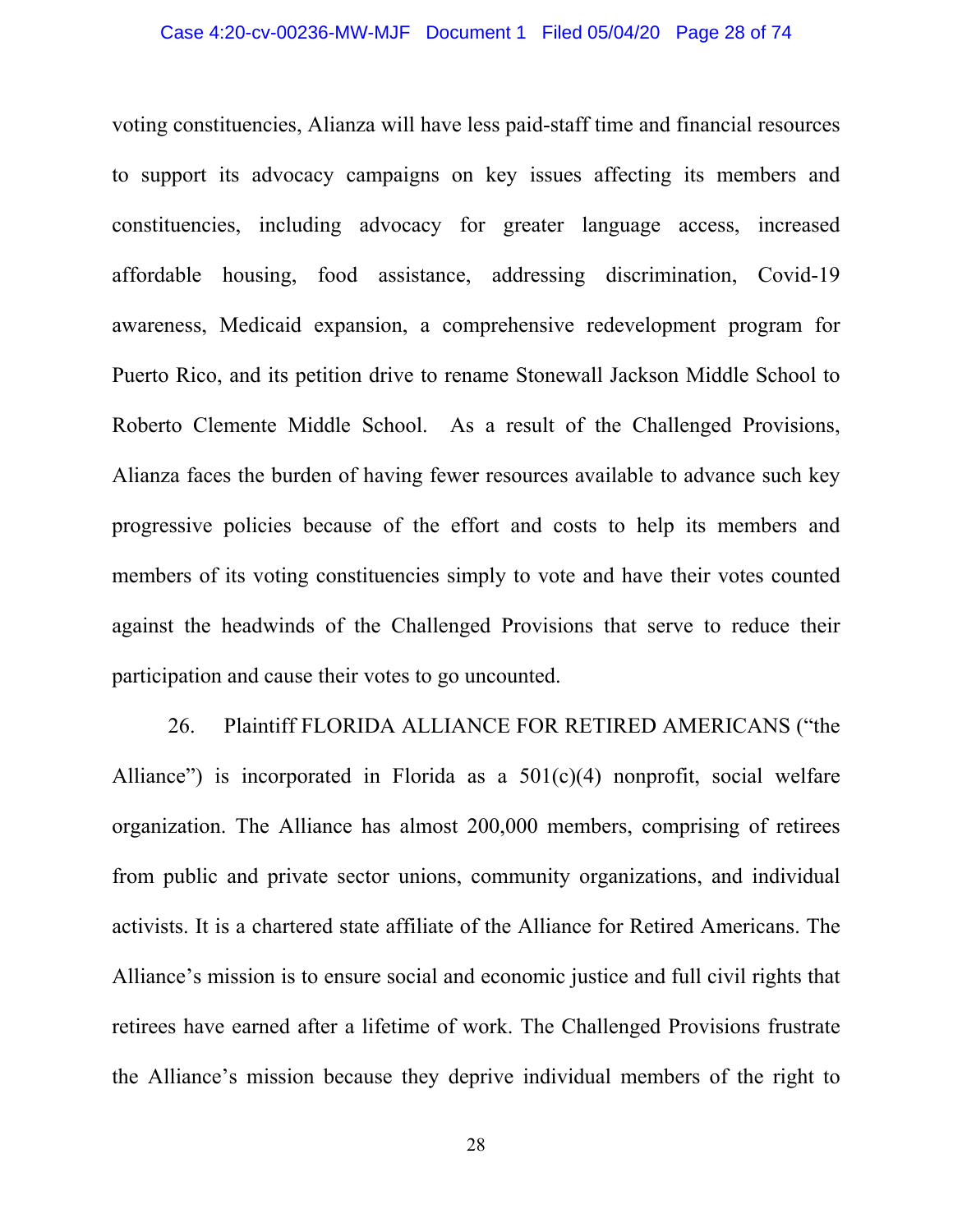# Case 4:20-cv-00236-MW-MJF Document 1 Filed 05/04/20 Page 29 of 74

vote and to have their votes counted, threaten the electoral prospects of Allianceendorsed candidates whose supporters will face greater obstacles casting a vote and having their votes counted, and make it more difficult for the Alliance and its members to associate to effectively further their shared political purposes. Because of the burdens on mail-in voting created by the Challenged Provisions, the Alliance will be required to devote time and resources to educating its members about these requirements and assisting them in complying so that their mail-in ballots are received by Election Day, accepted, and counted. These efforts will reduce the time and resources the Alliance has to educate its members and legislators on public policy issues critical to the Alliance's members, including the pricing of prescription drugs and the expansion of Medicare and Medicaid benefits. In light of these injuries, the Alliance joins in the Equal Protection, Due Process, Poll Tax, and Voting Rights Act claims to the Challenged Provisions. The Alliance does not join in the First Amendment claim to the Voter Assistance Ban because the Alliance does not currently intend to hire organizers to help collect voters' ballots.

27. The Alliance also brings this action on behalf of its members who face burdens on their right to vote as a consequence of the Challenged Provisions. Because all of the Alliance's members are of an age that place them at a heightened risk of complications from coronavirus, all members are overwhelmingly likely to vote by mail this year and consequently face the burdens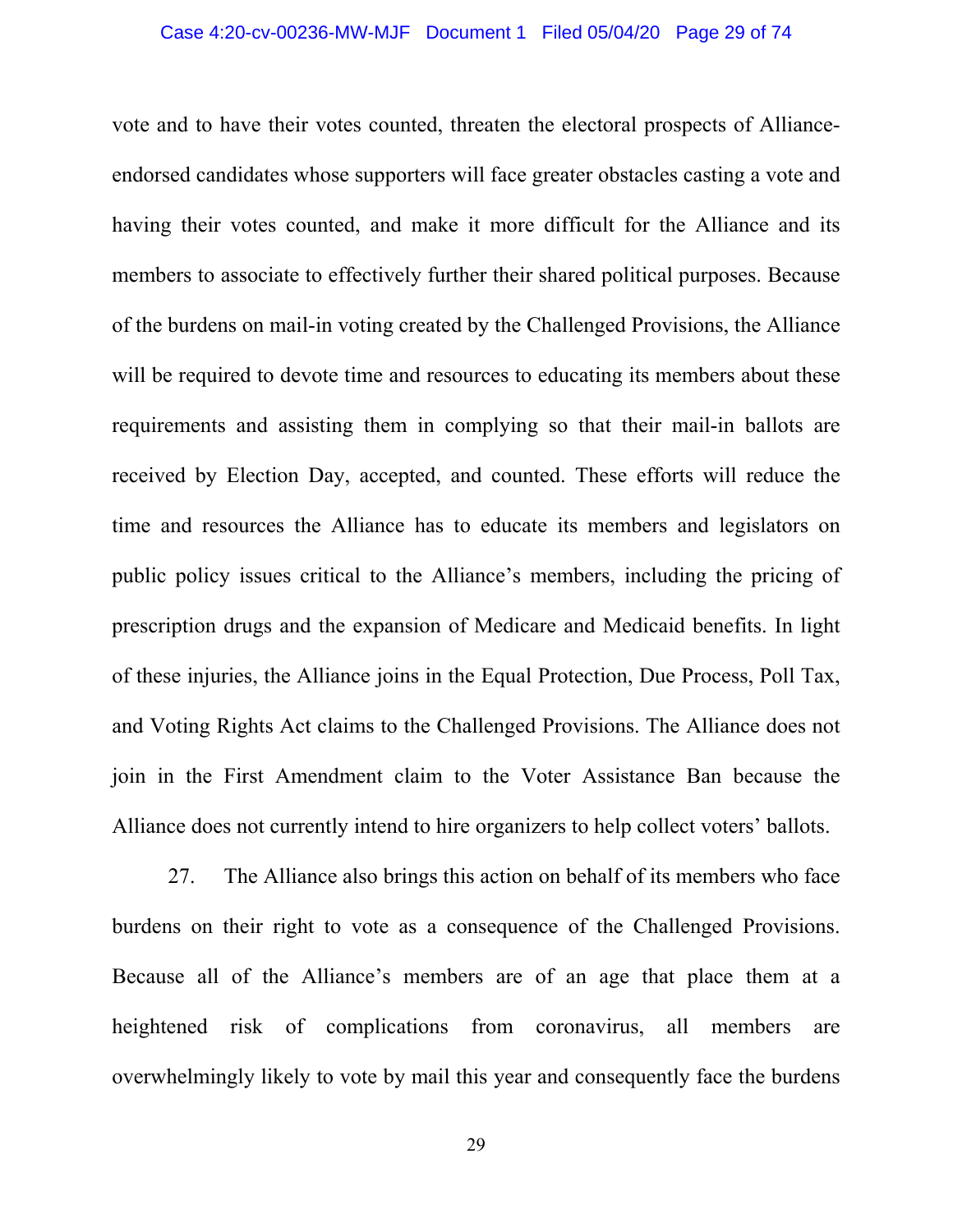# Case 4:20-cv-00236-MW-MJF Document 1 Filed 05/04/20 Page 30 of 74

that the Challenged Provisions place on mail voters. The Alliance's members, for example, are voters who are likely to face difficultly acquiring postage or delivering a mail ballot themselves should they be unable to return it through the mail in sufficient time for their ballot to counted. Additionally, many of the Alliance's members are likely to be voting for mail for the first time, and thus will be more susceptible to be disenfranchised by the Election Day Receipt Deadline.

28. Plaintiff PRIORITIES USA ("Priorities") is a 501(c)(4) nonprofit, voter-centric progressive advocacy and service organization. Priorities' mission is to build a sustainable infrastructure to engage Americans in the progressive movement by running a permanent digital campaign to persuade and mobilize citizens around issues and elections that affect their lives. In furtherance of this mission, Priorities works to help educate, mobilize, and turn out voters across the country, including in Florida. In 2020, Priorities expects to make millions of dollars of contributions and expenditures to educate, mobilize, and turn out voters in state and federal elections around the country, including thousands of dollars to educate, mobilize, and turn out voters in Florida elections. Florida's Vote-By-Mail Postage Requirement, Election Day Receipt Deadline, and Voter Assistance Ban directly harm Priorities because they burden and disenfranchise the very voters Priorities supports through its work and contributions in Florida. As a result, Priorities has to expend and divert additional funds and resources in get-out-the-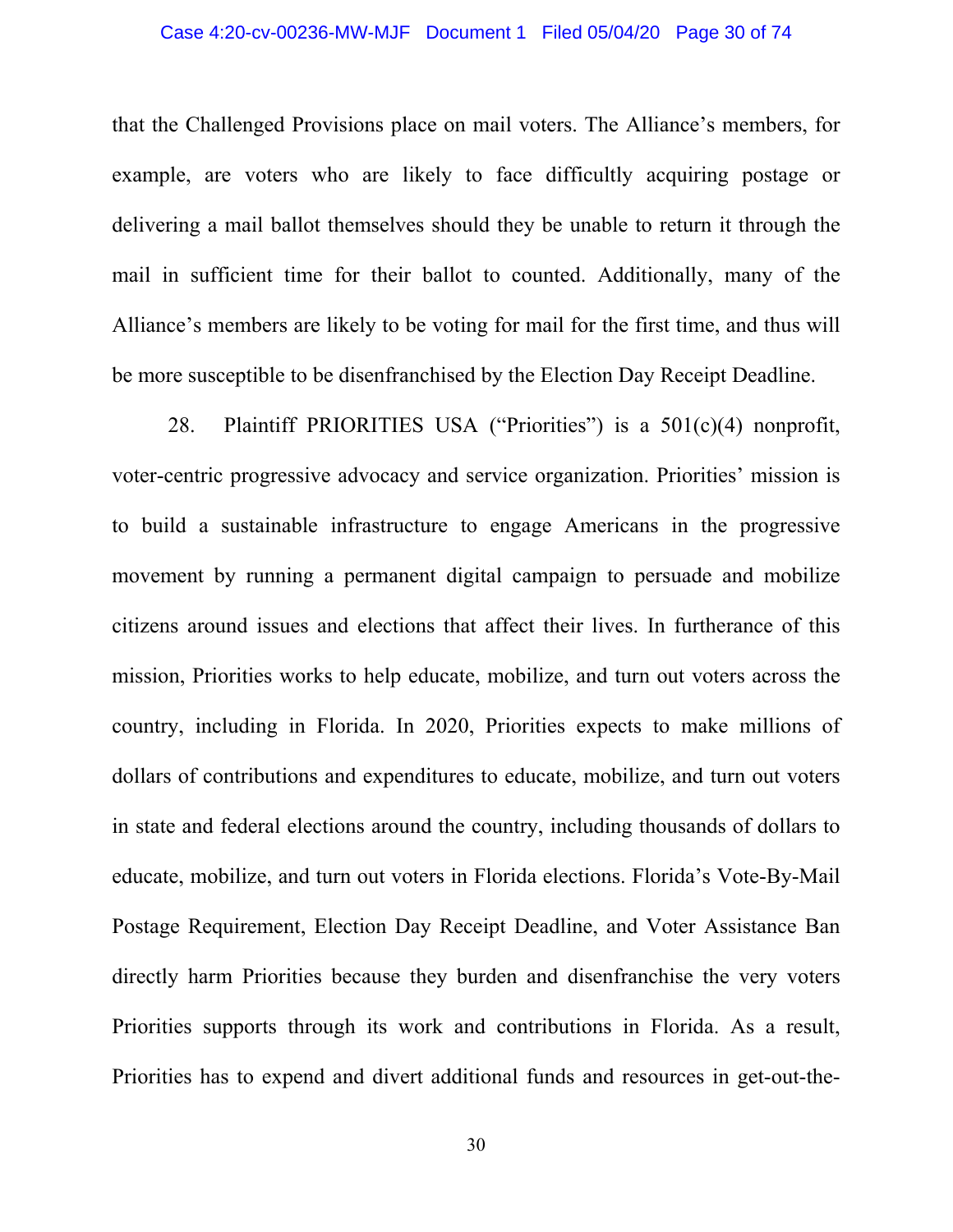vote, voter education efforts, mobilization, and turn-out activities in Florida, at the expense of its voter support initiatives in other states and other voter education and turnout programs in Florida. Specifically, the resources Priorities must divert to address the Challenged Provisions will directly affect the breadth of Priorities' advertising campaigns in Florida and other states in support of candidates and to educate voters about issues central to Priorities' mission of advancing progressive public policies. This diversion of resources also will reduce the funds available to Priorities to engage in voter turnout initiatives in Florida and other states. In addition, Priorities intends to engage in an organized effort, relying on paid workers, to assist voters with delivering ballots to election offices in the August Primary Election and the November General Election, which it cannot currently do under the Voter Assistance Ban. Specifically, if the Ban is enjoined, Priorities will engage persons working on its behalf and paid by Priorities to help voters who need assistance in delivering their ballots to election offices.

29. Defendant RON DESANTIS is sued in his official capacity as the Governor of Florida. The Governor exerts control over the Supervisors, as he may suspend them for failure to perform their duties. *See* Fla. Const. art. IV, § 7; *see also, e.g.*, Fla. Exec. Order No. 19-19 (executive order suspending the Supervisor of Elections for Palm Beach County); Fla. Exec. Order No. 18-342 (executive order suspending the Supervisor of Elections for Broward County).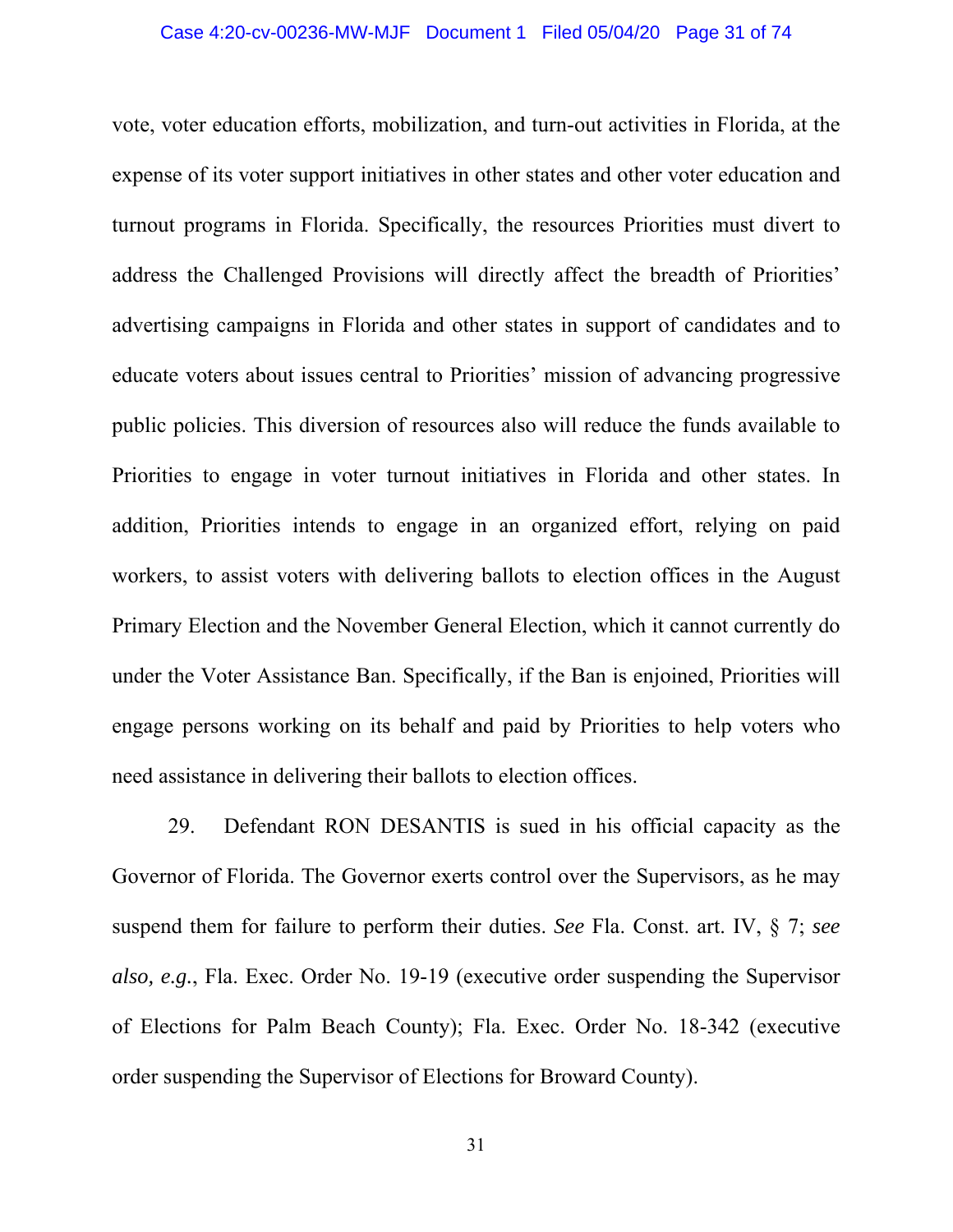# Case 4:20-cv-00236-MW-MJF Document 1 Filed 05/04/20 Page 32 of 74

30. Defendant LAUREL LEE is sued in her official capacity as Secretary of State of the State of Florida. The Secretary is a person within the meaning of 42 U.S.C. § 1983 and acts under color of state law. Pursuant to Fla. Stat. § 97.012, the Secretary of State is the chief elections officer of the State and is therefore responsible for the administration of state laws affecting voting, including with respect to the August Primary and November General. The Secretary's duties consist, among other things, of "[o]btain[ing] and maintaining uniformity in the interpretation and implementation of the election laws." *Id.* at § 97.012(1). The Secretary is also tasked with ensuring that county Supervisors perform their statutory duties, *see id.* at § 97.012(14), is responsible for providing technical assistance to county Supervisors on voter education, election personnel training services, and voting systems, *see id.* at §§ 97.012(4)-(5), and is responsible for "[p]roviding written direction and opinions to the Supervisors of Elections on the performance of their official duties with respect to the Florida Election Code or rules adopted by the Department of State." *Id.* at § 97.012(16).

31. Defendant ASHLEY MOODY is sued in her official capacity as the Attorney General of Florida. The Attorney General is a person within the meaning of 42 U.S.C. § 1983 and acts under color of state law. The Attorney General's authority includes overseeing the Office of the Florida Statewide Prosecutor, which has the responsibility to "investigate and prosecute . . . any crime involving voter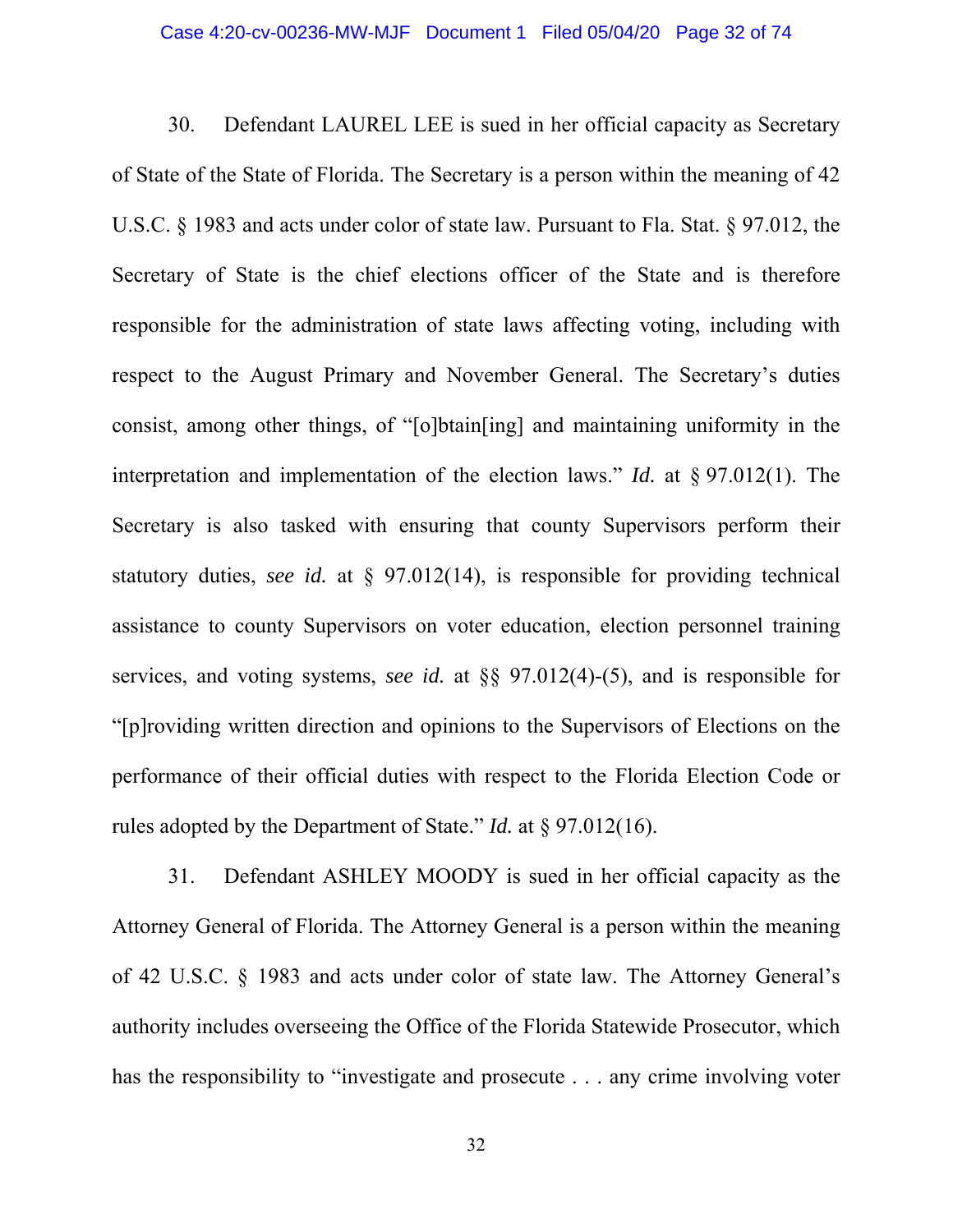# Case 4:20-cv-00236-MW-MJF Document 1 Filed 05/04/20 Page 33 of 74

registration, voting, or candidate or issue petition activities." Fla. Stat. Ann. § 16.56. This responsibility includes, based on information and belief, enforcing the criminal misdemeanor provision of the Voter Assistance Ban. The Attorney General also has oversight authority over Florida's state attorneys, who may also prosecute violations of the Voter Assistance Ban. *See* Fla. Stat. Ann. § 16.08. ("The Attorney General shall exercise a general superintendence and direction over the several state attorneys of the several circuits as to the manner of discharging their respective duties . . .").

32. Defendant FLORIDA ELECTIONS CANVASSING COMMISSION is sued as a state-created entity. Its membership consists of the Governor and two members of the Cabinet selected by the Governor, as set forth in Florida Statute § 102.111. The Commission has the authority to move back the deadline for counties to submit their election returns "if the returns are not received . . . due to an emergency." *See* Fla. Stat. § 102.112. "Emergency" is defined as "any occurrence, or threat thereof, whether accidental, natural, or caused by human beings, in war or in peace, that results or may result in substantial injury or harm to the population or substantial damage to or loss of property to the extent it will prohibit an election officer's ability to conduct a safe and orderly election." Fla. Stat. Ann. § 101.732. The coronavirus pandemic meets this definition, giving the Commission the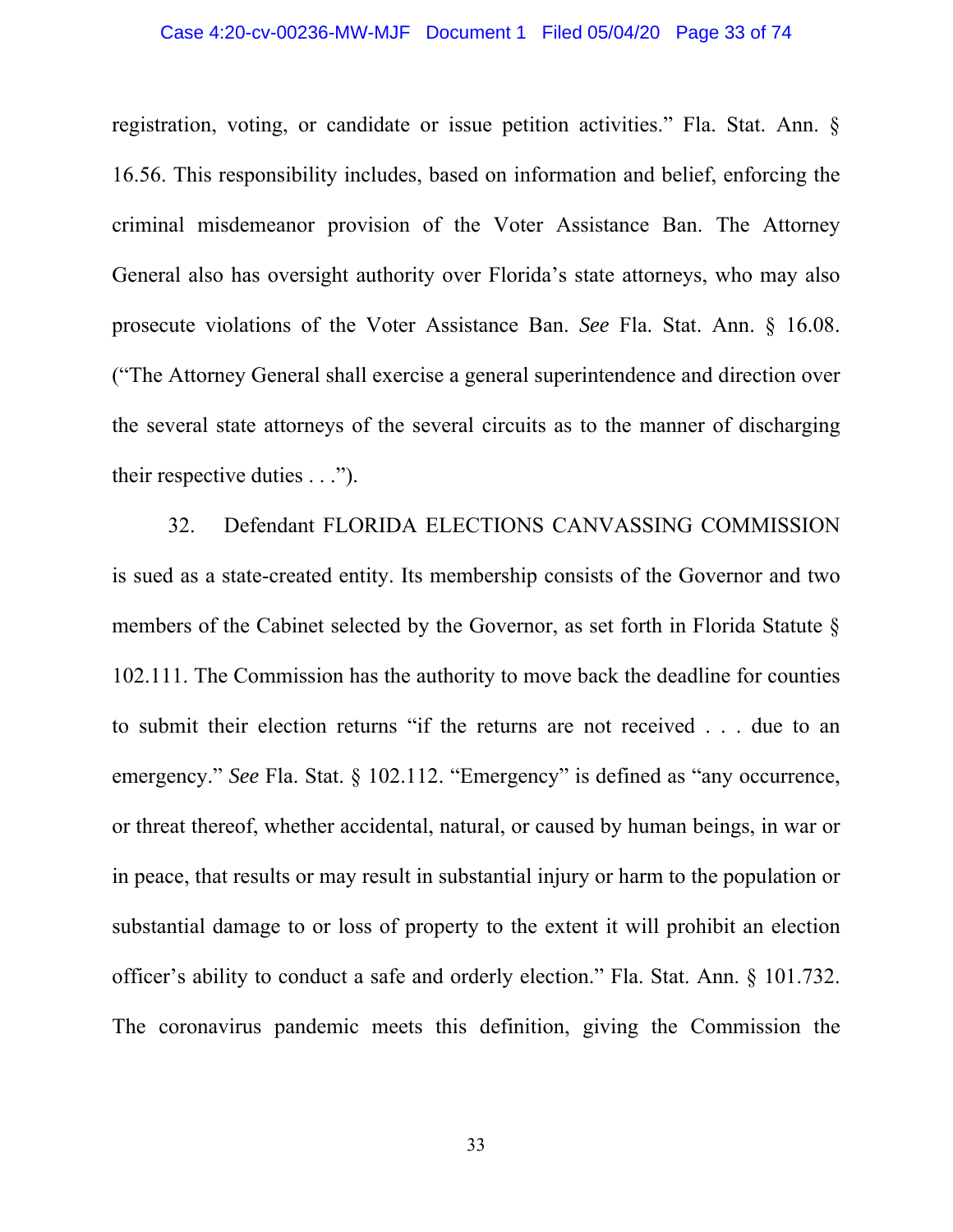authority to push back the statutory deadline for counties to submit their election returns.

33. Defendants FLORIDA ELECTION SUPERVISORS, sued in their official capacities only, are elected officials in each of Florida's 67 counties who are responsible for administering elections in their respective counties. Their responsibilities include administering voting by mail, arranging polling locations, determining when to start early voting, and, in some instances, providing drop off locations for vote-by-mail ballots. Their responsibilities also include evaluating the validity vote by mail ballots, supervising ballot counts, and certifying results. Most of Florida's 67 counties do not provide prepaid postage for mail in ballots in statewide or national elections. However, Plaintiffs have identified at least five counties that previously provided prepaid postage for statewide and national elections and likely will again: Broward, Hillsborough, Lee, Miami-Dade, and Orange Counties. Accordingly, Supervisor PETER ANTONACCI, Supervisor of Elections for BROWARD County, Supervisor CRAIG LATIMER, Supervisor of Elections for HILLSBOROUGH County; TOMMY DOYLE, Supervisor of Elections for LEE County, CHRISTINA WHITE, Supervisor of Elections for MIAMI-DADE County, and BILL COWLES, Supervisor of Elections for Orange County are not included as Defendants in the Poll Tax or Equal Protection claims for the Vote-by-Mail Postage Requirement.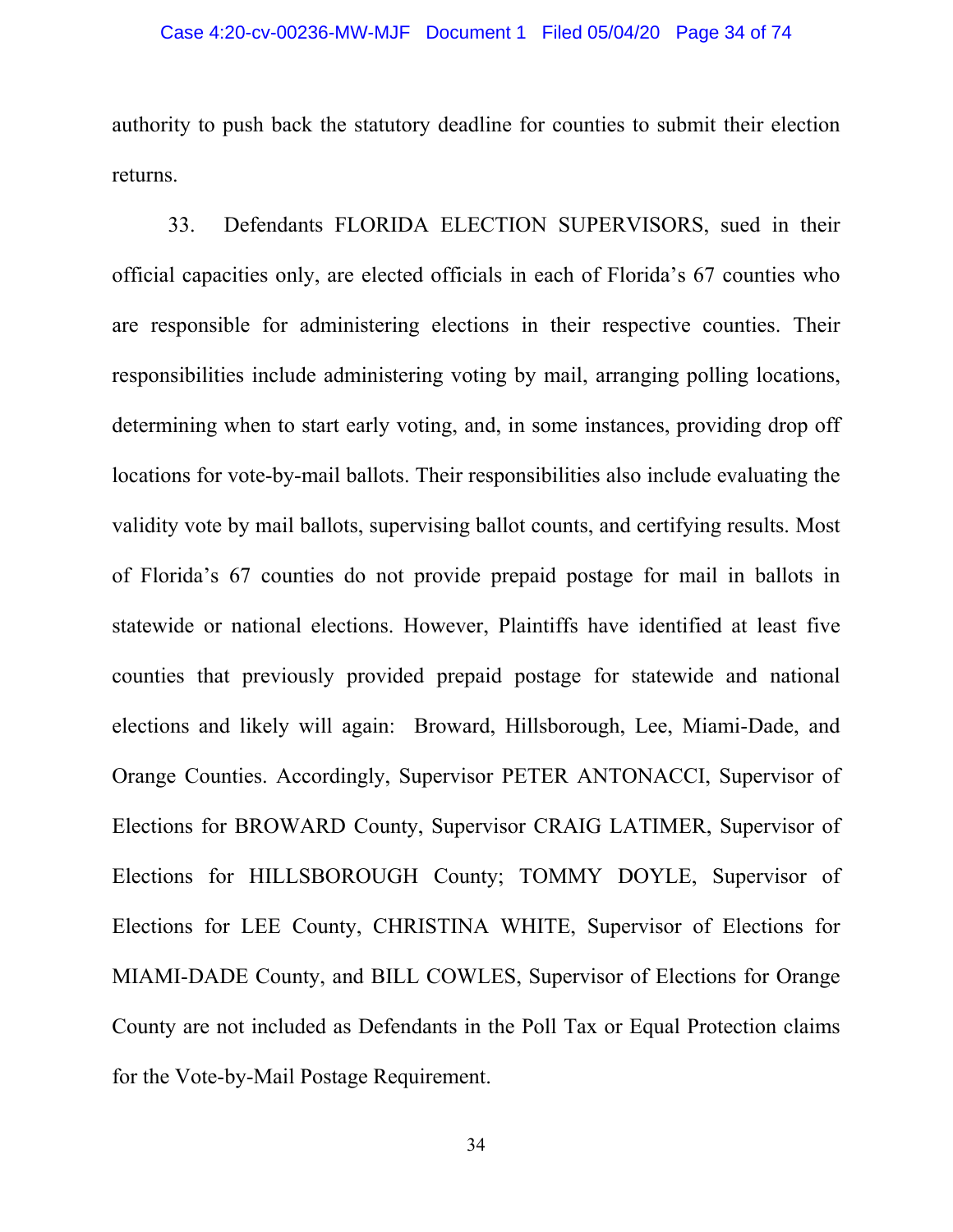#### **STATEMENT OF FACTS AND LAW**

#### **A. Vote by Mail in Florida**

34. Since 2001, Florida has permitted any registered voter to request a vote-by-mail ballot without an excuse. Fla. Stat. Ann. § 101.62. Voters may request a vote-by-mail ballot in person, in writing, or by telephone up to ten days before an election. *Id.*

35. As a result, mail balloting has steadily grown in Florida. In 2012, 27.8 percent of voters voted by mail; in 2016, 28.7 percent of voters voted by mail; and in 2018, 31.6 percent of all ballots cast in the 2018 general election were cast by mail⸺the highest share of votes cast by mail in any of the last six Florida elections. Yet, the majority of Florida voters still cast their ballots in person, either during early voting or at polling locations on Election Day. There is good reason for that.

36. Voting by mail requires additional steps that must be taken deliberately and well in advance of Election Day to ensure that a voter's ballot is counted. First, a voter must request a mail ballot by the statutory deadline. Next, the voter must receive it in the mail and complete the required signature fields. Finally, a voter must mail it with sufficient time and postage for it to arrive to the county Supervisor's office by Election Day. These steps are not insubstantial, often requiring significant time and effort from voters to complete. Moreover, a misstep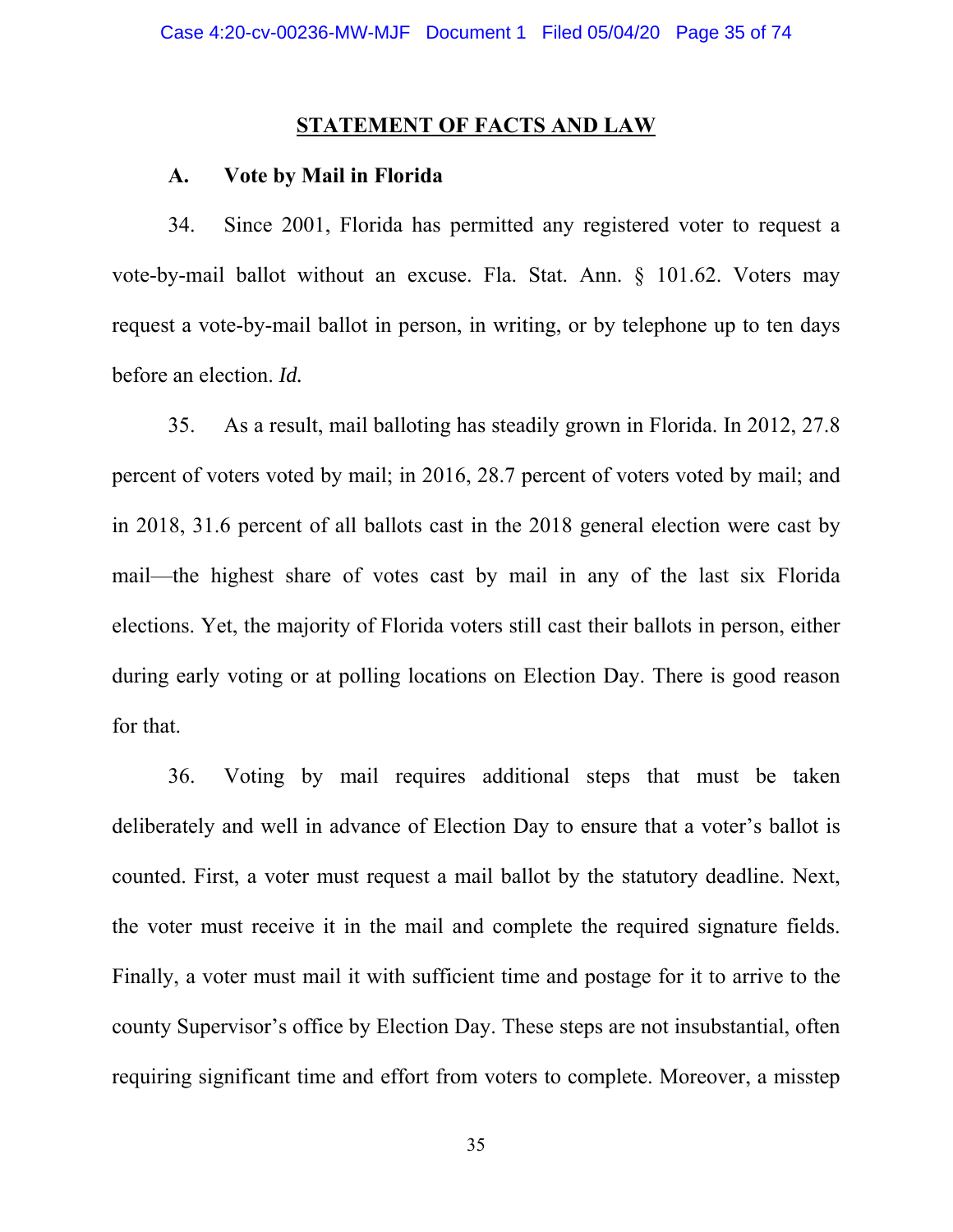# Case 4:20-cv-00236-MW-MJF Document 1 Filed 05/04/20 Page 36 of 74

at any point⸺including a misstep by the local election official, not the voter⸺often results in complete disenfranchisement.

37. Florida requires most voters who choose to return their ballots by mail must also provide their own postage, *see* Fla. Stat. Ann. § 101.65 (instructing voters to "be sure there is sufficient postage if mailed"), and prominently displays "Postage Required" on the front of each return envelope that is mailed out. This requirement imposes both monetary and transaction costs that bear most heavily on individuals who are least likely to be able to overcome them, including students, the elderly, and low-income citizens.

38. In this digital era, many voters do not regularly keep postage stamps in their homes, and therefore must visit a post office or other essential business to obtain the correct postage. Purchasing a book of 20 stamps online, for example, will cost voters \$11—an unnecessary expense that could be cost-prohibitive for students and individuals with lower incomes, posing a significant hurdle to returning the ballot and voting.

39. The amount of postage required for a mail ballot is also not readily apparent to voters. Vote-by-mail ballots are generally a non-standard size, include two envelopes, and have varying weight depending upon the number of elections on the ballot. Fla. Stat. Ann. § 101.64. As a result, even where a person has stamps,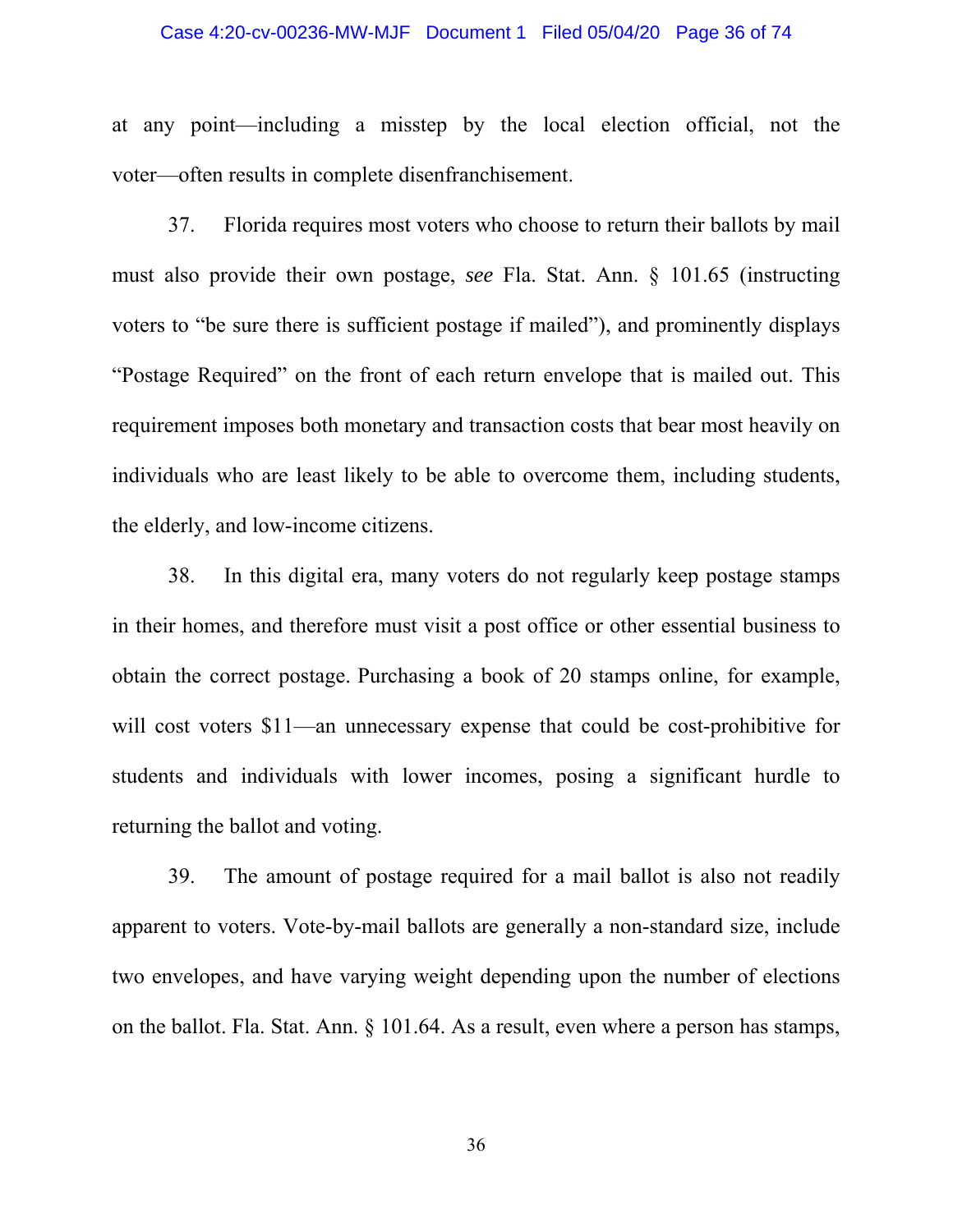### Case 4:20-cv-00236-MW-MJF Document 1 Filed 05/04/20 Page 37 of 74

mailing their ballot may still necessitate a trip to the post office to weigh the envelope and determine the proper amount of postage to affix.

40. For elderly voters, voters who have disabilities, who live far from a post office, have limited access to transportation, are immunocompromised or have other high-risk factors for COVID-19, this trip deters them from voting as it may be nearly impossible for some voters to make and for others it poses grave health and safety risks. The extra time spent acquiring postage or inquiring about the amount of postage needed also increases the transaction cost of voting, slowing down the voting process and making the voter more likely to mail the ballot later in election cycle. In turn, this places these voters at heightened risk of their mail ballot arriving after the Election Day Receipt Deadline.

41. Indeed, even where a voter is able to overcome the hurdles placed on them by Florida's Vote-By-Mail Postage Requirement, their risk of disenfranchisement remains high. Each year, Florida rejects a significant number of ballots that arrive after the Election Day Receipt Deadline. *See* Fla. Stats. Ann. §§ 101.67(2), 101.6103(2), and 101.64.

42. In 2018, for example, Florida disenfranchised over 17,000 voters, refusing to even count their ballots⸺the vast majority of which were completed and mailed before Election Day⸺simply because they arrived after the Election Day Receipt Deadline.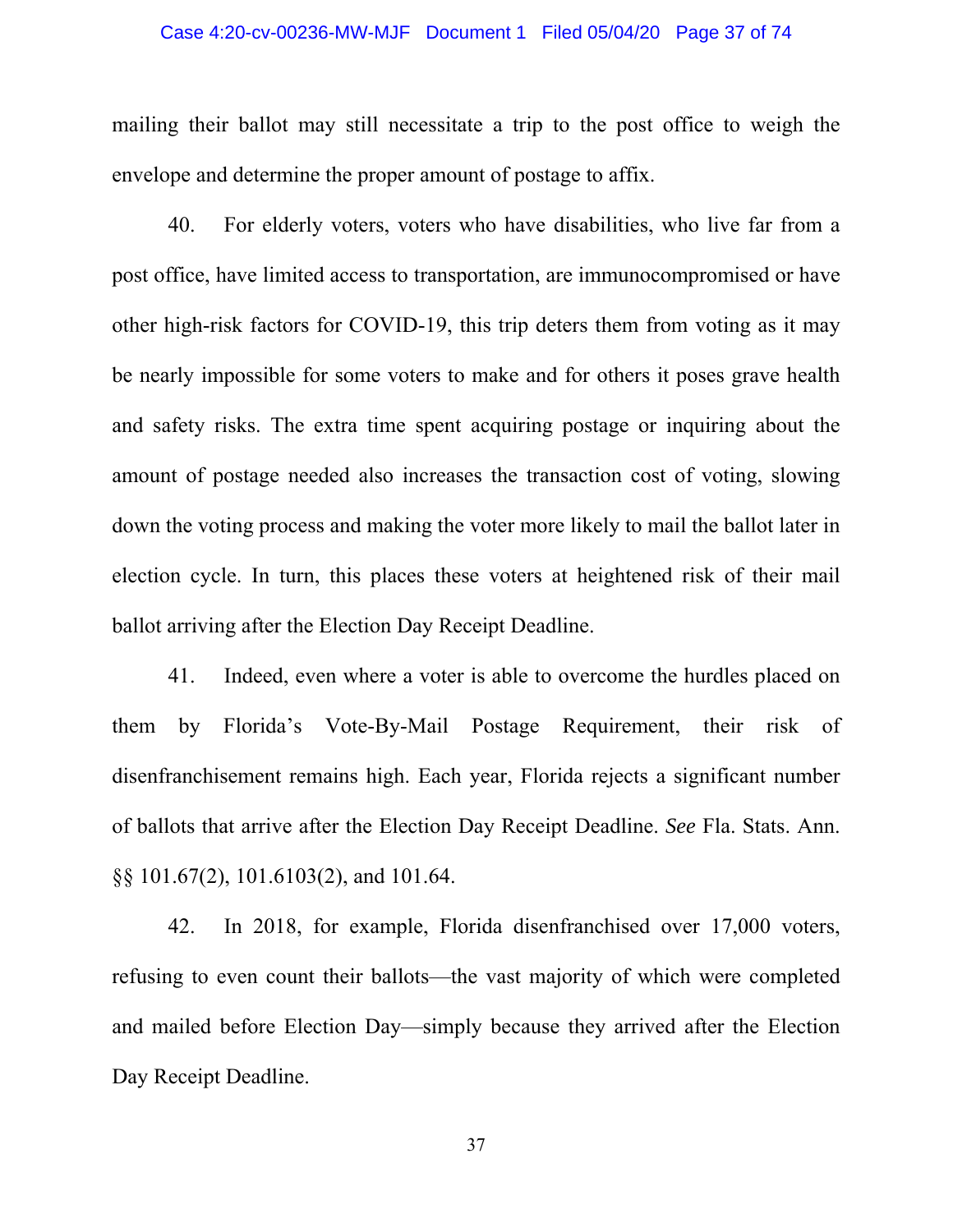### Case 4:20-cv-00236-MW-MJF Document 1 Filed 05/04/20 Page 38 of 74

43. There is no question that these ballots' late arrivals were due to no fault of the voter. Despite requesting vote-by-mail ballots well before the deadline, due either to delayed mail times or the inability of local Supervisors to respond to requests by the statutory deadline (eight days before Election Day, *see* Fla. Stat. Ann. § 101.62), over 20,700 vote-by-mail ballots were delivered to voters just days before Election Day in 2018. As a result, many voters⸺a disproportionate number of whom were young, college students⸺did not receive their vote-by-mail ballots until just days before the 2018 general election, leaving them with insufficient time to return their ballots so that they would arrive by the Election Day Receipt Deadline. *See* Sarah Blaskey, *South Florida's absentee-ballot blues: 'I am infuriated that I was not able to vote'*, Miami Herald, (Nov. 13, 2018), https://www.miamiherald.com/news/politicsgovernment/election/article221518235 .html.

44. And year after year, voters are disenfranchised by the Election Day Receipt Deadline in part because Defendants fail to adequately communicate when ballots must be mailed to ensure they will be counted.

45. According to USPS and multiple local election Supervisors, ballots must be mailed at least a week before Election Day to ensure timely arrival. *See, e.g.*, United States Postal Service, *State and Local Election Mail: User's Guide* (Jan. 2020), https://about.usps.com/publications/pub632.pdf ("[T]he Postal Service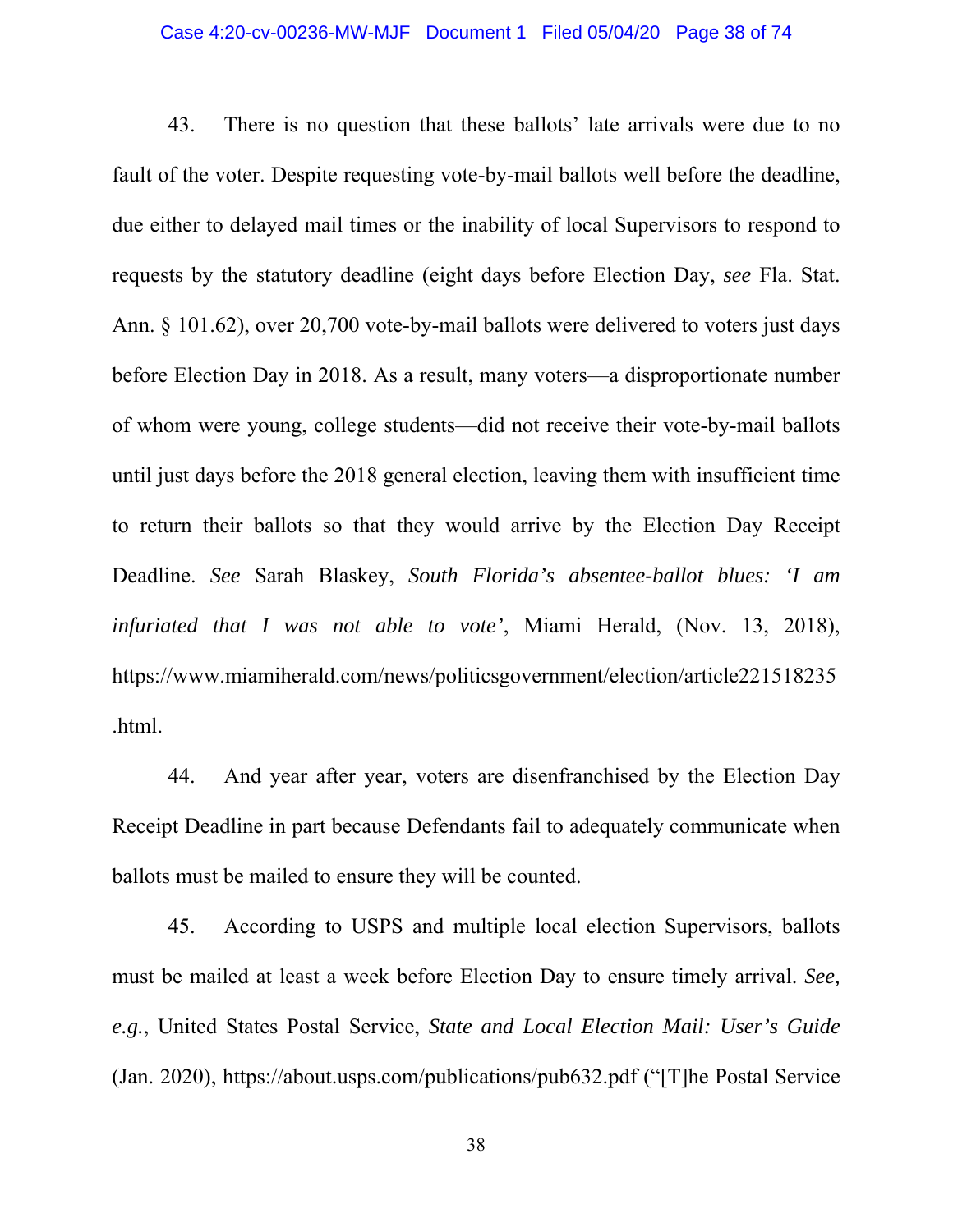### Case 4:20-cv-00236-MW-MJF Document 1 Filed 05/04/20 Page 39 of 74

recommends that voters mail their marked return ballots at least 1 week before the due date"); Pinellas County Supervisor of Elections Office, Frequently Asked Questions- Voting by Mail, https://www.votepinellas.com/Mail-Ballots/FAQs-Voting-By-Mail ("PLEASE NOTE: Postal delivery service has changed. Voters are advised to allow at least ONE WEEK for their ballot to be returned by mail to the Supervisor of Elections office."). Ballots arriving less than a week before Election Day, like those in 2018, simply will not arrive in time to be counted unless the voter undertakes extraordinary efforts, and even then, such efforts may not be enough.

46. Indeed, in 2018, at least one young voter reported attempting to send the mail ballot she received the day before Election Day at her temporary home in Philadelphia via FedEx or UPS, but even those commercial services were not able to deliver the ballot in time for it to be counted. Sarah Blaskey, *South Florida's absentee-ballot blues: 'I am infuriated that I was not able to vote'*, Miami Herald, (Nov. 13, 2018), https://www.miamiherald.com/news/politicsgovernmentpoliticsgovernment/election /article221518235.html. When the voter called the Miami-Dade Supervisor to inquire about her options, she was told effectively that there were none.

47. In addition to untimely receipt of ballots, cost cutting measures and a shrinking USPS workforce have led to delivery delays in south Florida since at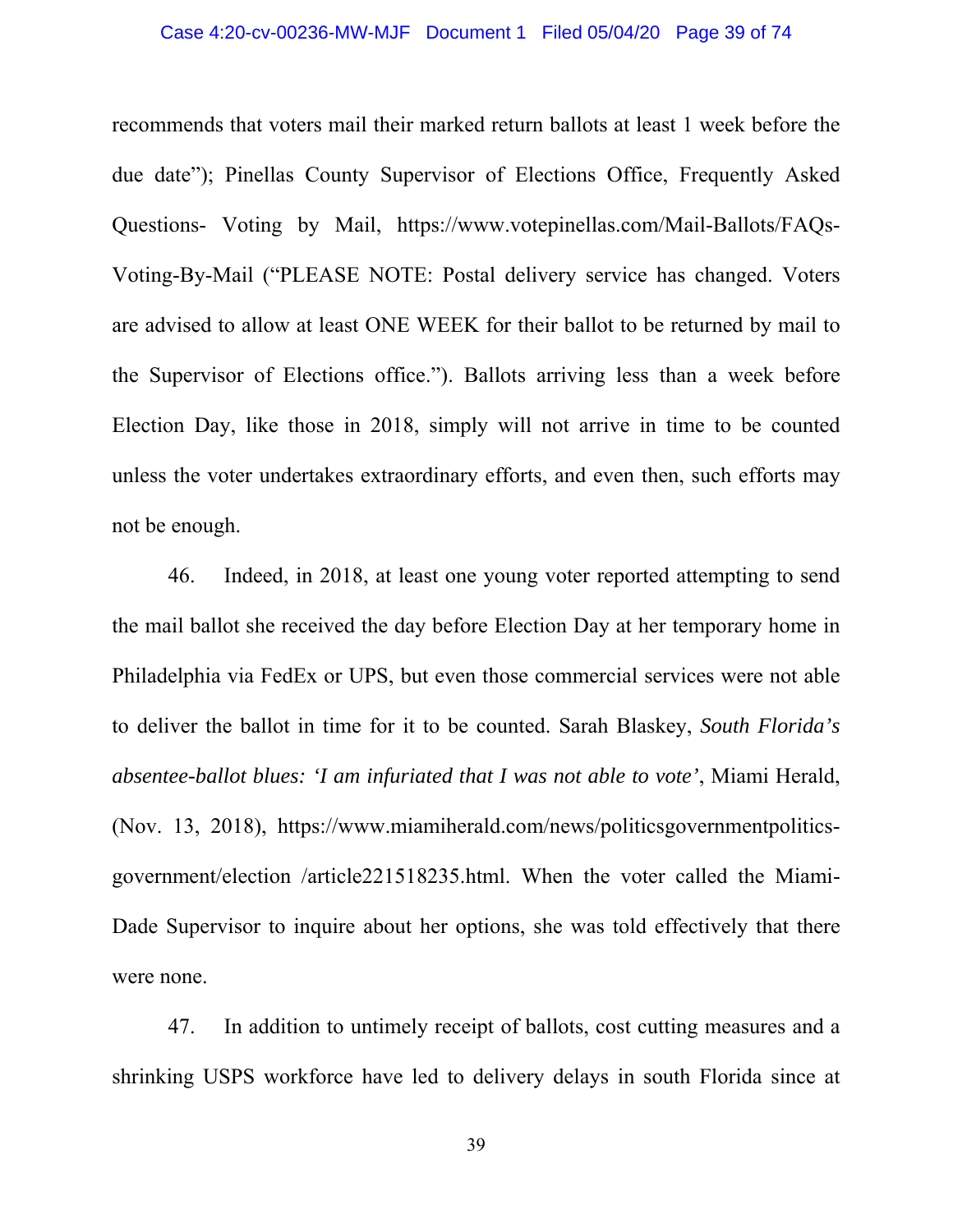least 2014. And in 2018, the south Florida town of Opa-locka made headlines when 266 ballots were discovered in the back of a USPS mail-sorting facility and were not delivered to the local Supervisors' office until four days after the Election Day Receipt Deadline. None of these ballots were counted, and it was through no fault of the voters.

48. The number of ballots rejected due to the Election Day Receipt Deadline is not inconsequential either. In 2018, former Governor Rick Scott defeated incumbent Senator Bill Nelson by just 10,000 votes in the race for U.S. Senate, well within the range of ballots discarded due to the Election Day Receipt Deadline.

49. Despite the substantial number of late ballots, the State places significant limits on critical voter assistance that could help ensure that voters' ballots arrive on time.

50. Florida's Voter Assistance Ban prohibits paid collectors from assisting more than two nonfamily member voters with returning their ballots. If they do, these collectors risk a misdemeanor charge punishable by a term of imprisonment up to a year. Fla. Stat. Ann. §§ 104.0616, 775.082.

51. As a result, organizations like Priorities USA and Alianza are unconstitutionally prohibited from exercising their First Amendment rights to assist voters. This leaves particularly vulnerable populations, such as disabled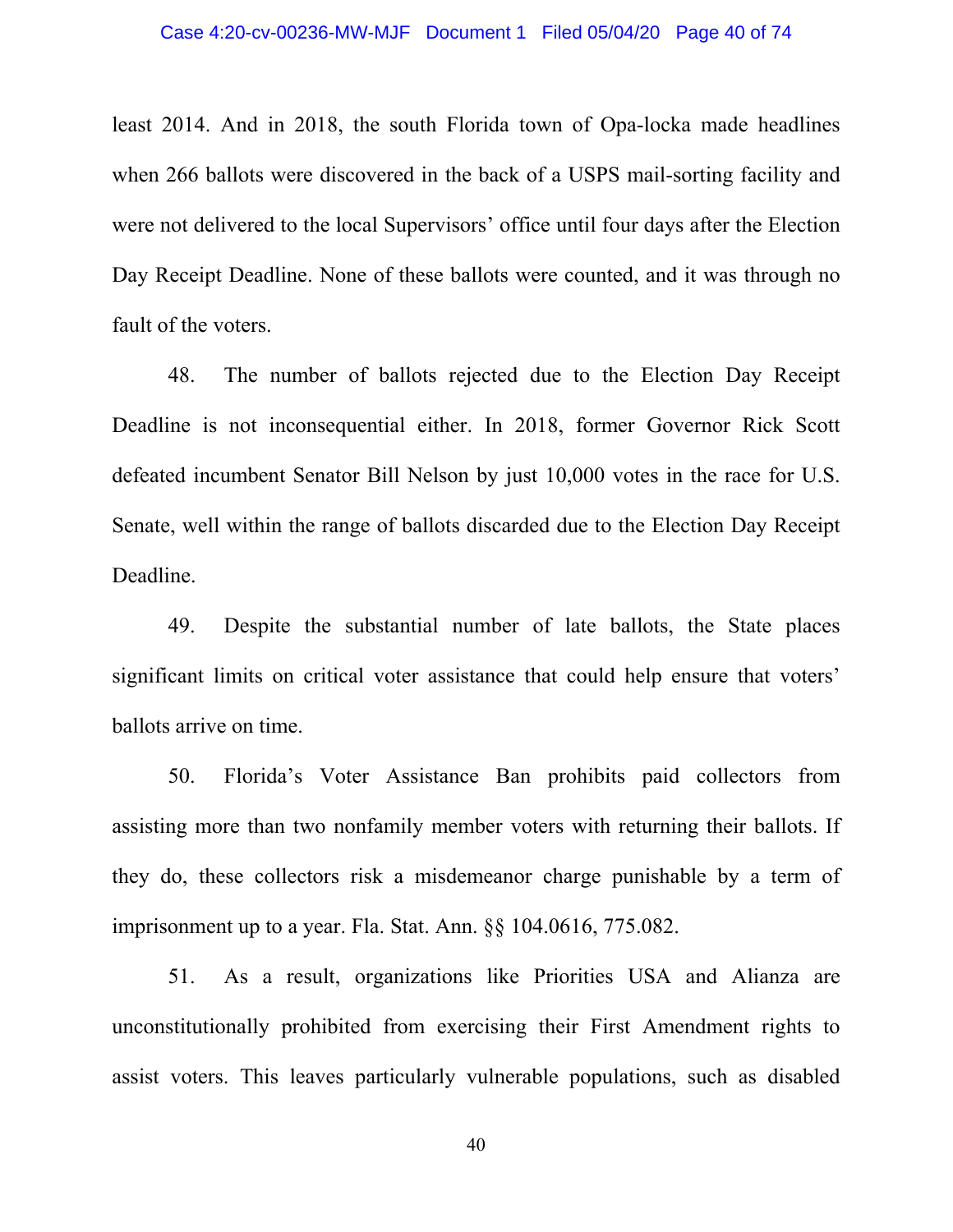### Case 4:20-cv-00236-MW-MJF Document 1 Filed 05/04/20 Page 41 of 74

voters, elderly voters, and voters with limited access to the mail and transportation with limited options for help turning in their ballots. It similarly reduces the support available to voters who receive their mail ballots with insufficient time to return them.

52. While these inadequacies in Florida's vote-by-mail system are constitutionally problematic in their own right, they will only be exacerbated by the current coronavirus crisis, burdening and disenfranchising significantly more voters in the upcoming August Primary and November General elections.

### **B. The Exacerbating Effect of the Coronavirus Crisis on Florida's Vote-By-Mail System**

53. COVID-19, the severe and sometimes deadly disease caused by the novel coronavirus, has been spreading through Florida for several months. To date, there are 35,463 confirmed cases in the state, and 1,364 Floridians have died from the disease. Current models predict that approximately 2,000 people in Florida will die from COVID-19 by August. To slow the curve and to protect their health as well as the health of their friends, family, and community, Floridians across the state are engaging in social distancing and remain under a statewide stay-at-home order. These actions have helped protect Floridians health, but they have also had a severe economic impact on the state, with almost 2 million Floridians filing for unemployment benefits since the crisis began.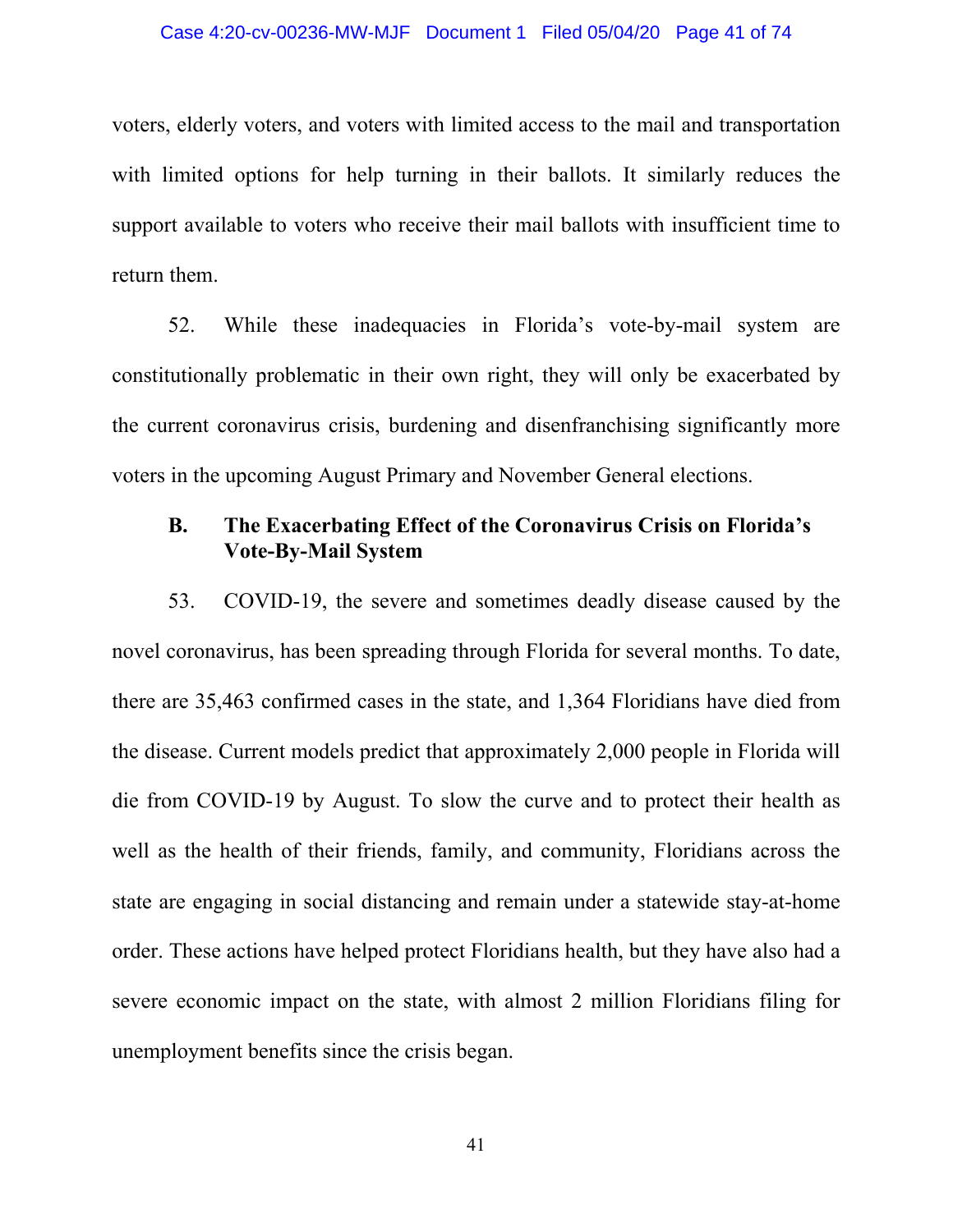### Case 4:20-cv-00236-MW-MJF Document 1 Filed 05/04/20 Page 42 of 74

54. While the Governor has formed a task force to re-open the state, there is no clear end in sight to the spread of COVID-19 or the economic devastation it is causing and, by all accounts, the crisis is expected to last many months and likely well into the 2020 general election cycle.

55. The federal government has announced that it is preparing for the COVID-19 crisis to last 18 months and has warned that the pandemic could come in "multiple waves." The White House's coronavirus advisor and the Director of the National Institute of Allergy and Infectious Diseases, Dr. Anthony Fauci, was asked at a White House press conference whether the United States was "prepared for [coronavirus] to strike again, say, in the fall?" Dr. Fauci responded that, "[i]n fact I would anticipate that that would actually happen because of the degree of transmissibility." Joseph Guzman, *Fauci predicts another coronavirus outbreak in fall with 'very different' outcome*, THE HILL (Mar. 31, 2020), https://thehill.com/changing-america/well-being/prevention-cures/490326-faucipredicts-another-coronavirus-outbreak-in.

56. Similarly, the Director of the National Center for Immunization and Respiratory Diseases at the CDC, Dr. Nancy Messionnier, said in March 2020 that she expected the virus to continue spreading in the United States until next year. These sentiments are also shared by scientists outside the United States government. The COVID-19 Response Team at the Imperial College of London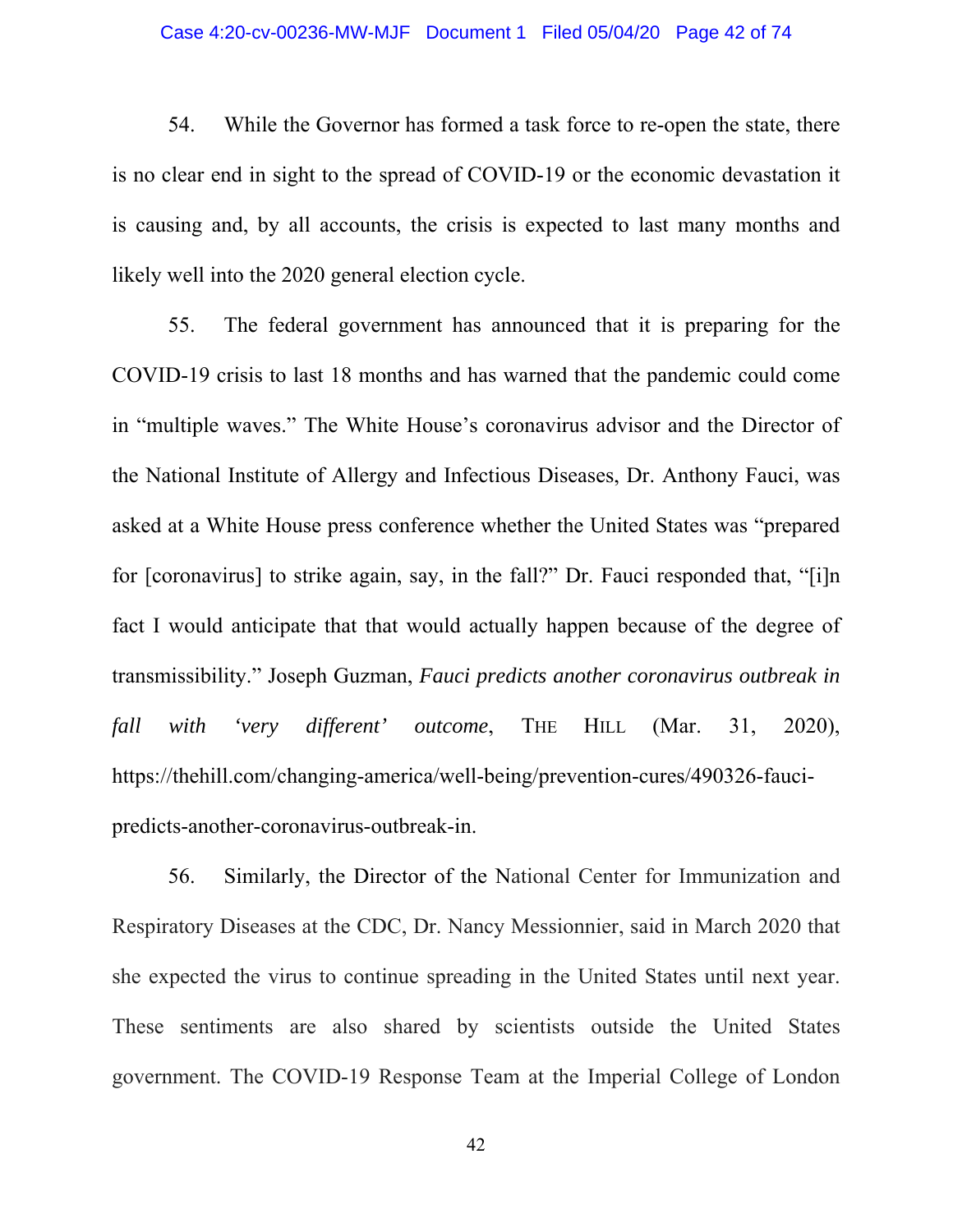### Case 4:20-cv-00236-MW-MJF Document 1 Filed 05/04/20 Page 43 of 74

has estimated that social distancing and other preventative measures will be required until a vaccine is developed and distributed widely, which they predict could take "18 months or more."

57. Even if the community spread of COVID-19 in Florida has significantly decreased by this upcoming election season, CDC guidelines recommend that individuals take meaningful social distancing measures even if there is a "minimal" threat of community transmission of COVID-19 in the area. This guidance is necessitated by the reality that asymptomatic carriers appear to be contributing significantly to community spread, and until there is a vaccine or widespread "herd immunity" (i.e., at least 60% of the population has been infected and recovered), Americans will remain at serious risk of contracting this unpredictable and deadly virus.

58. Florida's Supervisors, recognizing that this crisis will last months and affect the August Primary and November General, have alerted the Governor to the challenges they faced in the March 17 PPP, and asked for changes meant to ease the burdens that local election officials will encounter due to a likely record increase in voting by mail.

59. The Supervisors are right to seek changes. The CDC, anticipating difficulties in conducting elections during the COVID-19 crisis, has now recommended that jurisdictions encourage voting by mail and reduce methods of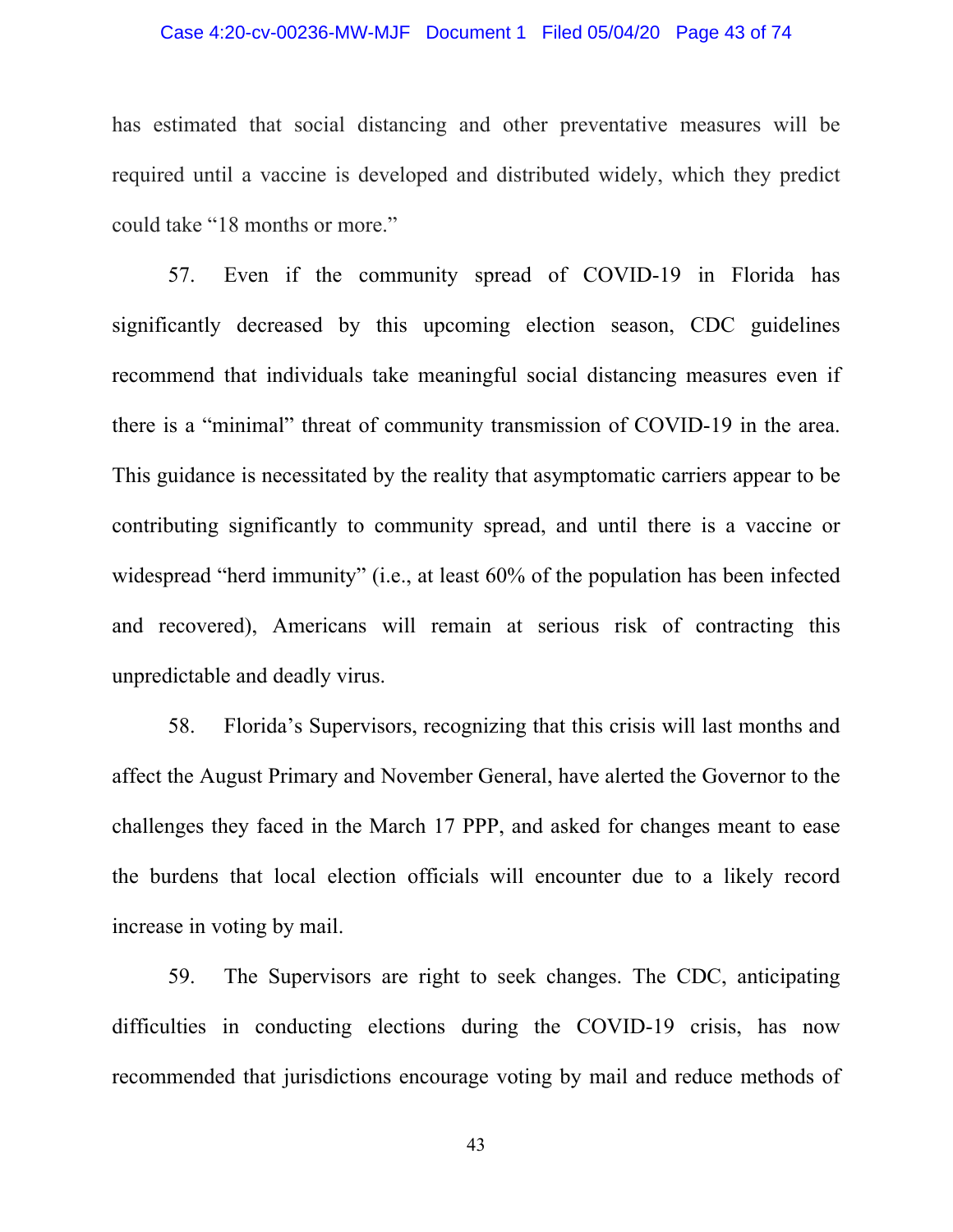### Case 4:20-cv-00236-MW-MJF Document 1 Filed 05/04/20 Page 44 of 74

voting that lead to direct contact with other voters or poll workers. Other federal, state, and local officials have increasingly come to the same realization. Congress, for example, has authorized \$400 million to help states transition to voting-bymail.

60. To date, at least fifteen states and Puerto Rico have been forced to postpone their primary elections to avoid public health risks posed by the virus. States that have not postponed their elections and attempted to conduct in-person voting have seen utter chaos result. In Wisconsin, for example, Milwaukee was forced to reduce its polling locations from 180 to just five locations because of a severe shortage of poll workers, forcing voters to decide whether to risk their health to cast their ballot and, ultimately, leading to thousands of Wisconsin citizens being forced to stand in long lines for hours to cast their ballots, many wearing masks, gloves, and other protective gear as they congregated together to vote several hour-long lines at the polls. At least 50 individuals who participated in the election have been diagnosed with COVID-19—a number that is anticipated to grow.

61. The inherent challenges to voting in-person during this pandemic led voters in Wisconsin to request absentee ballots at unprecedented rates, with more than a million voters requesting absentee ballots for the recent primary, four times the number who did so in the 2016 general election. This increased interest in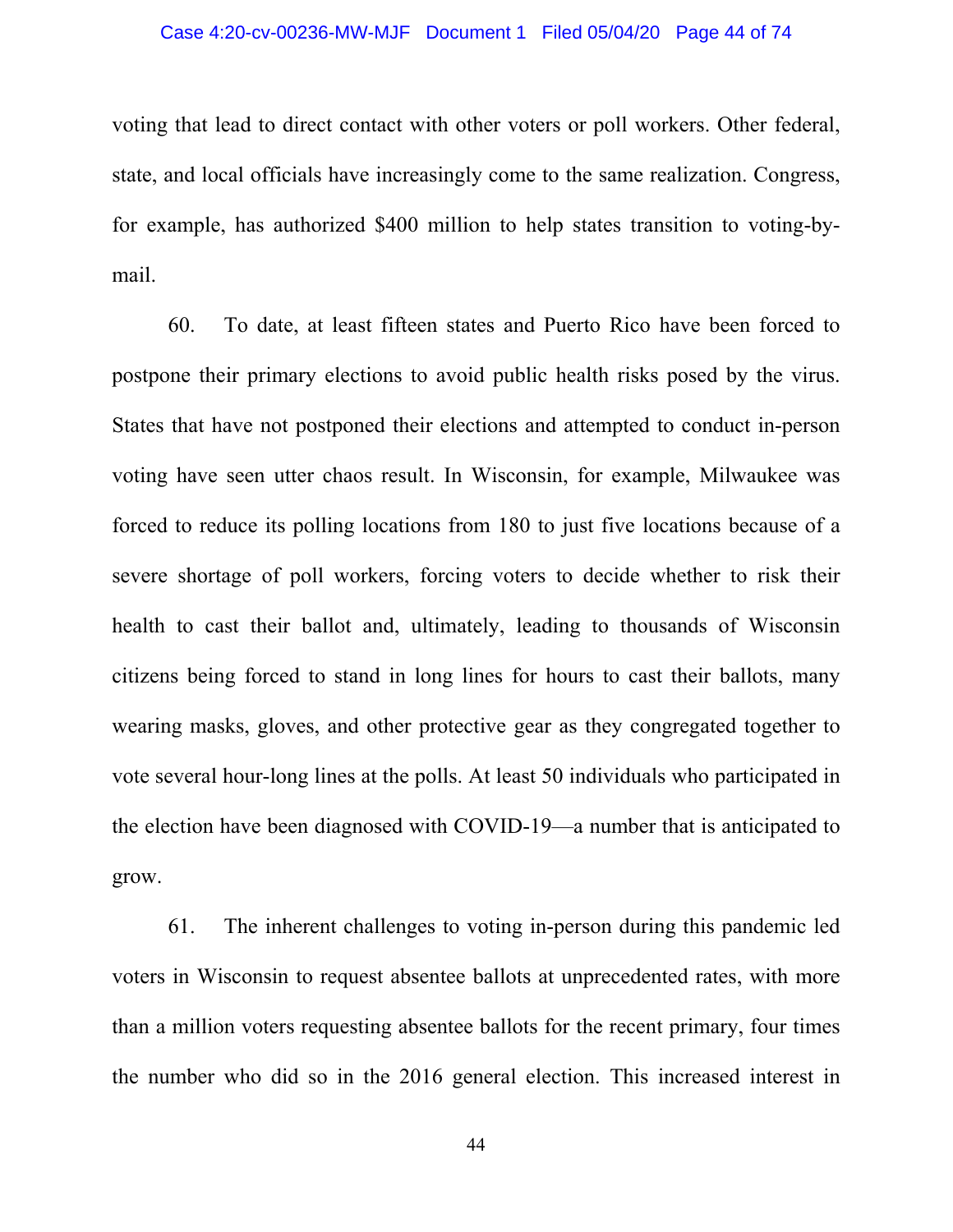voting by mail, combined with decreases in available elections staff and other social distancing efforts, placed a significant strain on local election boards, several of which were not able to send voters a ballot in time for it to be returned—or even delivered to them—by the normal Wisconsin Election Day Receipt Deadline. *See Democratic National Comm. v. Bostelmann*, No. 20-cv-249-wmc, 2020 WL 1638374, at \*38-39 (W.D. Wis. Apr. 2, 2020). This crisis ultimately necessitated federal litigation that reached the U.S. Supreme Court and resulted in the implementation of a postmark rule, whereby ballots postmarked by Election Day could be counted as long as they are received within six days of Election Day. *See Republican Nat'l Comm.*, 2020 WL 1672702, at \*2. Over 100,000 ballots in Wisconsin were postmarked by, but arrived after, Election Day. Each of those Wisconsin voters would have been disenfranchised without court intervention.

62. Like Wisconsin, Florida did not postpone its March 17, 2020 PPP, and counties' election operations were acutely affected by the crisis, even though the crisis was just beginning. Supervisors across the state reported significant poll worker cancellations, including many at the last minute. Polling locations were changed as many counties moved polling locations out of senior facilities. And on Election Day, counties reported a significant lack of hand sanitizer. Shortly after the PPP, at least two poll workers in Broward County tested positive for COVID-19.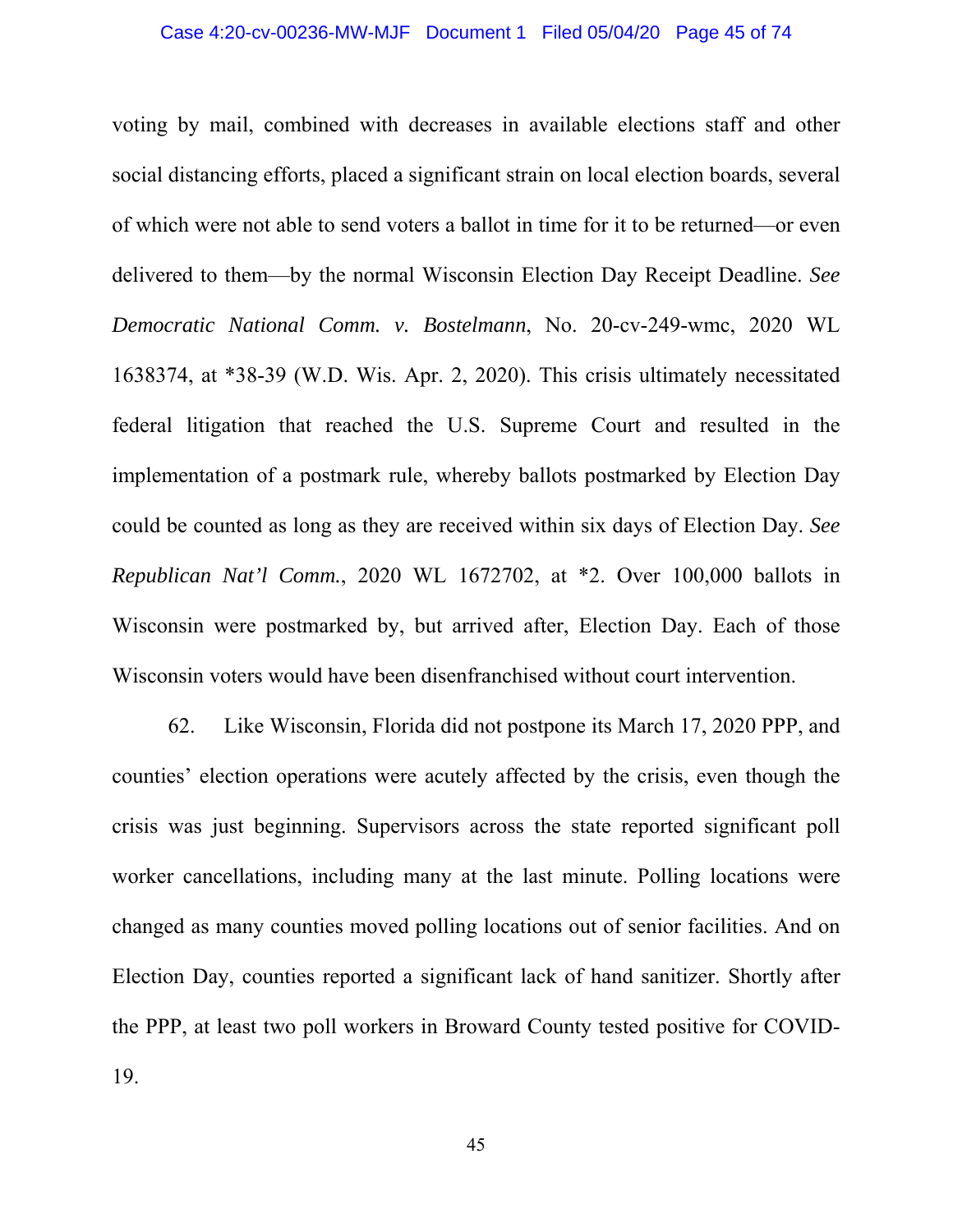### Case 4:20-cv-00236-MW-MJF Document 1 Filed 05/04/20 Page 46 of 74

63. Across the state, the Supervisors anticipate that many of these challenges will persist in the August Primary and November General, and that due to a lack of desire to be in the same place as other individuals as well as continued social distancing, there will be a significant increase in voting by mail.

64. The Duval County Supervisor has reported that he will likely need to replace more than half his poll workers, 60 percent of whom are older than 65, in the upcoming elections. The Miami-Dade Supervisor is concerned that she will be unable to secure the 600 polling locations necessary to conduct in-person voting, while also preparing for an increase in mail voting. In Hillsborough County, the Supervisor of Elections anticipates that mail balloting will double.

65. Given that in 2018, with just 31 percent of voters voting by mail, Supervisors across the state were unable to process mail ballot applications before the statutory cutoff, leaving voters with insufficient time to mail them back before the Election Day Receipt Deadline, it is all but certain (and understandable) that they will be unable to process the influx of applications that they will receive for the August Primary and November General in a timely fashion. This is precisely what happened in Wisconsin in its April 7 primary election, resulting in over 100,000 ballots arriving after Election Day.

66. An increase in voting by mail also means that a significant number of voters who typically vote in person will be voting by mail, and many of those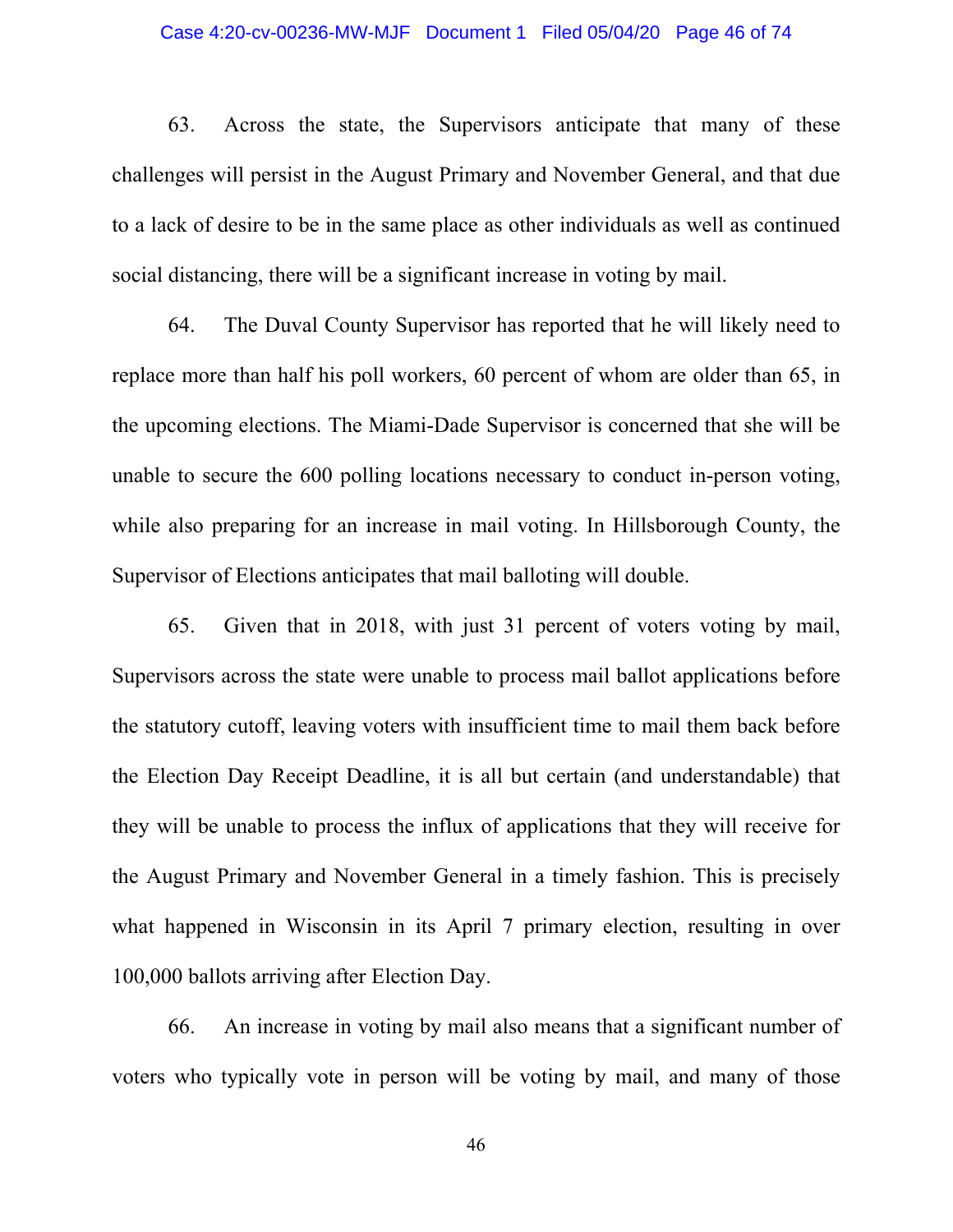### Case 4:20-cv-00236-MW-MJF Document 1 Filed 05/04/20 Page 47 of 74

voters will be voting by mail the first time. These voters differ from current mail voters in important respects that make them even more likely to be burdened by having to pay for postage and by being required to have their ballots arrive by Election Day instead of postmarked on or before Election Day. These first-time mail voters, in particular, will require assistance in completing the mail voting process.

67. Compared to traditional mail voters, in-person voters tend to be of a lower socio-economic status, meaning that as they transition to mail voting, they are far more likely to face challenges in paying for or obtaining postage and, as new mail voters, they are less likely to know how much postage is needed. Moreover, given the devastating economic impacts of the coronavirus, many voters' sources of income have been eradicated due to the mounting crisis, further increasing the number of individuals who likely will find the costs of stamps or the costs of traveling to obtain stamps prohibitive in this increasingly desperate economic situation.

68. Given that many voters who switch to mail voting will be doing so precisely because they are immunocompromised, have conditions placing them at high risk for COVID-19, or are generally concerned about their health or the health of their family and friends, they will be far less likely to venture out to purchase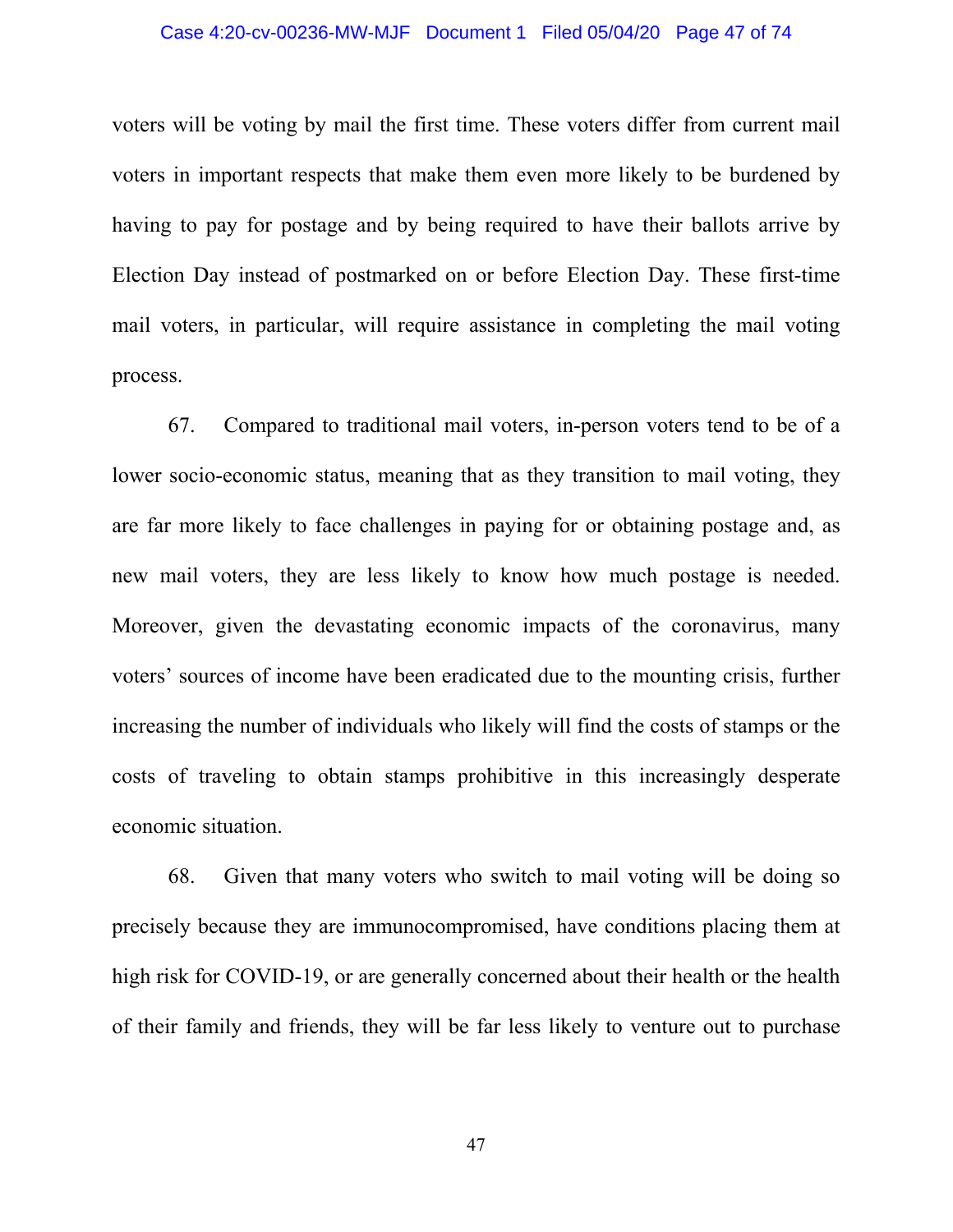### Case 4:20-cv-00236-MW-MJF Document 1 Filed 05/04/20 Page 48 of 74

stamps if they do not already have them in their home or to leave home to go to the post office to determine the proper amount.

69. Those voters transitioning to mail voting from Election Day voting also tend to be "late deciders;" that is, they decide who they will vote for later in the process, typically at the end of the campaign. Because of that, they are more likely to cast a mail ballot at the end of the voting process with only a few days to go until Election Day.

70. It is unremarkable that these voters would be more likely to cast their vote-by-mail ballots later given that they are also likely to be less familiar with the voting by mail, including the Election Day Receipt Deadline. Nor would it be unreasonable for them to think that their ballots can be mailed later in the election cycle as long as they are postmarked by Election Day, as many other deadlines in Florida voters' lives—including voter registration deadlines—are postmark deadlines. *See, e.g.*, Fla. Stat. Ann. § 97.053 (accepting voter registrations postmarked by the deadline); *id.* § 101.6952 (accepting postmark deadlines for overseas ballots); *id.* § 192.047 (applying a postmark deadline to tax returns or applications); *id.* § 607.15092 (applying a postmark deadline to annual fees for corporate registrations); *id.* § 197.582 (applying a postmark deadline for property claim filings).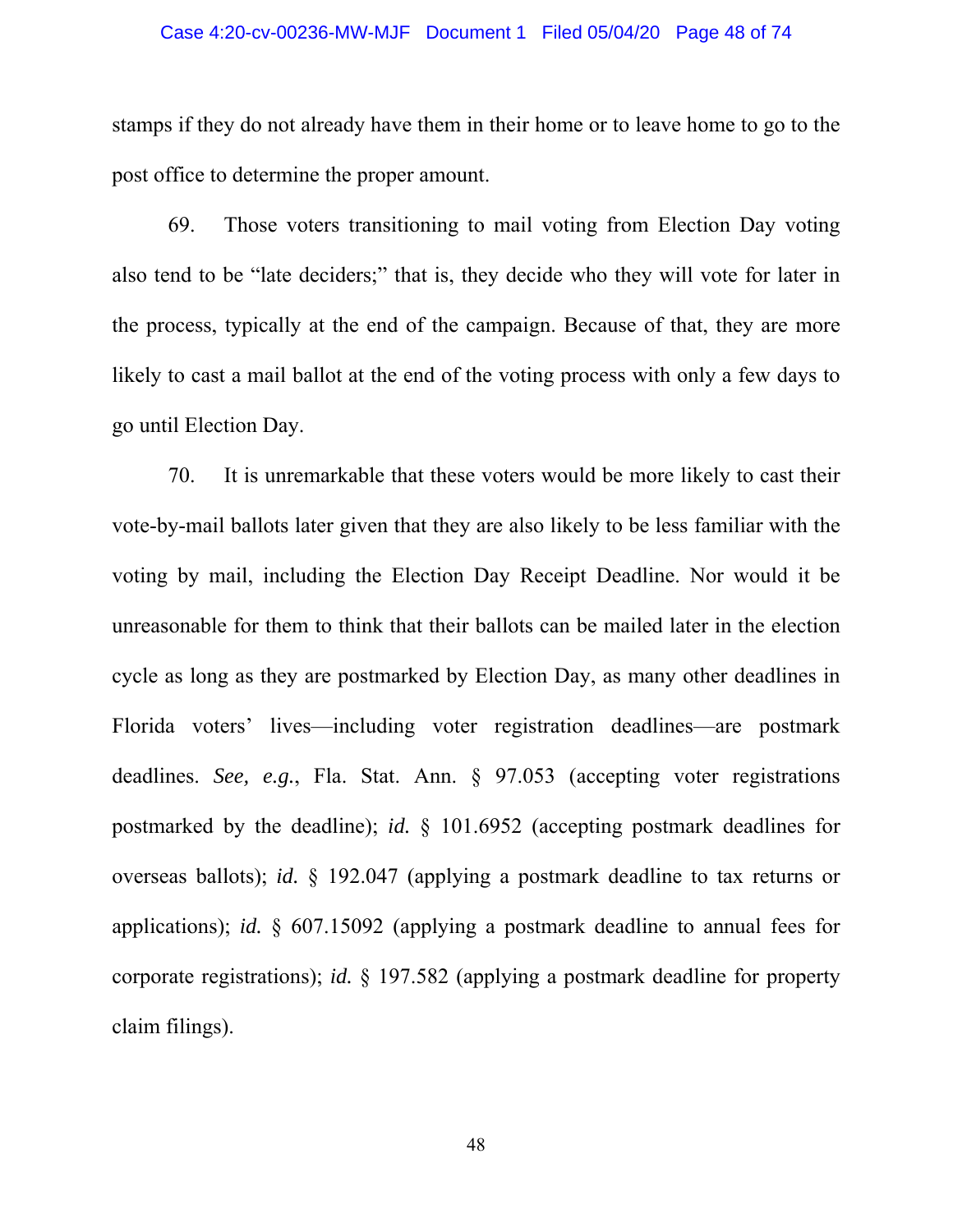#### Case 4:20-cv-00236-MW-MJF Document 1 Filed 05/04/20 Page 49 of 74

71. For the same reasons, these voters are much more likely to need assistance with casting their ballots so that they can avoid the pitfalls that too often lead to rejection. And absent the option for paid and trained organizers to help collect their ballots, such assistance is likely to be hard to find as people continue to social distance.

72. Finally, at the same time that mail balloting increases, USPS is facing a budget crisis that will likely lead to delays in mail delivery, raising particular concerns for Florida, which already experiences slow and unreliable mail service and, as a result, has had to ask voters to mail their ballots up to a week days before Election Day even before COVID-19⸺and, even when that advice is followed, has still had ballots arrive well after Election Day. Together, these circumstances guarantee that as the COVID-19 crisis continues, Florida voters will find it increasingly difficult to ensure that their ballots arrive before the Election Day Receipt Deadline without assistance.

## **C. The State Has No Adequate Interest in the Challenged Laws and Policy Generally, and Even Less Interest During the Pandemic**

73. Even before the coronavirus crisis, the State's interests in the Challenged Provisions were thin. In the context of COVID-19, they are virtually nonexistent.

74. The State has no legitimate interest in imposing the Vote-By-Mail Postage Requirement. Providing postage to allow citizens to complete voting as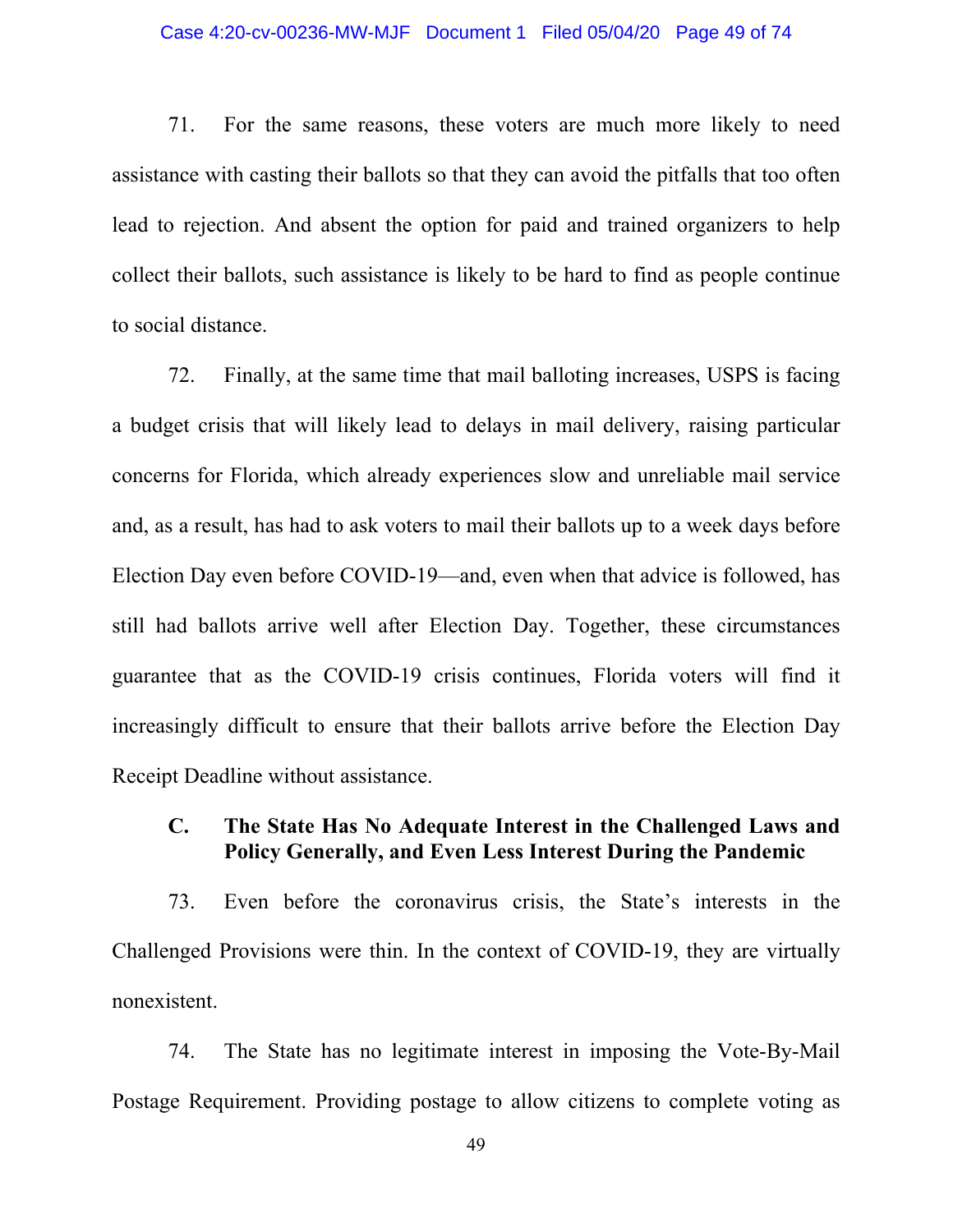well as other important government-related functions is a common practice that has been adopted by federal, state, and county governments. For instance, at least sixteen states prepay postage on vote-by-mail ballots. *See* Ariz. Rev. Stat. § 16- 542; Cal. Elec. Code § 3010; 15 Del. Code § 5504; Haw. Rev. Stat. § 11-102; Ind. Code § 3-11-4-20; Iowa Code Ann. § 53.8; Minn. Stat. Ann. § 203B.07; Mo. Rev. Stat. § 115.285; Mont. Code § 13-13-214; Nev. Rev. Stat. § 293.323; N. M. Stat. Ann. § 1-6-8; Ore. Rev. Stat. § 254.473; R.I. Gen. Laws § 17-20-10; Wash. Rev. Code § 29A.40.091; W. Va. Code Ann. § 3-3-5; Wis. Stat. Ann. § 6.87. Likewise, the United States Census Bureau sends census surveys with postage-prepaid return envelopes. Florida provides, as the National Voter Registration Act requires, a postage-prepaid return envelope when it asks voters to verify their address for the purpose of voter registration. And, in its coronavirus stimulus package, Congress allocated \$400 million for elections, which can be used to cover the cost of prepaying postage, among other expenses.

75. Moreover, studies have shown that sending absentee ballots in postage-prepaid envelopes increases mail voting turnout. When King County, Washington launched prepaid postage pilot programs during the 2017 and 2018 primary elections, the county found that voters returned their absentee ballots via USPS at higher rates when they received return envelopes with postage prepaid. In the 2016 general election, before pre-paid postage was implemented, 48% of the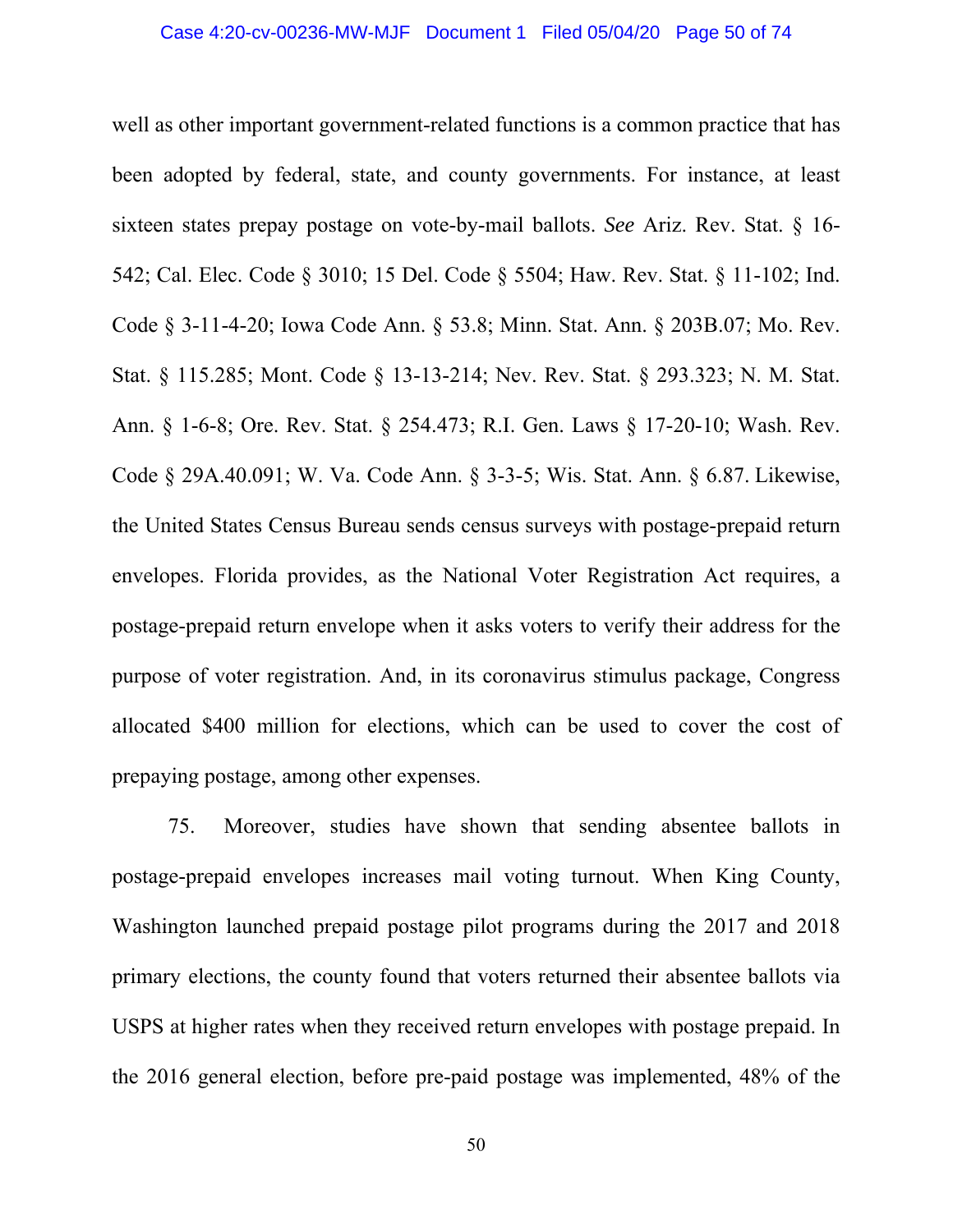### Case 4:20-cv-00236-MW-MJF Document 1 Filed 05/04/20 Page 51 of 74

tested group of voters returned their absentee ballots via USPS. In 2017, after prepaid postage was implemented, 81% of those same voters did. Voters were not only more likely to return their ballots by mail, they were also more likely to *vote*. In the 2017 primary, turnout rose 10%. In the 2018 primary, it rose 6%. Following these pilot programs, King County sent all absentee ballots with postage-prepaid return envelopes. Shortly after that, the Governor and Secretary of State of Washington funded prepaid postage for every county in the state. This experience shows, not surprisingly, the enfranchising effects of prepaid postage and, conversely, the impediments to voting that result from voters having to pay for postage.

76. The justifications for Election Day Receipt Deadline also fail to hold water, and this is particularly true where the State has a history of mailing ballots to voters after the statutory deadlines and known mail distribution challenges. While Florida may set a reasonable deadline for receiving ballots to ensure the finality of election results, the Election Day Receipt Deadline is not reasonable: voters do not reasonably expect that they must submit their ballots so far in advance of Election Day⸺particularly where they are not even receiving them until mere days before. And where the vast majority of deadlines that voters encounter in their daily lives, including the voter registration deadline and the deadline for UOCAVA ballots, are postmark deadlines, it is all the more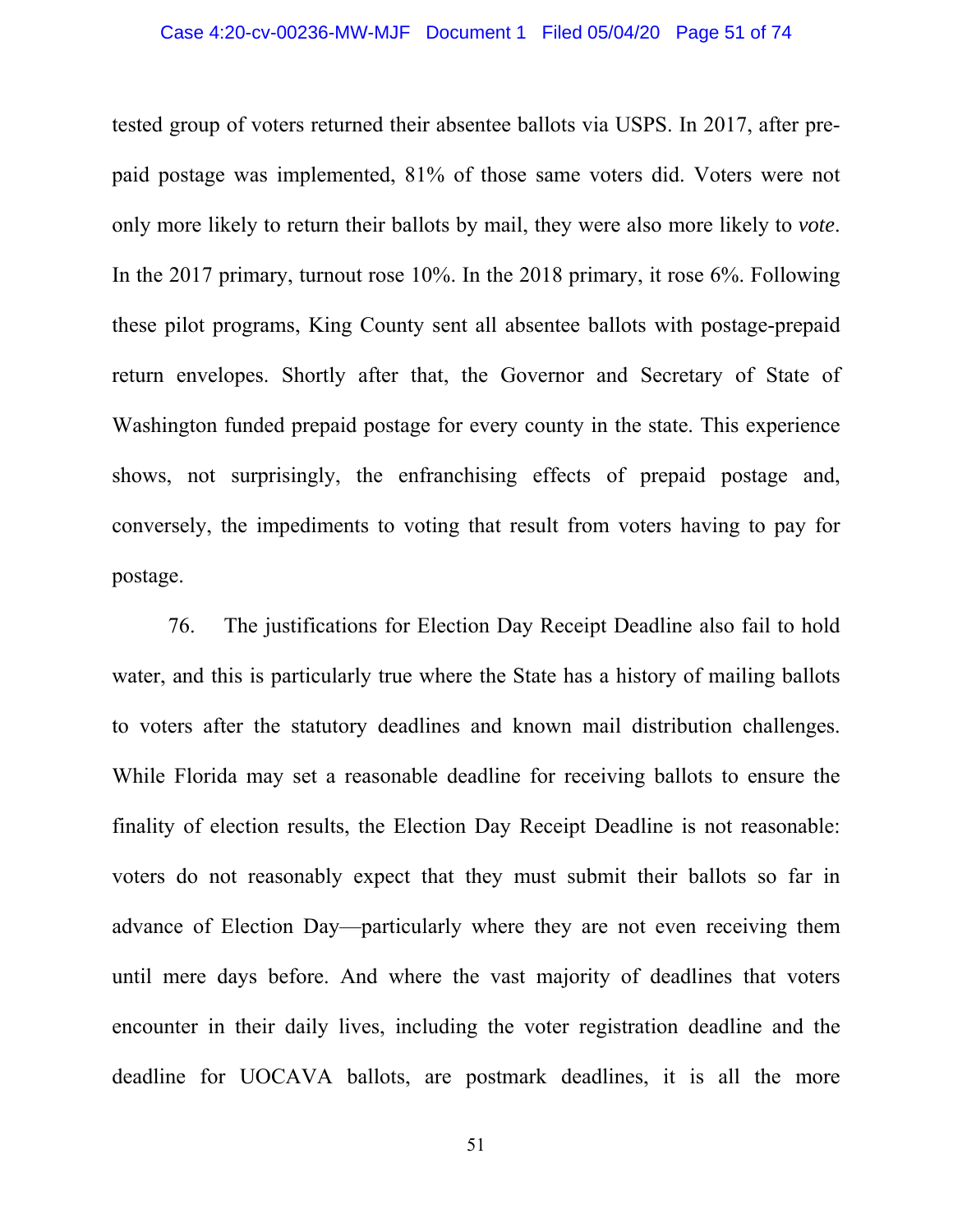#### Case 4:20-cv-00236-MW-MJF Document 1 Filed 05/04/20 Page 52 of 74

reasonable for voters, and especially new voters, to expect that their ballots will be counted if they are postmarked by Election Day*.* 

77. The Election Day Receipt Deadline is also unnecessary to ensure that all ballots are received and counted within a reasonable time. In fact, as noted, ballots from overseas voters are not required to be received until *ten days after Election Day*, provided they are postmarked by Election Day.<sup>2</sup> Fla. Stat. Ann. § 101.6952. Thus, vote tallies are not final on Election Day, and there is no reason that regular vote-by-mail ballots could not be placed on the same timeline as UOCAVA ballots. This is particularly true during the pandemic where mailing delays are imminent and in-state voters now find themselves similarly positioned to UOCAVA voters in that regard.

78. Finally, the State's justifications for the Voter Assistance Ban are also weak. Indeed, voter fraud is extremely rare in Florida. Moreover, Florida has other protections in place that would better protect directly against such actions such as prohibiting: fraud in connection with casting a vote, Fla. Stat. Ann. § 104.041, the designation of a choice on a ballot for another person, *id.* § 104.047, voting a

 $2$  The term "postmark" refers to any type of imprint applied by the postal service to indicate the location and date the postal service accepts custody of a piece of mail, including bar codes, circular stamps, or other tracking marks. Where a ballot does not bear a postmark date, it should be presumed to have been mailed on or before Election Day unless the preponderance of the evidence demonstrates it was mailed after Election Day.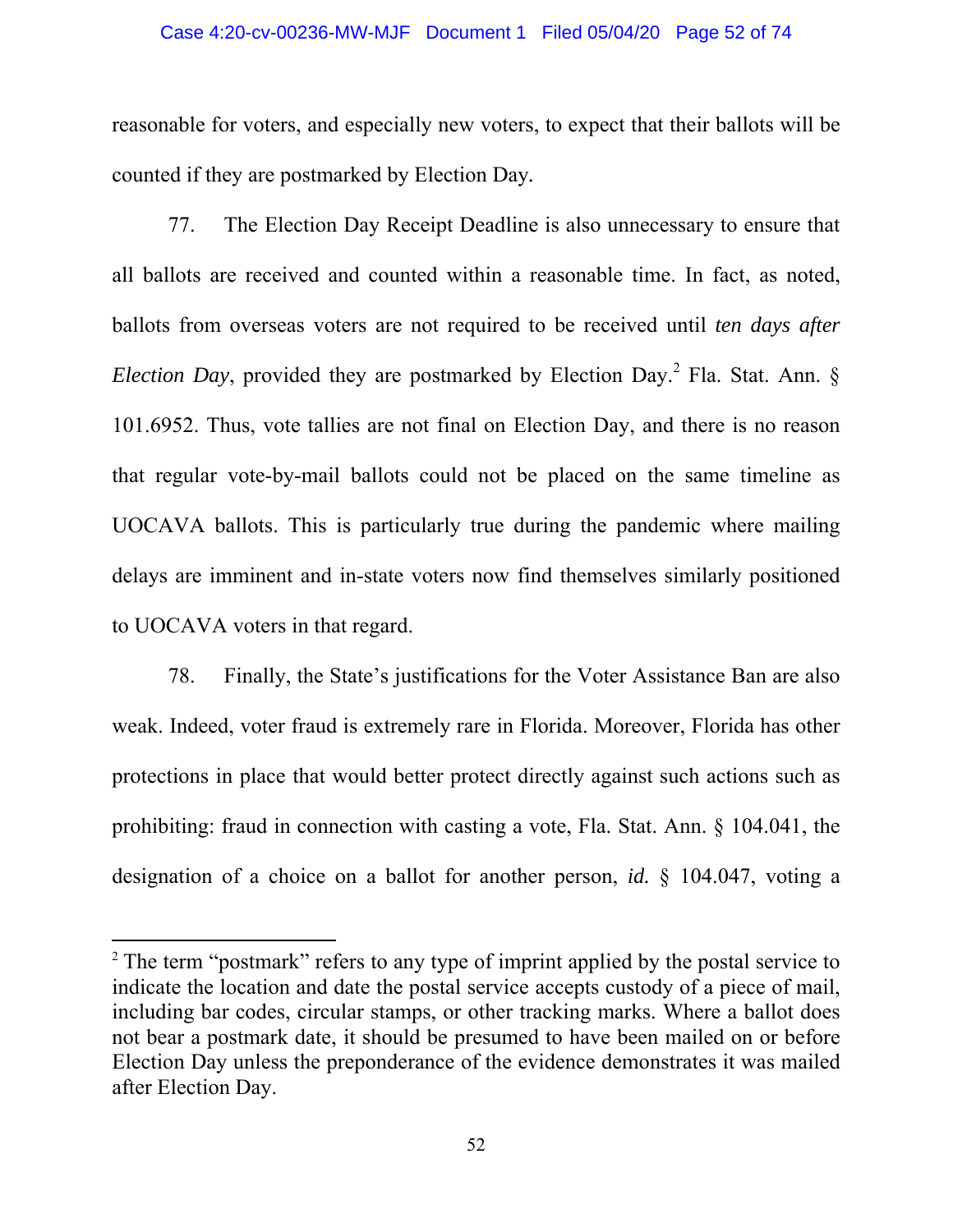fraudulent ballot, *id.* § 104.16, as well as "vote-buying" and "vote-selling," *id.* §§ 104.061(2), 104.045. This kind of voter assistance is particularly needed in the current crisis where existing methods of turning in ballots through volunteers are increasingly less likely to occur as people attempt to socially distance and paid, trained, and organized campaign staff may be the only functional way to assist people with turning in their ballots in the August Primary and November General elections.

79. Absent relief from this Court the individual and cumulative impacts of the Vote-By-Mail Postage Requirement, Election Day Receipt Deadline, and Voter Assistance Ban will impose a severe burden on Florida voters, deterring them from participating in the August Primary and November General and disenfranchising them. If these laws stand, many Florida voters will find themselves faced with the same unconscionable choice that Wisconsin voters faced on April 7—their health and safety versus their right to vote. This Court has the ability to ensure that both are protected, and it should do so.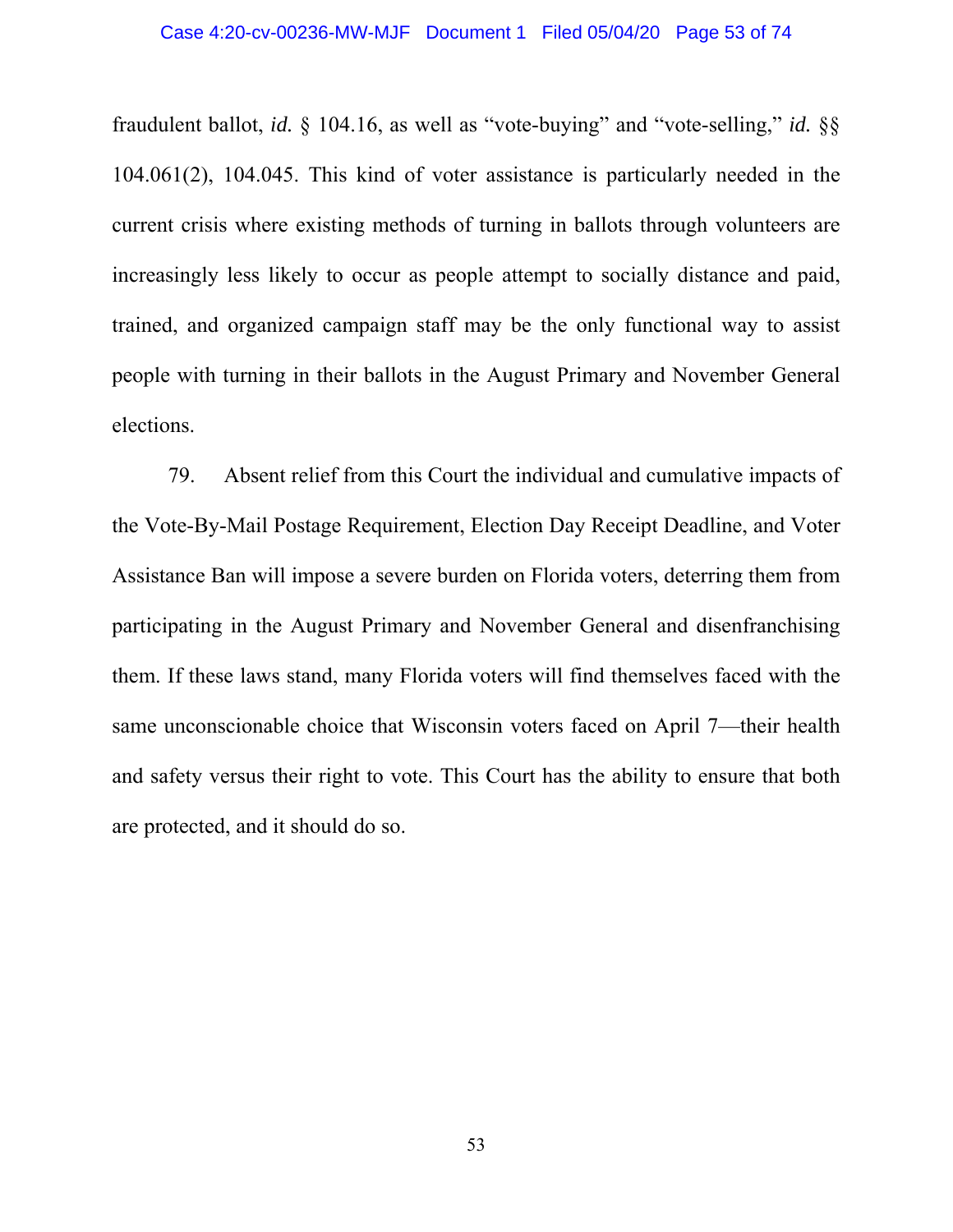### **CLAIMS FOR RELIEF**

### **COUNT I**

# **Equal Protection U.S. Const. Amend. I & XIV, 42 U.S.C. § 1983**  *Undue Burden on the Right to Vote (Election Day Receipt Deadline, Voter Assistance Ban, & Vote-by-Mail Postage Requirement)*

80. Plaintiffs reallege and reincorporate by reference paragraphs 1-79 of this Complaint as though fully set forth therein.

81. Under the *Anderson-Burdick* balancing test, a court considering a challenge to a state election law must carefully balance the character and magnitude of injury to the First and Fourteenth Amendment rights that the plaintiff seeks to vindicate against the justifications put forward by the State for the burdens imposed by the rule. *See Burdick v. Takushi*, 504 U.S. 428, 434 (1992); *Anderson v. Celebrezze*, 460 U.S. 780, 789 (1983).

82. This balancing test utilizes a flexible sliding scale, where the rigorousness of scrutiny depends upon the extent to which the challenged law burdens voting rights. *See Democratic Exec. Comm. of Fla. v. Lee*, 915 F.3d 1312, 1318–19 (11th Cir. 2019).

83. Courts need not accept a state's justifications at face value, particularly where those justifications are "speculative," otherwise it "would convert *Anderson-Burdick*'s means-end fit framework into ordinary rational-basis review wherever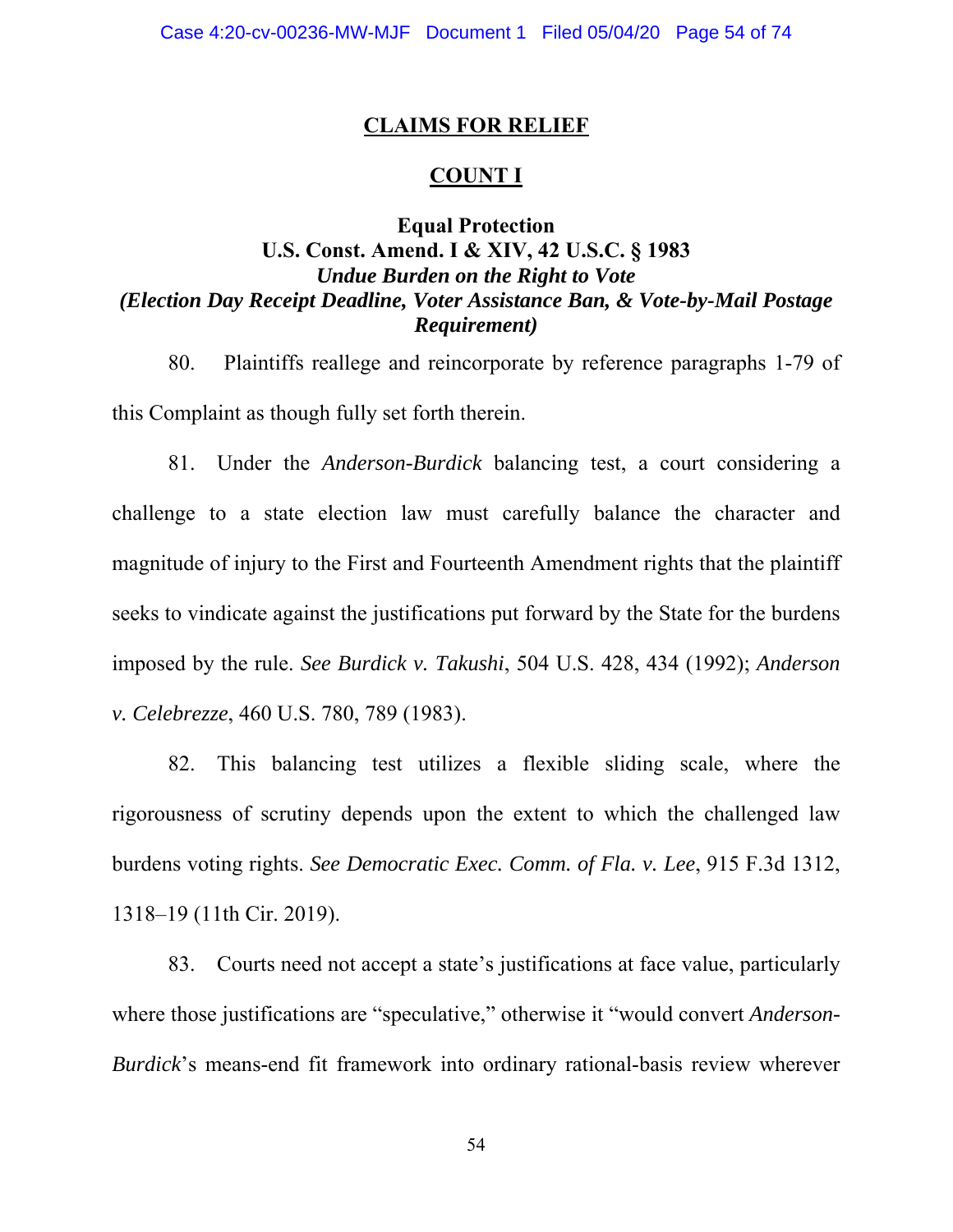the burden a challenged regulation imposes is less than severe." *Soltysik v. Padilla*, 910 F.3d 438, 448–49 (9th Cir. 2018) (citing *Pub. Integrity All.,* 836 F.3d at 1024– 25); *see also Crawford v. Marion Cty. Election Bd*., 553 U.S. 181, 191 (2008) (Stevens, J., controlling op.) ("However slight th[e] burden may appear, . . . it must be justified by relevant and legitimate state interests *sufficiently weighty to justify the limitation*.") (internal citation and quotation marks omitted) (emphasis added); *Democratic Exec. Comm. of Fla.*, 915 F.3d at 1318-19 ("And even when a law imposes only a slight burden on the right to vote, relevant and legitimate interests of sufficient weight still must justify that burden. The more a challenged law burdens the right to vote, the stricter the scrutiny to which we subject that law.").

84. Florida's Vote-By-Mail Postage Requirement, Election Day Receipt Deadline, and Voter Assistance Ban impose a severe burden on all Florida voters who vote by mail.

85. Florida's Vote-By-Mail Postage Requirement imposes monetary costs on the only safe alternative to voting for individuals who would otherwise have to subject themselves to the health risks of waiting to vote at the few consolidated and potentially crowded polling locations available. These costs bear most heavily on low-income voters and those who are affected by the devastating economic impact of the ongoing public health emergency. Even for voters able to withstand the economic costs, the postage requirement imposes practical burdens—i.e., traveling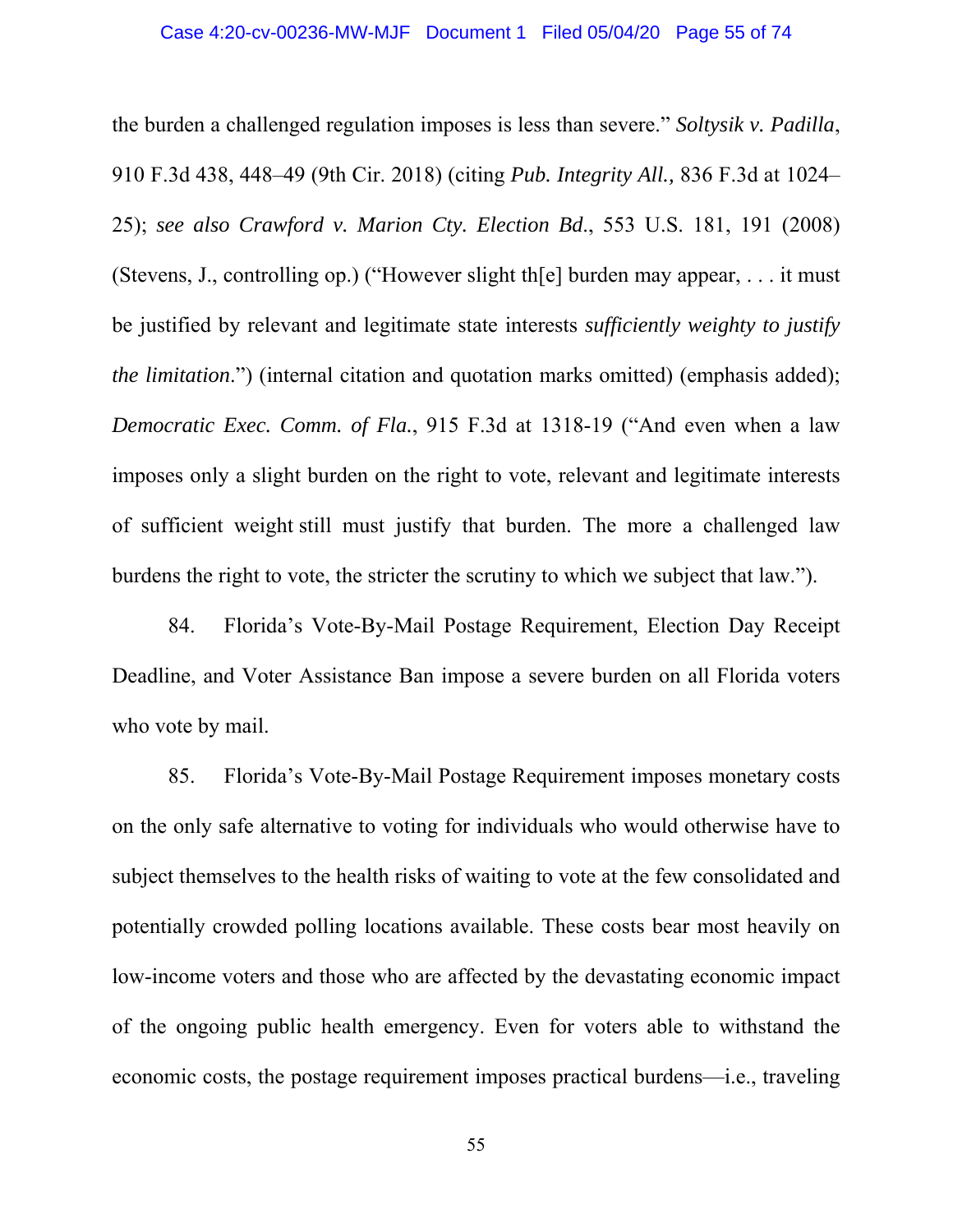### Case 4:20-cv-00236-MW-MJF Document 1 Filed 05/04/20 Page 56 of 74

to a post office to purchase stamps—that will deter voters with disabilities, limited access to transportation, and voters concerned about the attendant health risks. There is little justification for failing to provide such postage given the benefits for voter turnout as well as the ready source of funding provided by the federal government. Thus, Florida's failure to provide an opportunity for eligible citizens to vote by mail, without cost, violates the First and Fourteenth Amendments.

86. The Election Day Receipt Deadline also poses a severe burden on voters' right to vote. Voters must first learn about the Election Day Receipt Deadline and accurately guess when their ballot must be mailed for it to be counted, if they have even received their ballot in time to mail it. For those voters who, through no fault of their own, misjudge how long it will take for their ballot to arrive back in the county, or for those whose ballots are simply left unopened in a mail processing center, or do not reach the voter until a day or two before Election Day, the punishment is swift and severe: total disenfranchisement. But Florida's Election Day Receipt Deadline also severely burdens all voters who vote by mail even if those voters' ballots are successfully counted. By requiring voters to cast their vote-by- vote-by-mail ballots a week before the election for those ballots to be counted, Florida's Election Day Receipt Deadline forces Florida voters to cast their ballots before they can account for any critical information about the election or the candidates that arise in the final week leading up to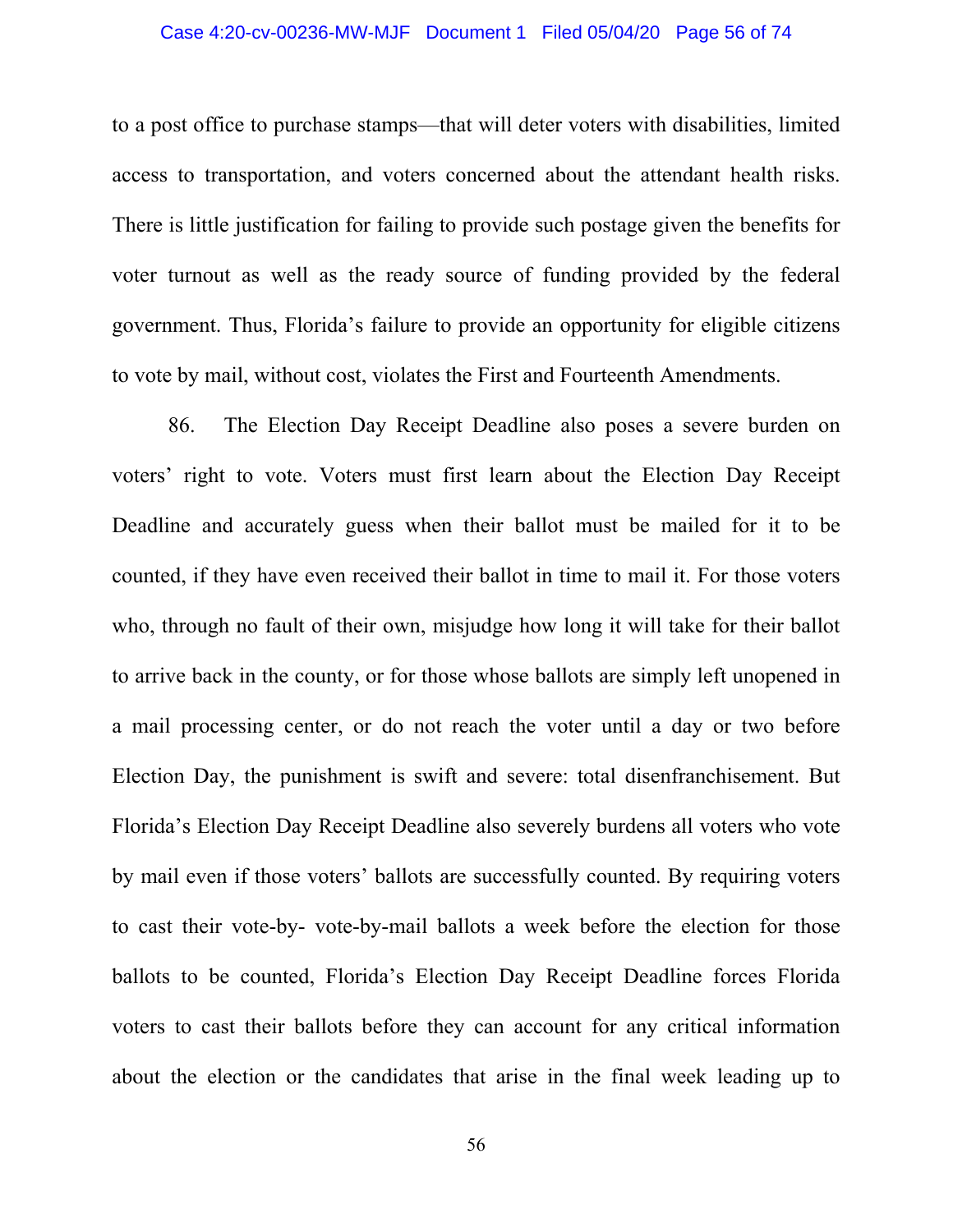### Case 4:20-cv-00236-MW-MJF Document 1 Filed 05/04/20 Page 57 of 74

Election Day. Florida's Election Day Receipt Deadline thus deprives voters of the ability in to engage in this robust period of civic engagement, because it effectively requires them to have already cast their vote. Moreover, the magnitude of individuals burdened by the Election Day Receipt Deadline is certain to rise in the August Primary and November General in light of the current public-health emergency due to increased mail delays and processing times needed for Supervisors to vote-by-mail ballots out.

87. Similarly, the Voter Assistance Ban imposes a severe burden on the right to vote because it will effectively disenfranchise voters who require assistance turning in their vote-by-mail ballots, but lack access to a family member or friend who is able to provide such assistance. The State's interest in enforcing the Voter Assistance Ban cannot justify disenfranchising voters who require assistance but lack individuals to provide it. Other Florida laws already criminalize any exercise of undue influence or voting fraud that might be captured by the Voter Assistance Ban.

88. In short, Florida's Election Day Receipt Deadline, Voter Assistance Ban, and Vote-by-Mail Postage Requirement are not supported by a state interest that is sufficient to justify the resulting burden on the right to vote, and thus unduly burden the right to vote of all Florida voters in violation of the First and Fourteenth Amendments.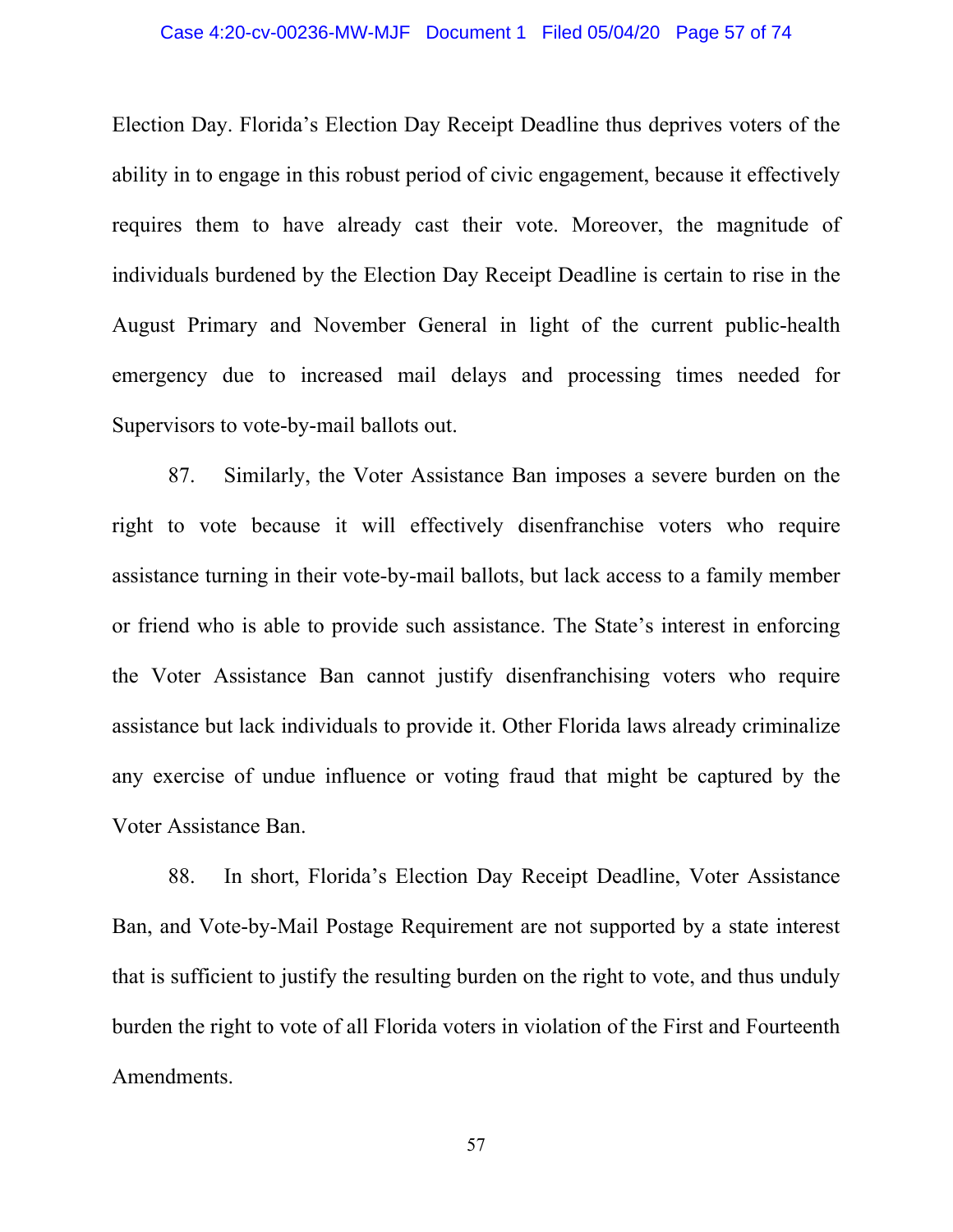#### Case 4:20-cv-00236-MW-MJF Document 1 Filed 05/04/20 Page 58 of 74

**WHEREFORE**, Plaintiffs respectfully request that this Court enter

judgment:

- A. Declaring that Florida's Election Day Receipt Deadline, Voter Assistance Ban, and Vote-By-Mail Postage Requirement violate the First and Fourteenth Amendments to the U.S. Constitution;
- B. Preliminarily and permanently enjoin, Defendants, their respective agents, officers, employees, and successors, and all persons acting in concert with each or any of them, from rejecting ballots that are postmarked by Election Day and arrive at their respective Supervisor's office within ten days;
- C. Preliminary and permanently enjoin Defendants, their respective agents, officers, employees, and successors, and all persons acting in concert with each or any of them, from enforcing the Voter Assistance Ban, allowing voters to designate any third party⸺whether paid or not⸺to assist in the collection and submission of their vote-by-mail ballots;
- D. Preliminary and permanently enjoin Defendants, their respective agents, officers, employees, and successors, and all persons acting in concert with each or any of them, from requiring that voters provide postage on their vote-by-mail ballots and further require that Florida provide prepaid postage on all vote-by-mail ballots;
- E. Awarding Plaintiffs their costs, expenses, and reasonable attorneys' fees pursuant to, inter alia, 42 U.S.C. § 1988 and other applicable laws; and
- F. Granting such other and further relief as the Court deems just and proper.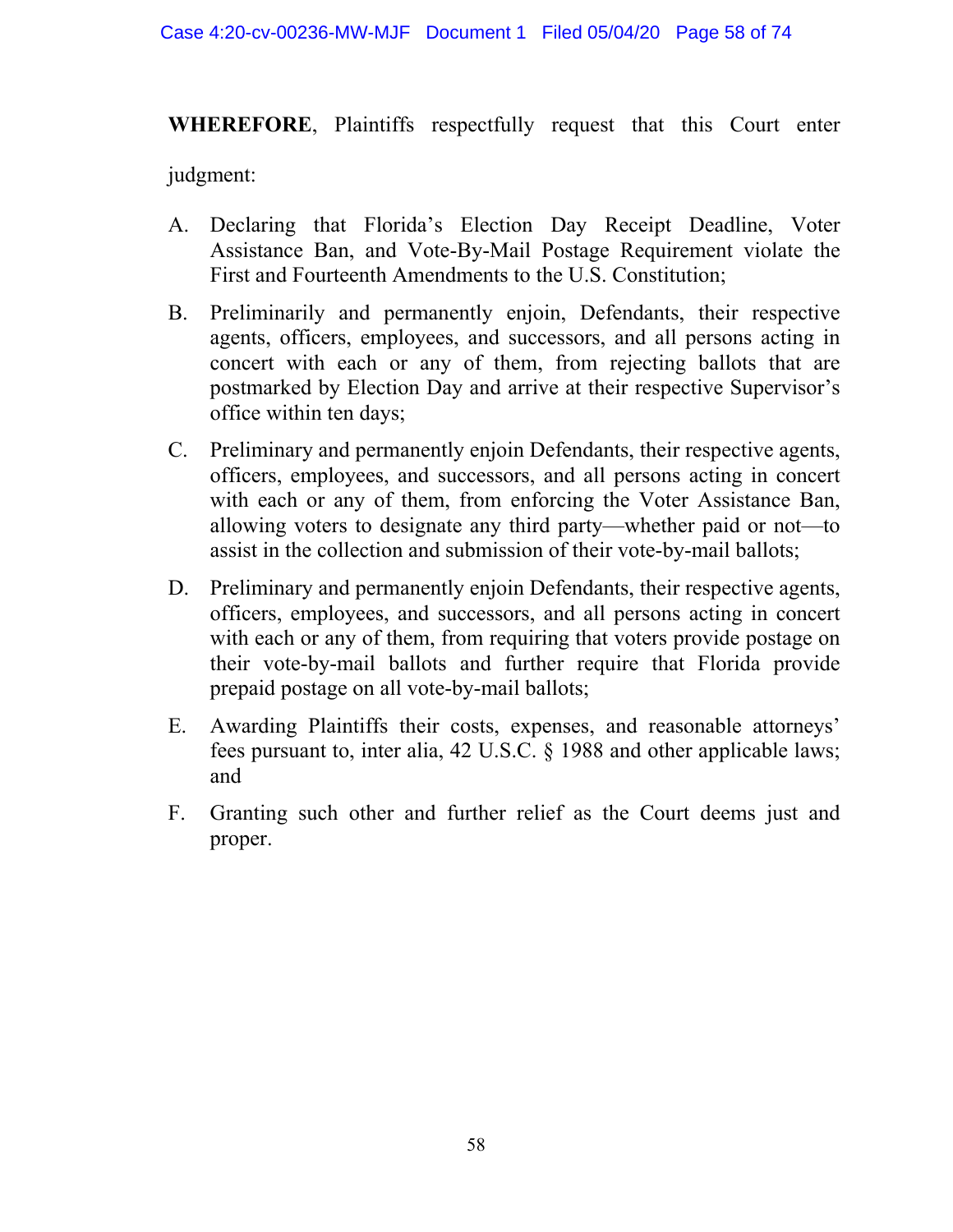### **COUNT II**

### **Due Process U.S. Const. Amend. XIV, 42 U.S.C. § 1983 Denial of Procedural Due Process (Election Day Receipt Deadline)**

89. Plaintiffs reallege and reincorporate by reference paragraphs 1-79 of this Complaint as though fully set forth herein.

90. The Due Process Clause of the United States Constitution prohibits the states from depriving "any person of . . . liberty . . . without due process of law." U.S. Const. amend. XIV, § 1. Which protections are due in a given case requires a careful analysis of the importance of the rights and the other interests at stake. *See Mathews v. Eldridge*, 424 U.S. 319, 334–35 (1976); *Nozzi v. Hous. Auth. of City of L.A.*, 806 F.3d 1178, 1192 (9th Cir. 2015). Courts must first consider "the nature of the interest that will be affected" by the government's action as well as the "degree of potential deprivation that may be created" by existing procedures. *Id.* at 1192–93. Second, "courts must consider the 'fairness and reliability' of the existing procedures and the 'probable value, if any, of additional procedural safeguards.'" *Id.* at 1193 (quoting *Mathew*s, 424 U.S. at 343). Finally, courts must consider "the public interest, which 'includes the administrative burden and other societal costs that would be associated with' additional or substitute procedures. *Id.* (quoting *Mathews*, 424 U.S. at 347). Overall, "due process is flexible and calls for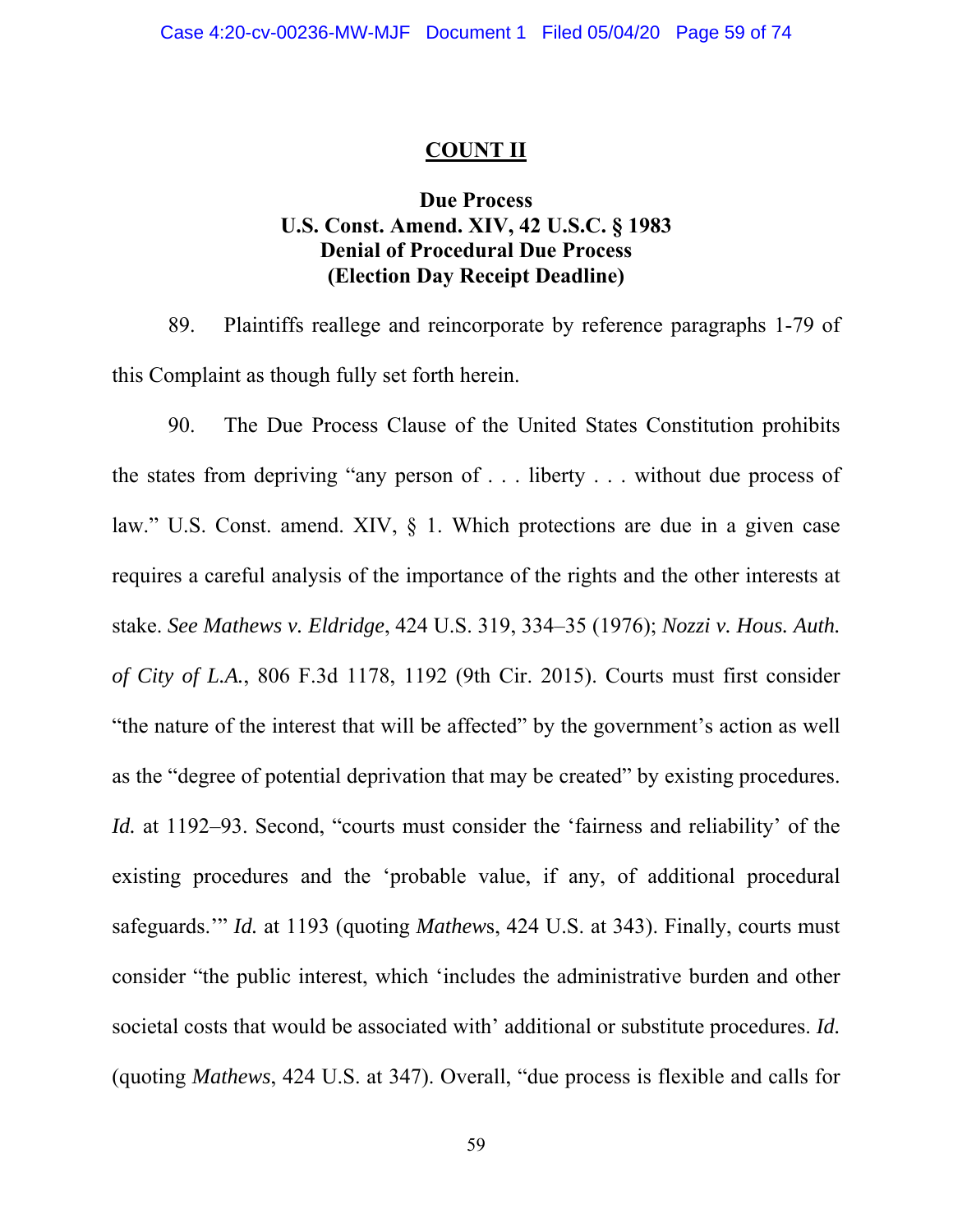such procedural protections as the particular situation demands." *Mathews*, 424 U.S. at 334, (quotation and citation omitted).

91. Florida's vote-by-mail procedures must comport with due process. *See Raetzel v. Parks/Bellemont Absentee Election Bd.*, 762 F. Supp. 1354, 1358 (D. Ariz. 1990). "Such due process is not provided when the election procedures [for voting by mail]" do not adequately protect the right to vote or ensure that an "individual is not continually and repeatedly denied so fundamental a right." *Id.*; *see also Saucedo v. Gardner*, 335 F. Supp. 3d 202, 217 (D.N.H. 2018) ("Having induced voters to vote by absentee ballot, the State must provide adequate process to ensure that voters' ballots are fairly considered and, if eligible, counted.").

92. "When an election process reache[s] the point of patent and fundamental unfairness,' there is a due process violation." *Fla. State Conference of N.A.A.C.P. v. Browning*, 522 F.3d 1153, 1183 (11th Cir. 2008) (quoting *Roe v. Alabama*, 43 F.3d 574, 580 (11th Cir. 1995)). A state's elections system, "the specifics of which are not explicitly made known to potential voters, that leaves potential voters in the dark as to its effect on a voter's [ability to vote] and that fails to give voters a fair opportunity to [participate], is fundamentally unfair and violative of the Due Process Clause of the Fourteenth Amendment." *Id.* at 1185.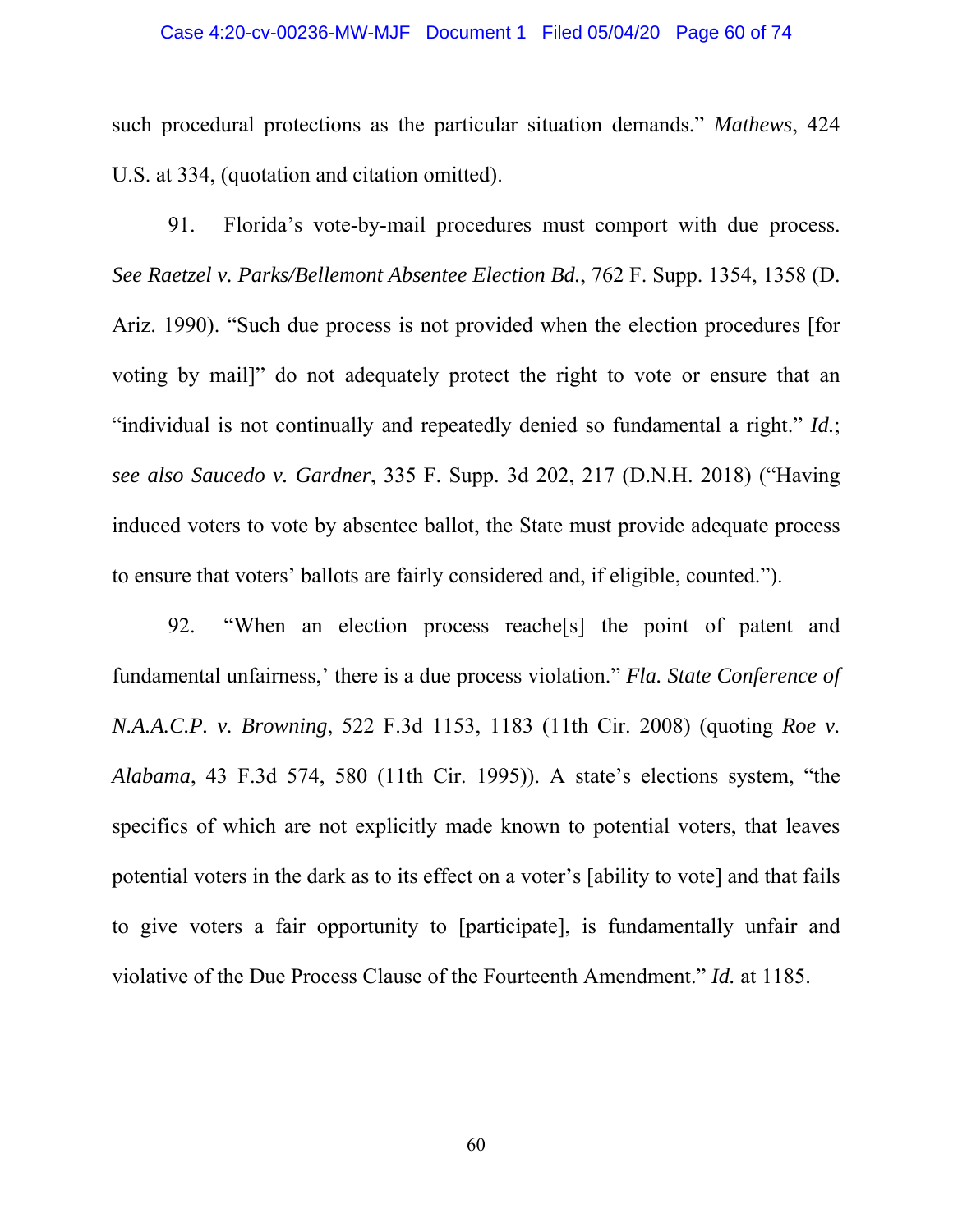### Case 4:20-cv-00236-MW-MJF Document 1 Filed 05/04/20 Page 61 of 74

93. The nature of the interest at stake in this case⸺the right to vote and to have that vote count—is the most precious liberty interest of all because it is preservative of all other basic civil and political rights.

94. But Florida's existing procedures for counting vote-by-mail ballots too often deprive voters of having their ballot counted because (1) many voters do not learn of the Election Day Receipt Deadline before Election Day, and (2) even voters who do learn of the Election Day Receipt Deadline may not have their ballots counted if those ballots do not arrive in the mail at the county Supervisor's office, through no fault of their own, by 7 p.m. on Election Day. Florida's Election Day Receipt Deadline further deprives all Florida voters who vote by mail of the ability to cast a meaningful and informed vote by requiring voters to cast their ballots a full week before Election Day if they wish to ensure that their ballots will actually be counted.

95. Florida's Election Day Receipt Deadline is neither a reliable nor fair way to administer voting by mail. The Election Day Receipt Deadline and the corresponding cutoff for casting ballots is, in fact, devoid of reliability because many voters are not even sent their vote-by-mail ballots until after the mailing cutoff, leaving them with no options for placing their ballots in the mail to be counted. Nor is the Election Day Receipt Deadline fair because it forces those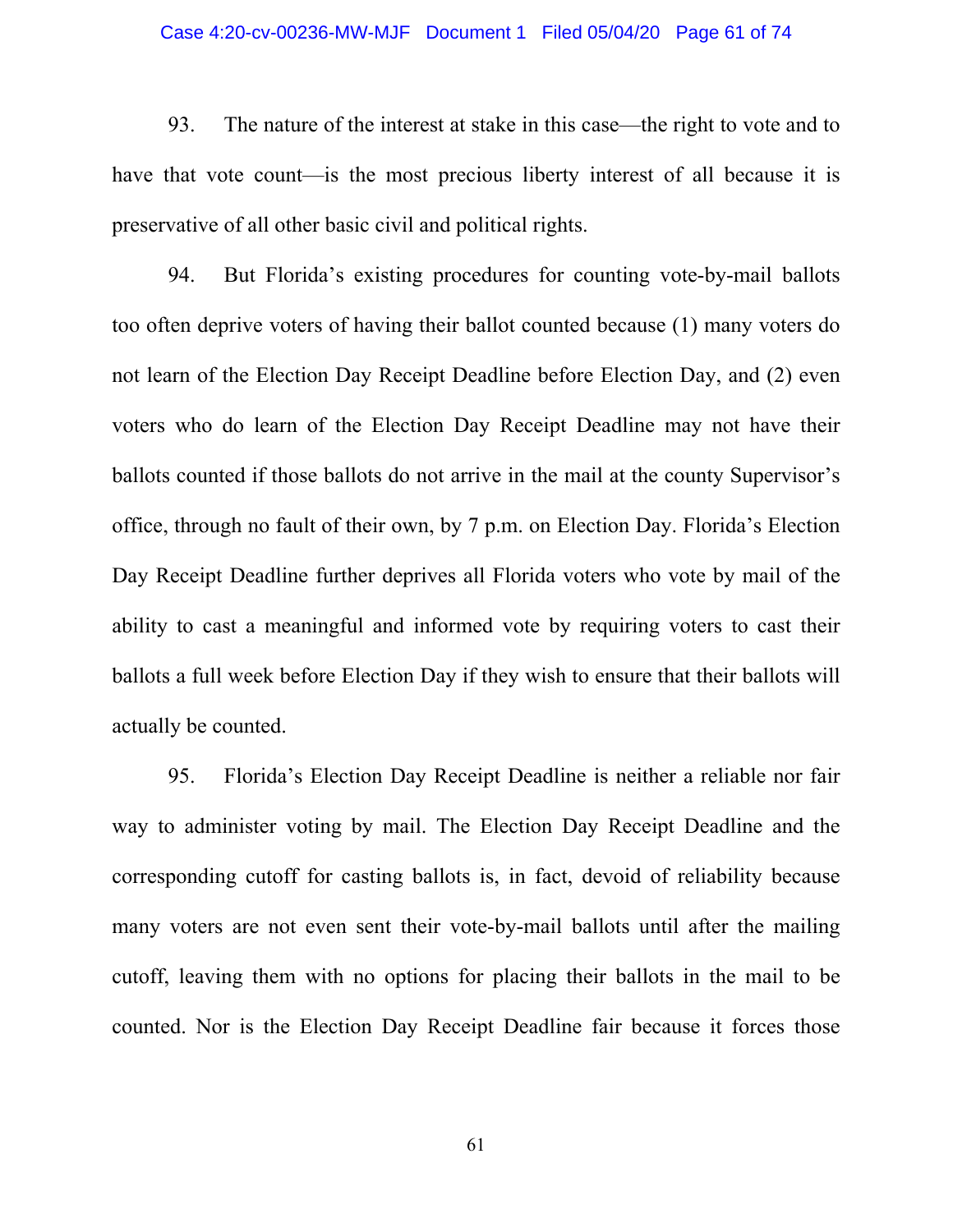### Case 4:20-cv-00236-MW-MJF Document 1 Filed 05/04/20 Page 62 of 74

voters to cast their ballots with incomplete information and before candidates have delivered their final pitches to the voters.

96. The value of additional or substitute procedural safeguards to ensure that the votes of Florida's mail voters are both meaningfully cast and actually counted is readily apparent. A substitute procedure⸺requiring vote-by-mail ballots to be postmarked on or before Election Day and received by the county within, at a minimum, ten days after Election Day to be counted—solves the inequities inherent in Florida's Election Day Receipt Deadline. A postmark date not only offers a reliable date to Florida voters by which they must cast their ballots, but it also ensures that voters who receive their ballots late through no fault of their own, are still able to engage in the franchise. A postmark date additionally ensures that all of Florida's voters can consider any information that may arise and influence voters' choices in the last week of the election.

97. Because Florida counties are not required to finalize its election results for twelve days after the election, *see* Fla. Stat. Ann. § 102.112, and already allows UOCAVA voters to mail their ballots in for up to ten days after Election Day, *see* Fla. Stat. Ann.  $\S$ § 101.6952(5), requiring Florida to accept ballots that are postmarked on or before Election Day and which arrive within ten days of Election Day would put no administrative burden on the state. And, as the Supreme Court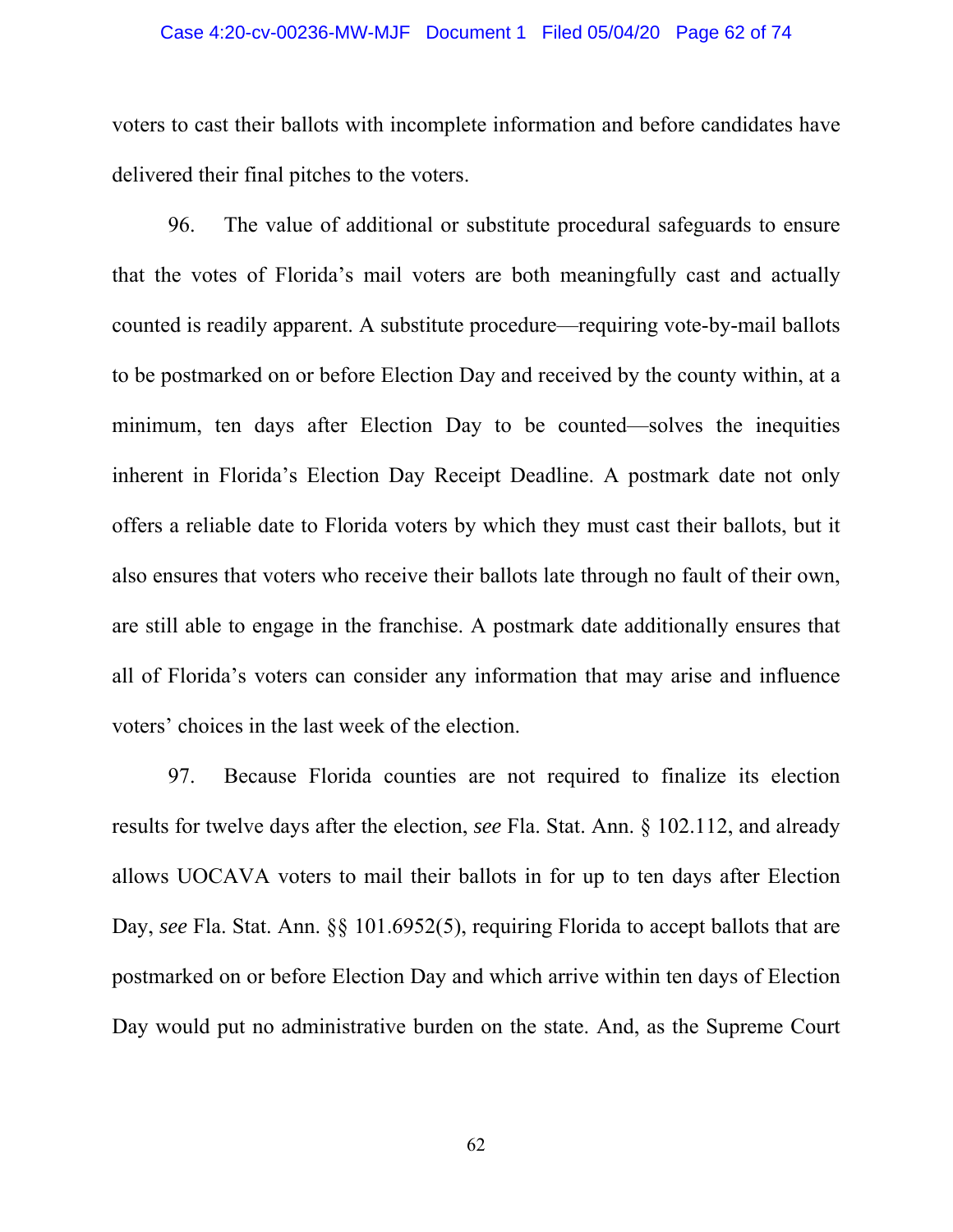#### Case 4:20-cv-00236-MW-MJF Document 1 Filed 05/04/20 Page 63 of 74

has explained, "administrative convenience" cannot justify the deprivation of a constitutional right. *See Taylor v. Louisiana*, 419 U.S. 522, 535 (1975).

98. Having induced its voters to vote by mail, Florida must establish adequate procedures to ensure that voters have a reliable, fair, and effective method to cast their ballots. Because Florida's Election Day Receipt Deadline is markedly inadequate in all those respects, and Florida is readily capable of instituting a substitute procedure which would protect those voters' rights with minimal burden to the state, Florida's Election Day Receipt Deadline violates Florida voters' procedural due process rights.

**WHEREFORE,** Plaintiffs respectfully request that this Court enter judgment:

- A. Declaring that the Election Day Receipt Deadline violates the Due Process Clause;
- B. Preliminarily and permanently enjoin, Defendants, their respective agents, officers, employees, and successors, and all persons acting in concert with each or any of them, from rejecting ballots that are postmarked by Election Day and arrive at their respective Supervisor's office within ten days;
- C. Awarding Plaintiffs their costs, expenses, and reasonable attorneys' fees pursuant to, inter alia, 42 U.S.C. § 1988 and other applicable laws;
- D. Granting such other and further relief as the Court deems just and proper.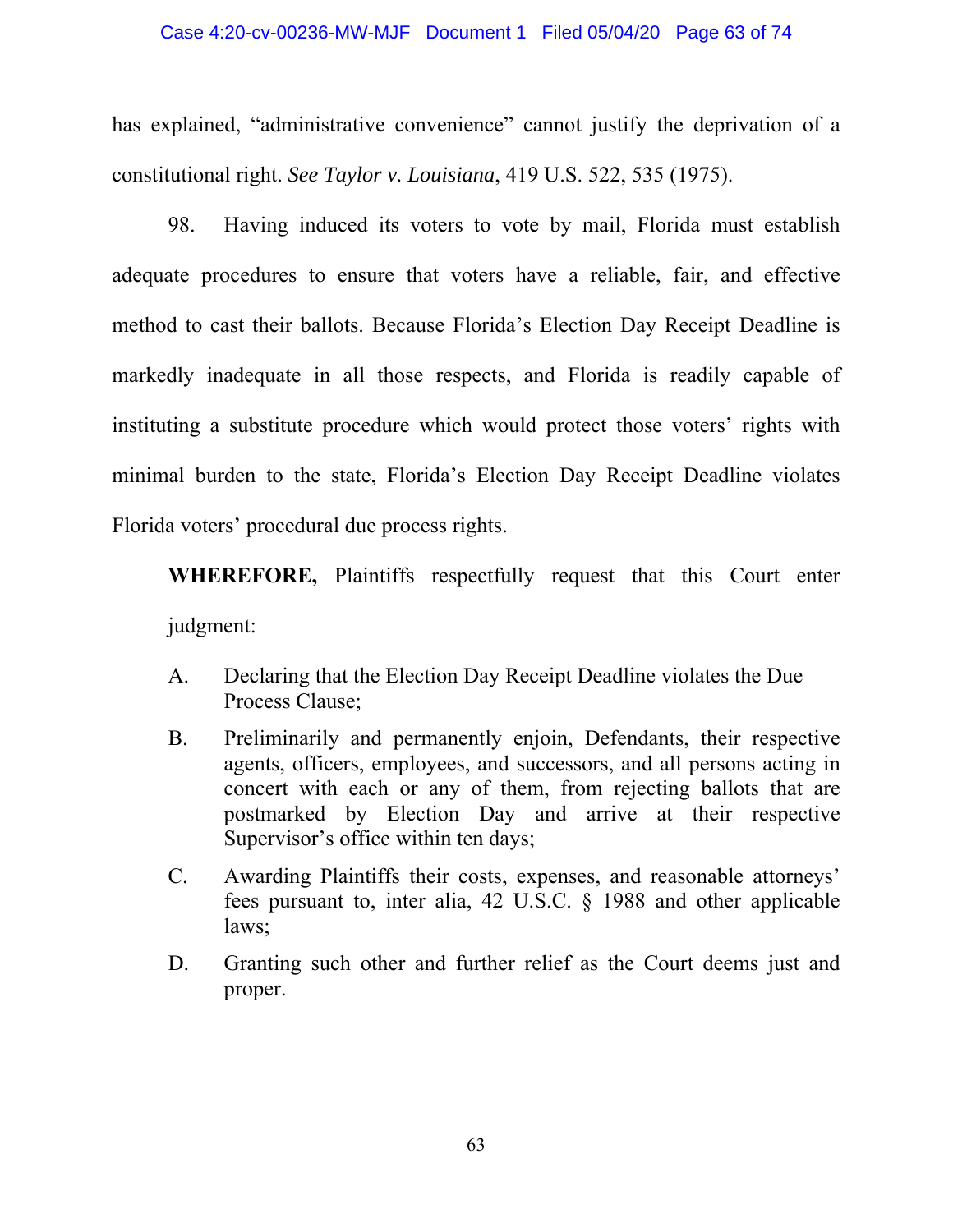### **COUNT III**

## **Poll Tax U.S. Const. Amend. XIV and XXIV, 42 U.S.C. § 1983 Imposition of a Poll Tax (Vote-by-Mail-Postage Requirement)**

99. Plaintiffs reallege and reincorporate by reference paragraphs 1-79 of this Complaint as though fully set forth herein.

100. The Twenty-Fourth Amendment to the United States Constitution provides that: "The right of citizens of the United States to vote in any primary or other election for President or Vice President, for electors for President or Vice President, or for Senator or Representative in Congress, shall not be denied or abridged by the United States or any State by reason of failure to pay any poll tax or other tax." U.S. Const. amend XXIV, § 1.

101. But Florida requires individuals who cast a mail ballot to pay for postage to return their ballots by mail. Requiring voters to spend money to submit a mail ballot imposes an unconstitutional poll tax in violation of the Twenty-Fourth Amendment. Indeed, Florida voters⸺and particularly voters who are low-income, disabled, or homebound due to COVID-19⸺are being forced to pay "a price for the privilege of exercising the franchise." *Harman v. Forssenius*, 380 U.S. 528, 539 (1965).

102. Based on the foregoing, the Secretary has deprived and will continue to deprive Plaintiffs and their members and constituents of their right to vote in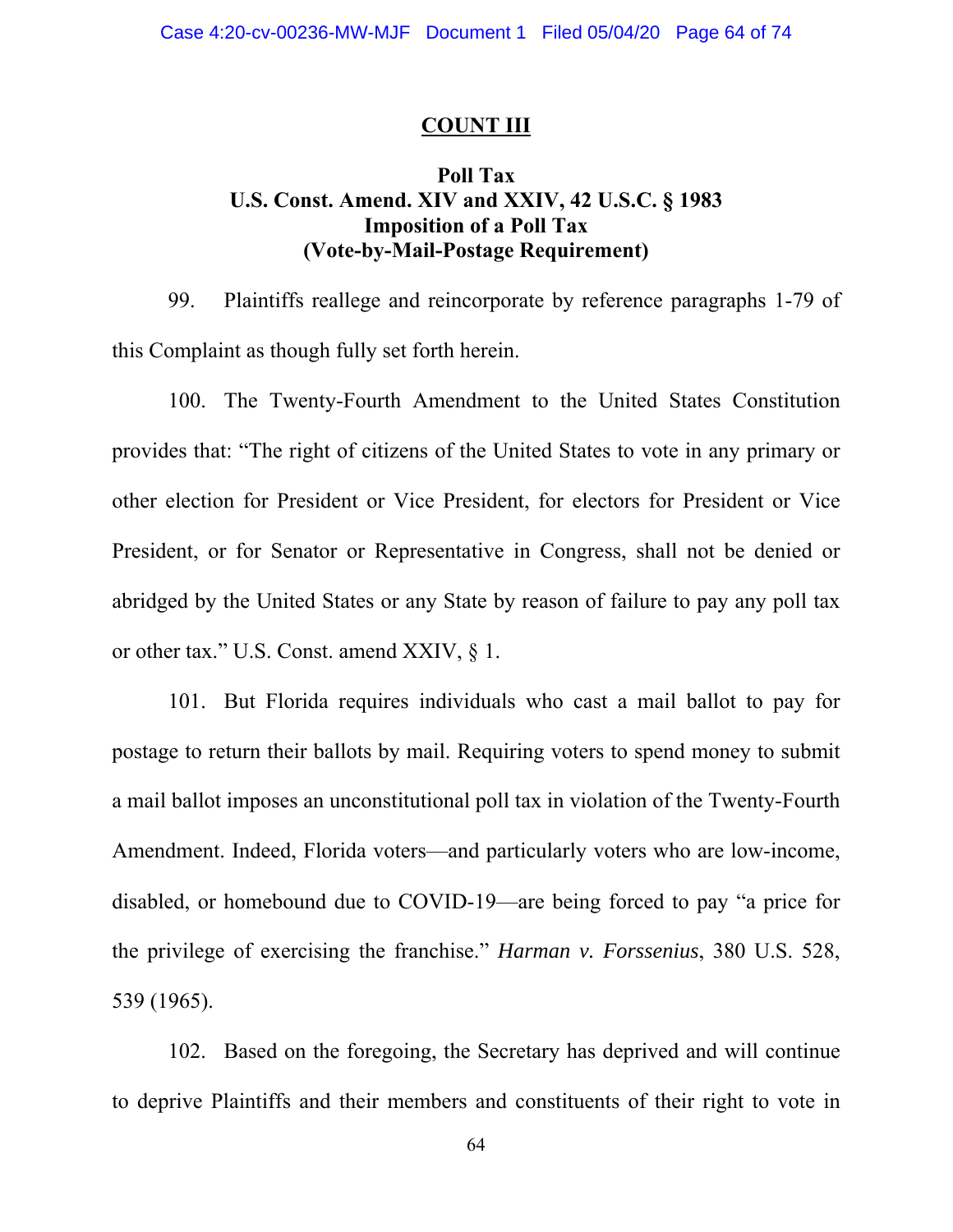federal elections, secured to them by the Twenty-Fourth Amendment to the United

States Constitution and protected by 42 U.S.C. § 1983.

**WHEREFORE**, Plaintiffs respectfully request that this Court enter judgment:

- A. Declaring that the Vote-By-Mail Postage Requirement violates the Fourteenth and Twenty-Fourth Amendments as an unconstitutional poll tax;
- B. Preliminary and permanently enjoin Defendants, their respective agents, officers, employees, and successors, and all persons acting in concert with each or any of them, from requiring that voters provide postage on their vote-by-mail ballots and further require that Florida provide prepaid postage on all vote-by-mail ballots;
- C. Awarding Plaintiffs their costs, expenses, and reasonable attorneys' fees pursuant to, *inter alia*, 42 U.S.C. § 1988 and other applicable laws; and
- D. Granting such other and further relief as the Court deems just and proper.

# **COUNT IV**

# **Free Speech and Association U.S. Const. Amend. I, 42 U.S.C. § 1983 Violation of Free Speech and Associational Rights (Voter Assistance Ban)**

103. Plaintiffs Priorities USA and Alianza reallege and reincorporate by

reference paragraphs 1-79 of this Complaint as though fully set forth herein.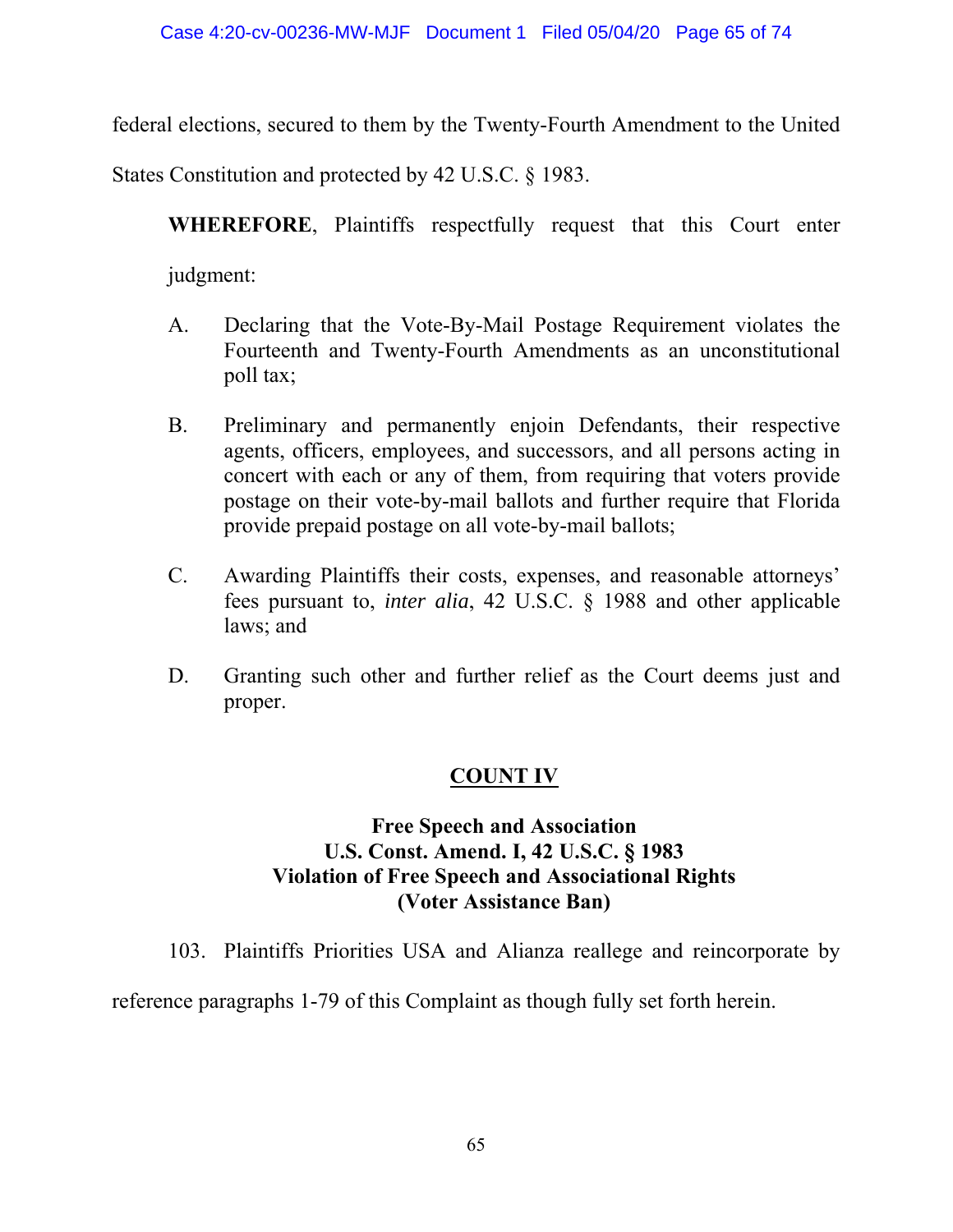104. The First Amendment protects against the promulgation of laws "prohibiting the free exercise [of] or abridg[ment] of freedom of speech." U.S. Const. amend. I.

105. The Supreme Court has applied "exacting scrutiny" to review laws governing election-related speech. *See McIntyre v. Ohio Elections Comm'n*, 514 U.S. 334, 345 (1995); *see also League of Women Voters v. Hargett*, 400 F. Supp. 3d 706, 722 (M.D. Tenn. 2019) ("[L]aws that govern the political process surrounding elections—and, in particular, election-related speech and association—go beyond merely the intersection between voting rights and election administration, veering instead into the area where 'the First Amendment has its fullest and most urgent application.'") (quoting *Eu v. S.F. Cty. Democratic Cent. Comm.*, 489 U.S. 214, 223 (1989)). Restrictions on such speech are unconstitutional when they "significantly inhibit" election-related speech and association and are "not warranted by the state interests . . . alleged to justify [the] restrictions." *Buckley v. Am. Constitutional Law Found.*, 525 U.S. 182, 192 (1999).

106. Voter turnout efforts, including assisting voters with the submission of vote-by-mail ballots, are a means by which Plaintiffs Priorities USA and Alianza communicate their belief in the power and importance of participating in democratic elections. Such activity is "the type of interactive communication concerning political change that is appropriately described as 'core political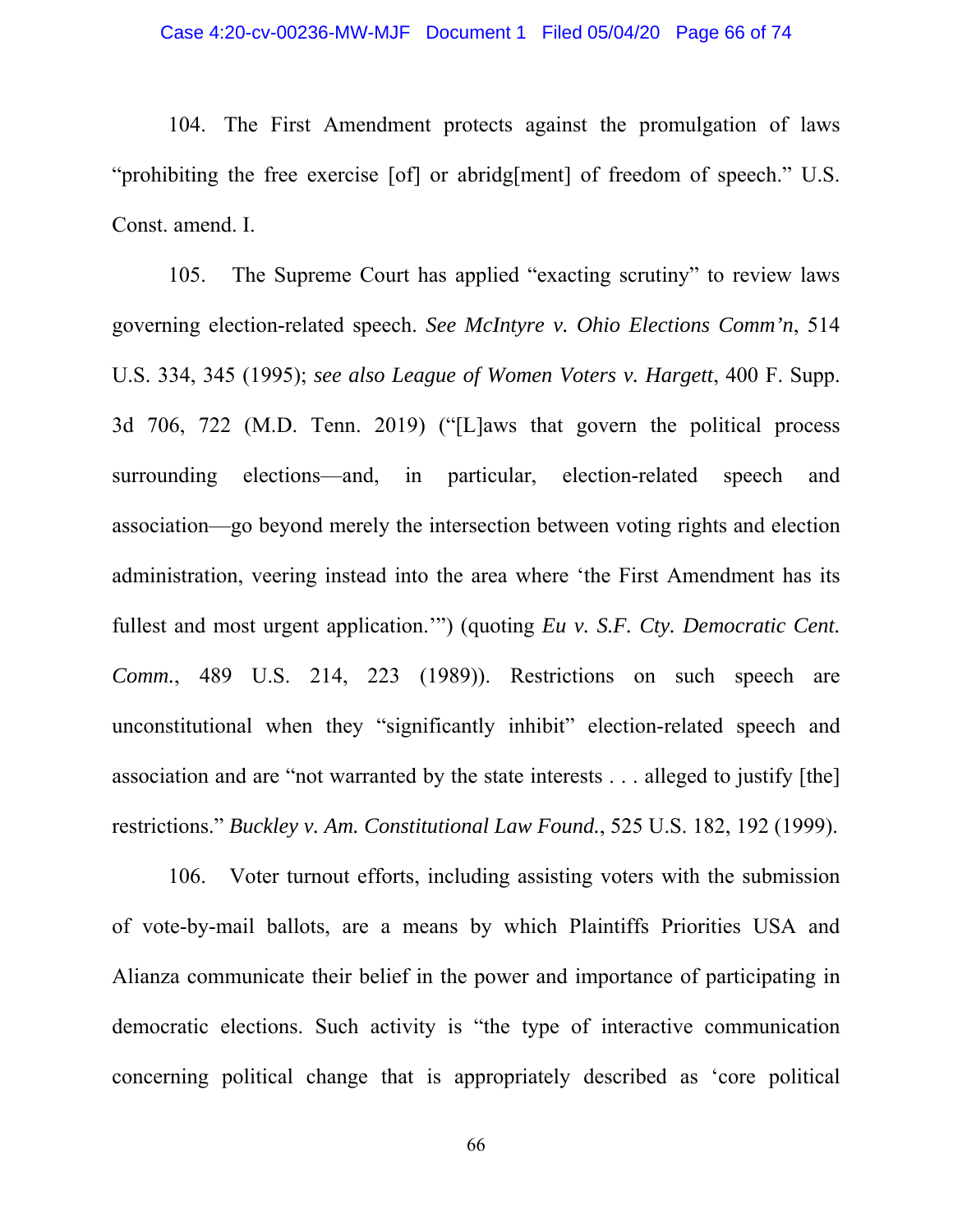speech.'" *Meyer v. Grant*, 486 U.S. 414, 422-23 (1988); *see League of Women Voters*, 400 F. Supp. 3d at 720 ("Encouraging others to register to vote is pure speech, and, because that speech is political in nature, it is a core First Amendment activity.") (internal quotation marks and alterations omitted). And it does not matter if the individuals performing those acts are paid, trained organizers or volunteers. The act of assisting voters to submit ballots by any individuals is inherently expressive and an individual or organization that conducts such activities engages in speech by encouraging voting. *See Bernbeck v. Moore*, 126 F.3d 1114, 1115 (8th Cir. 1997) (rejecting the argument that regulating an election "process" raises no First Amendment concerns).

107. Furthermore, under the United States Constitution, First Amendment rights "include the right to band together for the advancement of political beliefs." *Hadnott v. Amos*, 394 U.S. 358, 364 (1969). "An organization's attempt to broaden the base of public participation in and support for its activities is conduct 'undeniably central to the exercise of the right of association.'" *Am. Ass'n of People with Disabilities v. Herrera*, 690 F. Supp. 2d 1183, 1202 (D.N.M. 2010) (citing *Tashjian v. Republican Party of Conn.*, 479 U.S. 208, 214-15 (1986)).

108. The conversations and interactions between Plaintiffs Priorities and Alianza and their respective organizers and voters surrounding the submission of ballots are forms of protected political speech and association. *See Williams v.*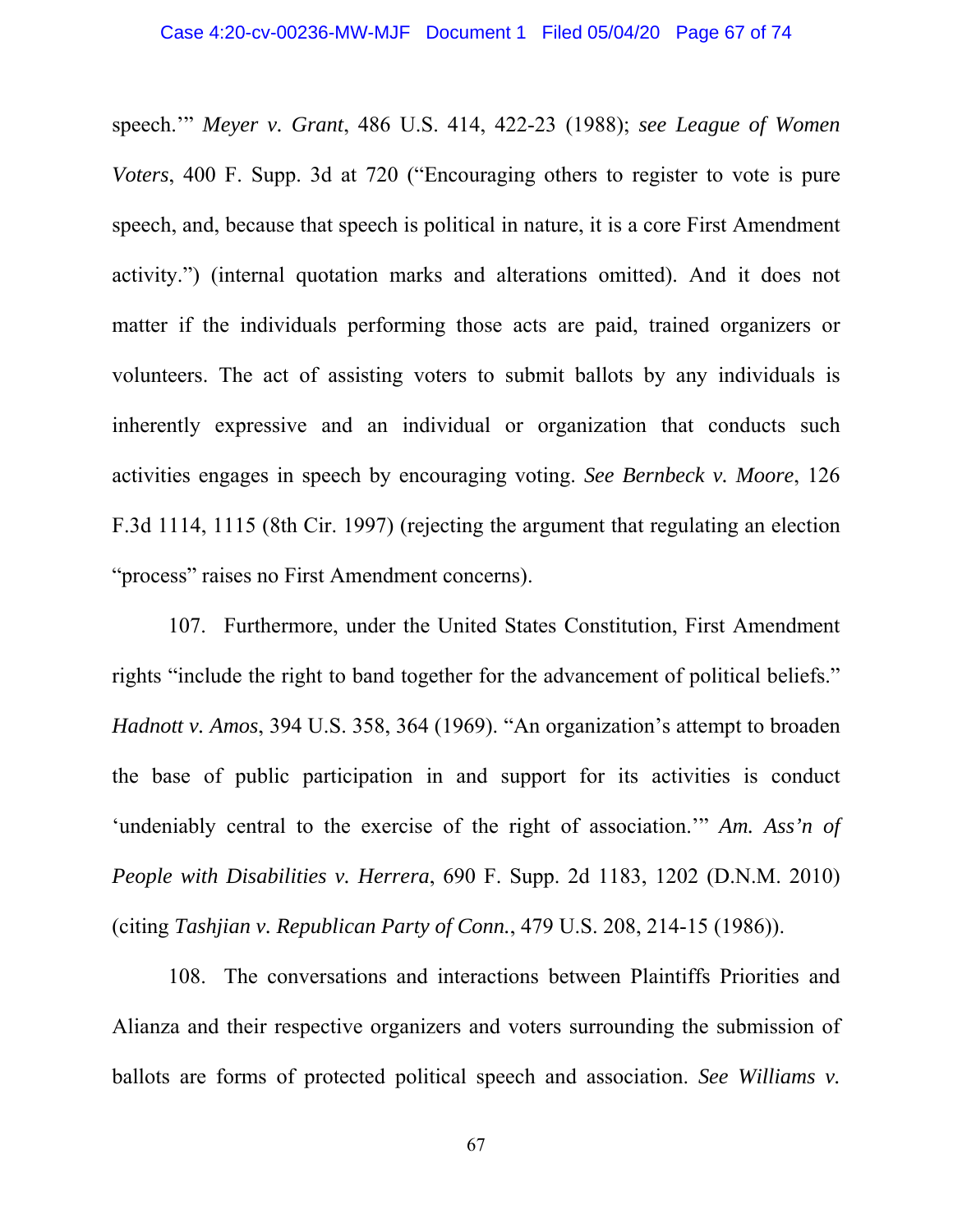*Rhodes,* 393 U.S. 23, 30 (1968) (describing the "overlapping" rights "of individuals to associate for the advancement of political beliefs" and "of qualified voters . . . to cast their votes effectively"); *Project Vote v. Blackwell*, 455 F. Supp. 2d 694, 700-01 (N.D. Ohio 2006) (explaining that "participation in voter registration implicates a number of both expressive and associational rights which . . . belong to—and may be invoked by—not just the voters seeking to register, but by third parties who encourage participation in the political process"). Florida's Voter Assistance Ban violates that speech by "limit[ing] the number of voices who will convey [Priorities USA and Alianza's] message," and "the size of the audience they can reach." *Meyer*, 486 U.S. at 422-23. Indeed, given the current public-health crisis, the form of speech that Priorities USA and Alianza seek to engage in is "the most effective, fundamental, and [likely] economical avenue of political discourse," yet it is directly foreclosed by the Voter Assistance Ban. *Id.* at 424.

109. Moreover, the threat of criminal penalties for violating the Voter Assistance Ban deters individuals from participating in Plaintiff Priorities USA and Alianza's get-out-the-vote efforts and thus has a chilling effect on Plaintiffs' getout-the-vote efforts—the means by which Plaintiffs associate with each other and voters, and communicate with voters about the importance of voting. *See League of Women Voters*, 400 F. Supp. 3d at 720 (noting that even the threat of civil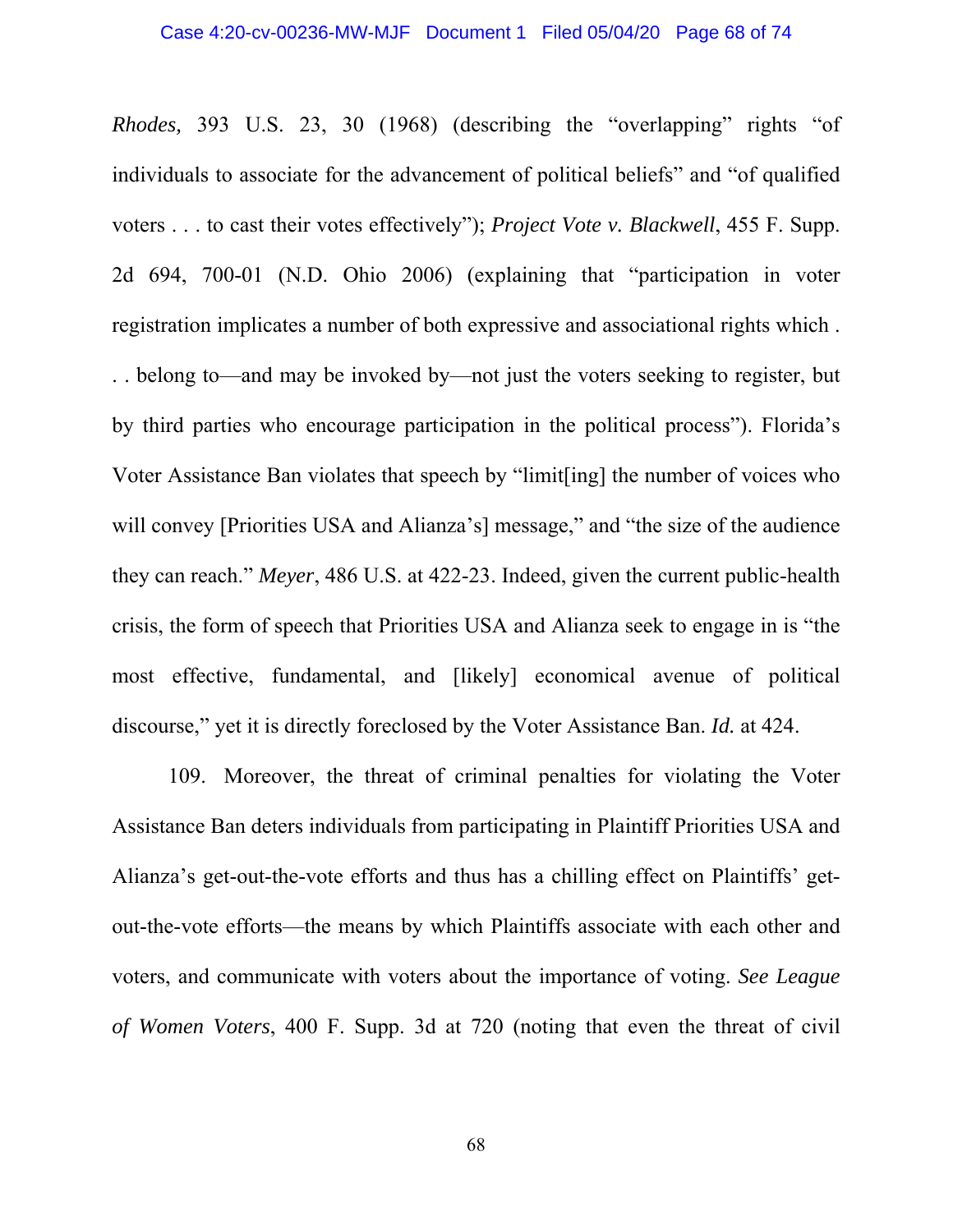penalties "is likely to have a chilling effect on the entirety of [a voter registration] drive, including its communicative aspects.").

110. These burdens are severe, and the Voter Assistance Ban are not narrowly tailored to advance a compelling state interest. The Voter Assistance Ban thus represent an overbroad restriction on political speech and political organizing that infringes the constitutional rights of Priorities USA, Alianza, and other Floridians.

**WHEREFORE**, Plaintiffs respectfully request that this Court enter judgment:

- A. Declaring that the Voter Assistance Ban violates the First Amendment as an unreasonable restriction on speech and association;
- B. Preliminary and permanently enjoin Defendants, their respective agents, officers, employees, and successors, and all persons acting in concert with each or any of them, from enforcing the Voter Assistance Ban, thus allowing voters to designate any third party⸺whether paid or not⸺to assist in the collection and submission of their vote-by-mail ballots;
- C. Awarding Plaintiffs their costs, expenses, and reasonable attorneys' fees pursuant to, *inter alia*, 42 U.S.C. § 1988 and other applicable laws; and
- D. Granting such other and further relief as the Court deems just and proper.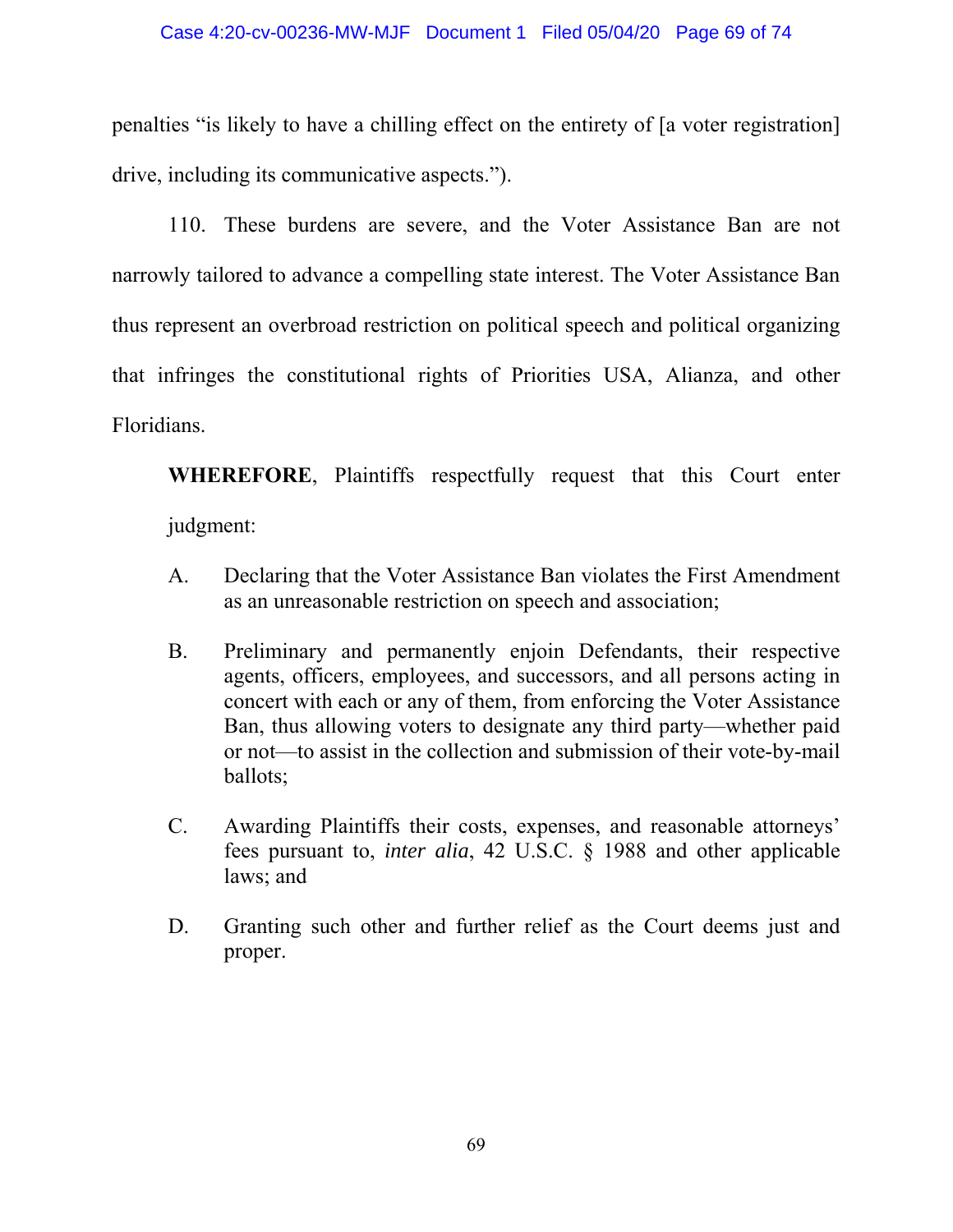#### **COUNT V**

# **Violation of Section 208 of the Voting Rights Act of 1965, 52 U.S.C. § 10508 Preemption (Voter Assistance Ban)**

111. Plaintiffs Priorities USA and Alianza reallege and reincorporate by reference paragraphs 1-79 of this Complaint as though fully set forth herein.

112. The Voter Assistance Ban conflicts with and violates Section 208 of the Voting Rights Act, 52 U.S.C. § 10508, and is thus preempted and invalid. *Altria Grp., Inc. v. Good*, 555 U.S. 70, 76 (2008) ("[S]tate laws that conflict with federal law are without effect.") (citations omitted); *Gade v Nat'l Solid Wastes Mgmt. Ass'n*, 505 U.S. 88, 98 (1992) (conflict preemption occurs when (a) where state law stands as an obstacle to the accomplishment and execution of the full purposes and objectives of Congress, or (b) "where state law stands as an obstacle to the accomplishment and execution of the full purposes and objectives of Congress") (quotation marks omitted).

113. Section 208 of the Voting Rights Act provides that "[a]ny voter who requires assistance to vote by reason of blindness, disability, or inability to read or write may be given assistance by a person of the voter's choice." Within the context of the Voting Rights Act, the act of voting includes "all action necessary to make a vote effective in any primary, special, or general election." 52 U.S.C. § 10310(c)(1). This includes casting an absentee ballot. *OCA-Greater Hous. v.*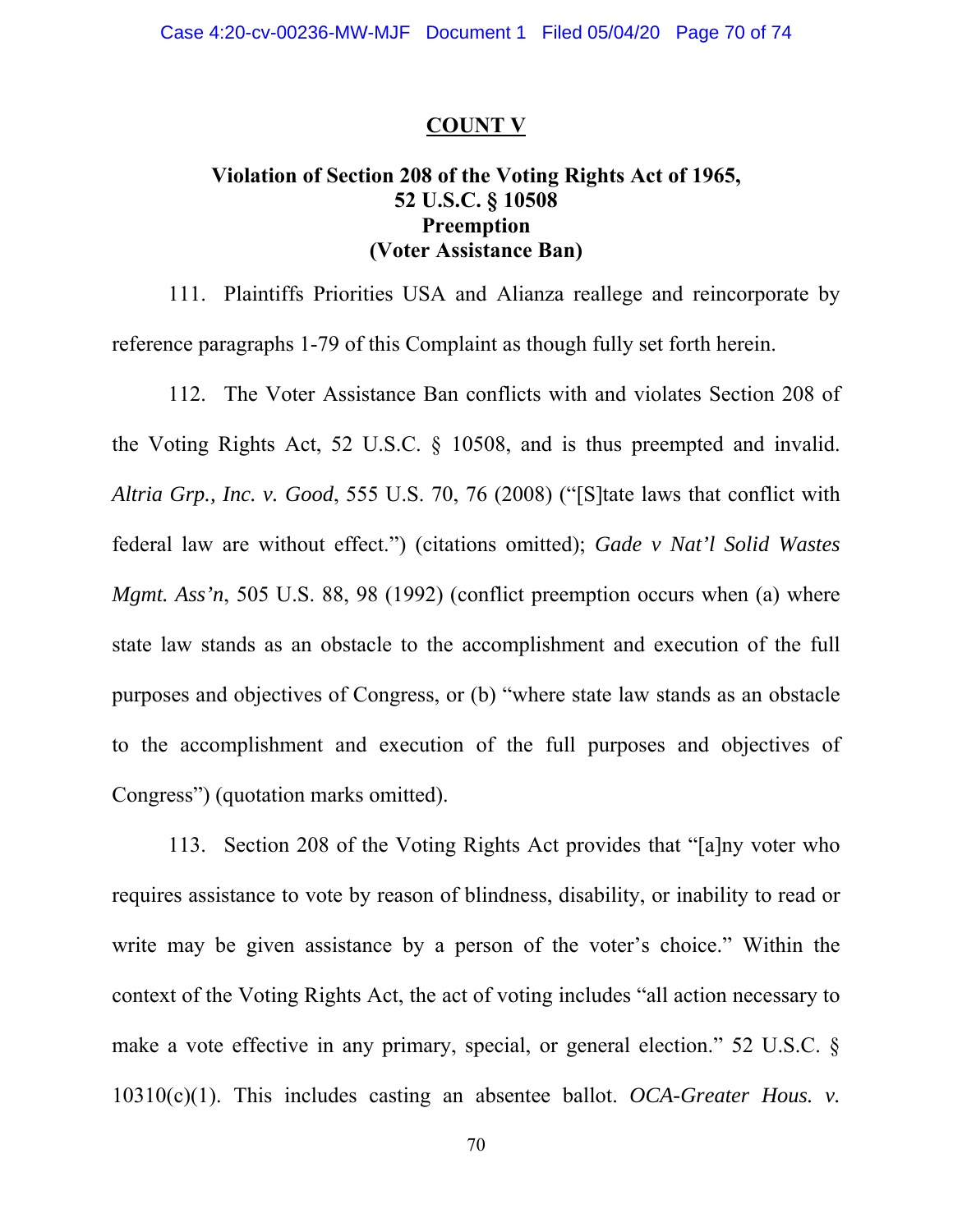*Texas*, 867 F.3d 604, 615 (5th Cir. 2017) ("'To vote,' therefore, plainly contemplates more than the mechanical act of filling out the ballot sheet. It includes steps in the voting process before entering the ballot box, 'registration,' and it includes steps in the voting process after leaving the ballot box, 'having such ballot counted properly.' Indeed, the definition lists 'casting a ballot' as only one example in a non-exhaustive list of actions that qualify as voting."). Section 208's only limitation on this right is that the person providing assistance may not be connected to the voter's employer or union.

114. Congress passed the Voting Rights Act to correct entrenched "racial discrimination in voting" that was "an insidious and pervasive evil." *South Carolina v. Katzenbach*, 383 U.S. 301, 309 (1966). In recommending that Section 208 be added to the Voting Rights Act, the Senate Judiciary Committee recognized that voters with disabilities "run the risk that they will be discriminated against at the polls and that their right to vote in State and Federal elections will not be protected." S. Rep. No. 97-417, at 62 (1982). To limit that risk, those voters "must be permitted to have the assistance of a person of their own choice." *Id.*

115. Section 208 preempts the Voter Assistance Ban because state law criminalizes conduct expressly allowed by Section 208. The Voter Assistance Ban unlawfully limits the rights afforded to voters by Section 208 by prohibiting voters who need help returning their vote by mail ballots from receiving assistance from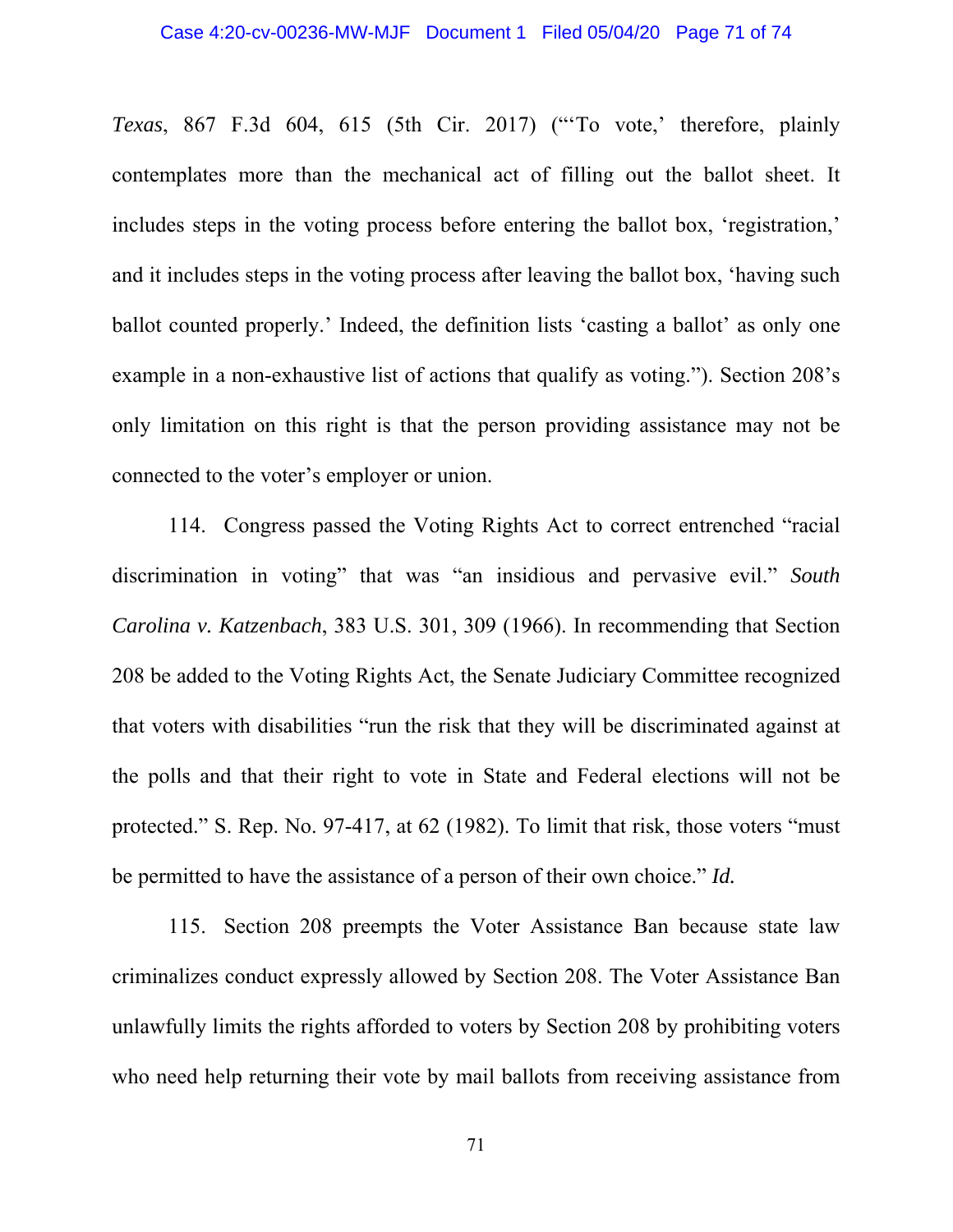### Case 4:20-cv-00236-MW-MJF Document 1 Filed 05/04/20 Page 72 of 74

the person of their choice. Under Florida law, a voter is not free to choose anyone they like to help return an absentee ballot. *See* Fla. Stat. Ann. § 104.0616*.* Section 208 cannot be interpreted to permit the Voter Assistance Ban to stand. *See OCA-Greater Hous.*, 867 F.3d 604 (Section 208 preempted a Texas law restricting who may provide interpretation assistance to English-limited voters); *United States v. Berks Cty., Pa.*, 277 F. Supp. 2d 570, 580 (E.D. Pa. 2003) (county election law restricting who may provide language assistance to Spanish-speaking voters violated Section 208).

116. In fact, in its report recommending that this protection be added to the Voting Rights Act, the Senate Judiciary Committee noted that state restrictions that "deny the assistance at some stages of the voting process during which assistance was needed" would violate Section 208. S. Rep. No. 97-417, at 63 (1982). By prohibiting a voter who needs assistance completing their absentee ballot application from being helped by anyone who *offers* to help them, the Voter Assistance Ban also violates Section 208.

117. The Voter Assistance Ban affects Florida citizens with disabilities disproportionately. According to the CDC, approximately 28.1% of adults in Florida suffer from some disability. CDC, Disability & Health U.S. State Profile Data for Florida (Adults 18+ years of age), https://www.cdc.gov/ncbddd/disabilityandhealth/impacts/florida.html. In 2012,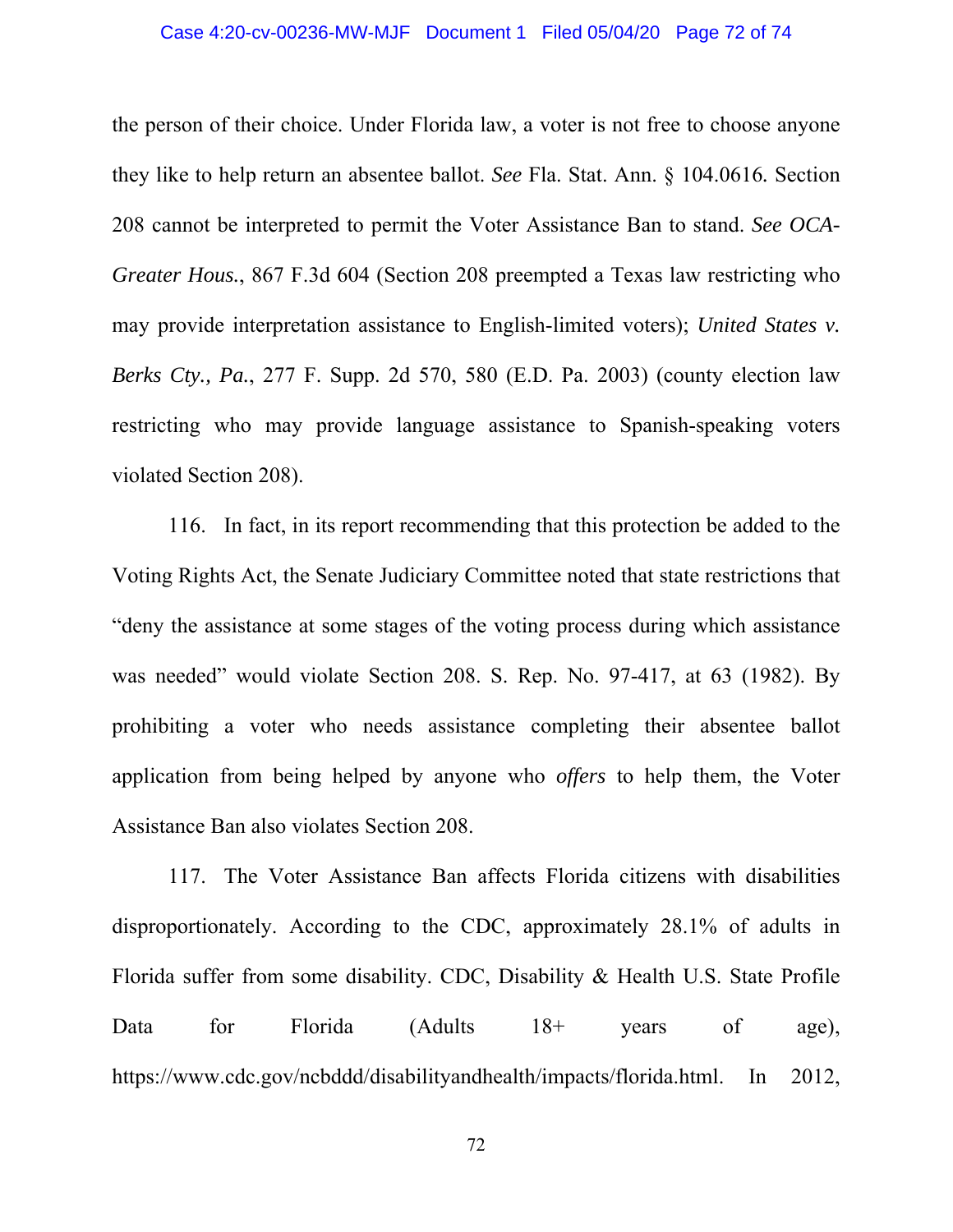"close to one-tenth of people with disabilities who voted by mail reported having difficulties in doing so, saying they needed assistance filling out or sending the ballot." Lisa Schur et al., *Accessible Democracy: Reducing Voting Obstacles for People with Disabilities*, 14 Election Law J. 60, 63 (2015).

118. Defendants' enforcement of the Voter Assistance Ban prevents Florida voters with disabilities from receiving the voting assistance that Section 208 of the Voting Rights Act guarantees them.

 **WHEREFORE**, Plaintiffs respectfully request that this Court enter judgment:

- A. Declaring that the Voter Assistance Ban is preempted by Section 208 of the Voting Rights Act;
- B. Preliminary and permanently enjoin Defendants, their respective agents, officers, employees, and successors, and all persons acting in concert with each or any of them, from enforcing the Voter Assistance Ban, thus allowing voters to designate any third party⸺whether paid or not⸺to assist in the collection and submission of their vote-by-mail ballots;
- C. Awarding Plaintiffs their costs, expenses, and reasonable attorneys' fees pursuant to, *inter alia*, 42 U.S.C. § 1988 and other applicable laws; and
- D. Granting such other and further relief as the Court deems just and proper.